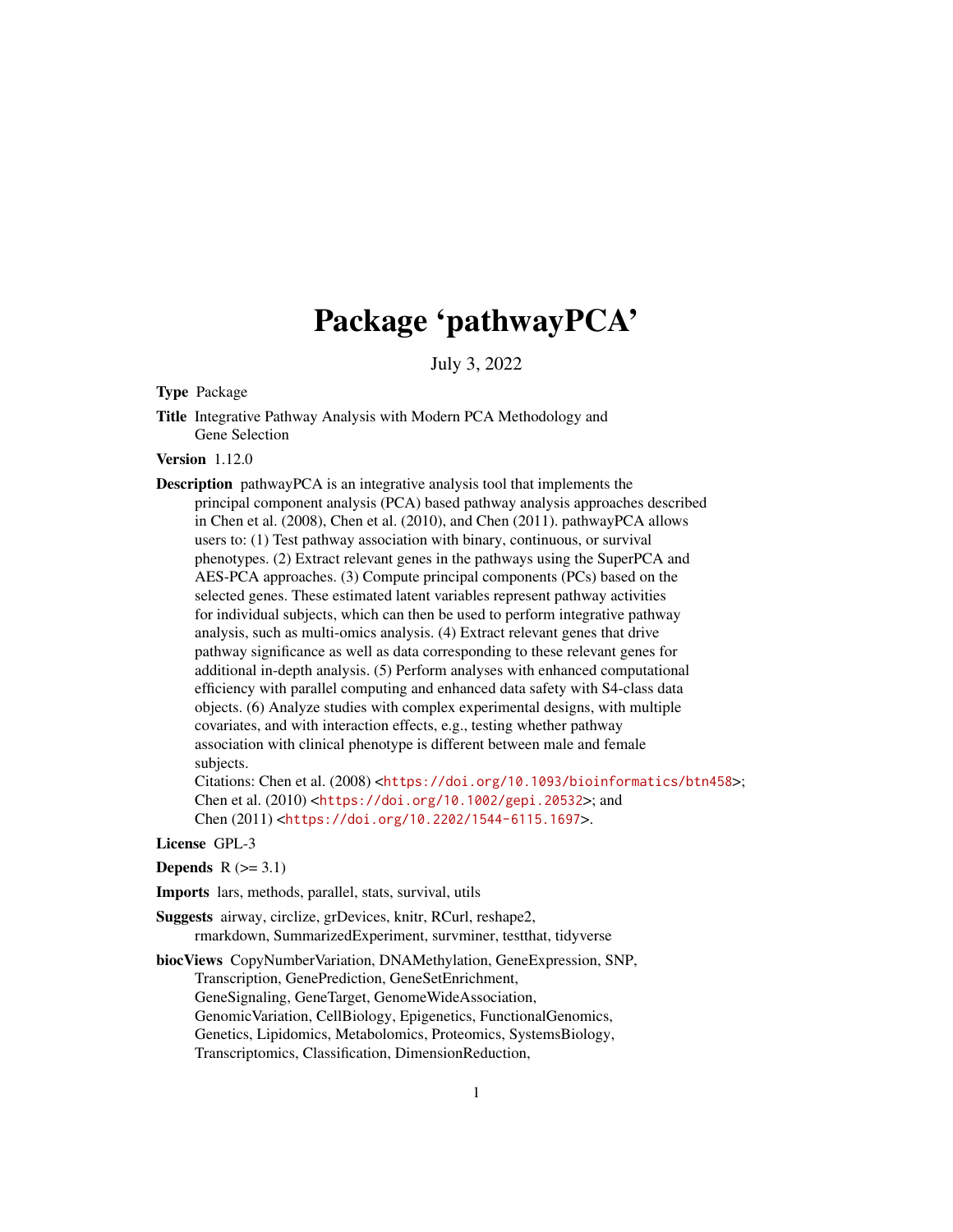FeatureExtraction, PrincipalComponent, Regression, Survival, MultipleComparison, Pathways

### Encoding UTF-8

#### LazyData false

### RoxygenNote 7.1.2

Collate 'CreatePathwayCollection.R' 'createClass\_OmicsPath.R' 'createClass\_validOmics.R' 'accessClass\_OmicsPath.R' 'createClass\_OmicsSurv.R' 'accessClass\_OmicsSurv.R' 'accessClass\_OmicsRegCateg.R' 'createClass\_OmicsCateg.R' 'createClass\_OmicsReg.R' 'accessClass\_OmicsPathData.R' 'accessClass\_pathwayCollection.R' 'accessClass\_pathwayCollection\_which.R' 'accessClass\_pcOut.R' 'accessClass\_pcOutpVals.R' 'aesPC\_calculate\_AESPCA.R' 'aesPC\_calculate\_LARS.R' 'aesPC\_extract\_OmicsPath\_PCs.R' 'aesPC\_permtest\_CoxPH.R' 'aesPC\_permtest\_GLM.R' 'aesPC\_permtest\_LM.R' 'aesPC\_unknown\_matrixNorm.R' 'aesPC\_wrapper.R' 'createOmics\_All.R' 'createOmics\_CheckAssay.R' 'createOmics\_CheckPathwayCollection.R' 'createOmics\_CheckSampleIDs.R' 'createOmics\_JoinPhenoAssay.R' 'createOmics\_TrimPathwayCollection.R' 'createOmics\_Wrapper.R' 'data\_colonSubset.R' 'data\_genesetSubset.R' 'data\_wikipathways.R' 'data\_wikipathways\_symbols.R' 'pathwayPCA.R' 'printClass\_Omics\_All.R' 'printClass\_pathwayCollection.R' 'superPC\_model\_CoxPH.R' 'superPC\_model\_GLM.R' 'superPC\_model\_LS.R' 'superPC\_model\_tStats.R' 'superPC\_model\_train.R' 'superPC\_modifiedSVD.R' 'superPC\_optimWeibullParams.R' 'superPC\_optimWeibull\_pValues.R' 'superPC\_pathway\_tControl.R' 'superPC\_pathway\_tScores.R' 'superPC\_pathway\_tValues.R' 'superPC\_permuteSamples.R' 'superPC\_wrapper.R' 'utils\_Contains.R' 'utils\_adjust\_and\_sort\_pValues.R' 'utils\_load\_test\_data\_onto\_PCs.R' 'utils\_multtest\_pvalues.R' 'utils\_read\_gmt.R' 'utils\_stdExpr\_2\_tidyAssay.R' 'utils\_transpose\_assay.R' 'utils\_write\_gmt.R'

### VignetteBuilder knitr

### URL <<https://gabrielodom.github.io/pathwayPCA/>>

### BugReports <https://github.com/gabrielodom/pathwayPCA/issues>

git\_url https://git.bioconductor.org/packages/pathwayPCA

git branch RELEASE 3 15

git\_last\_commit e3fc7f5

git last commit date 2022-04-26

Date/Publication 2022-07-03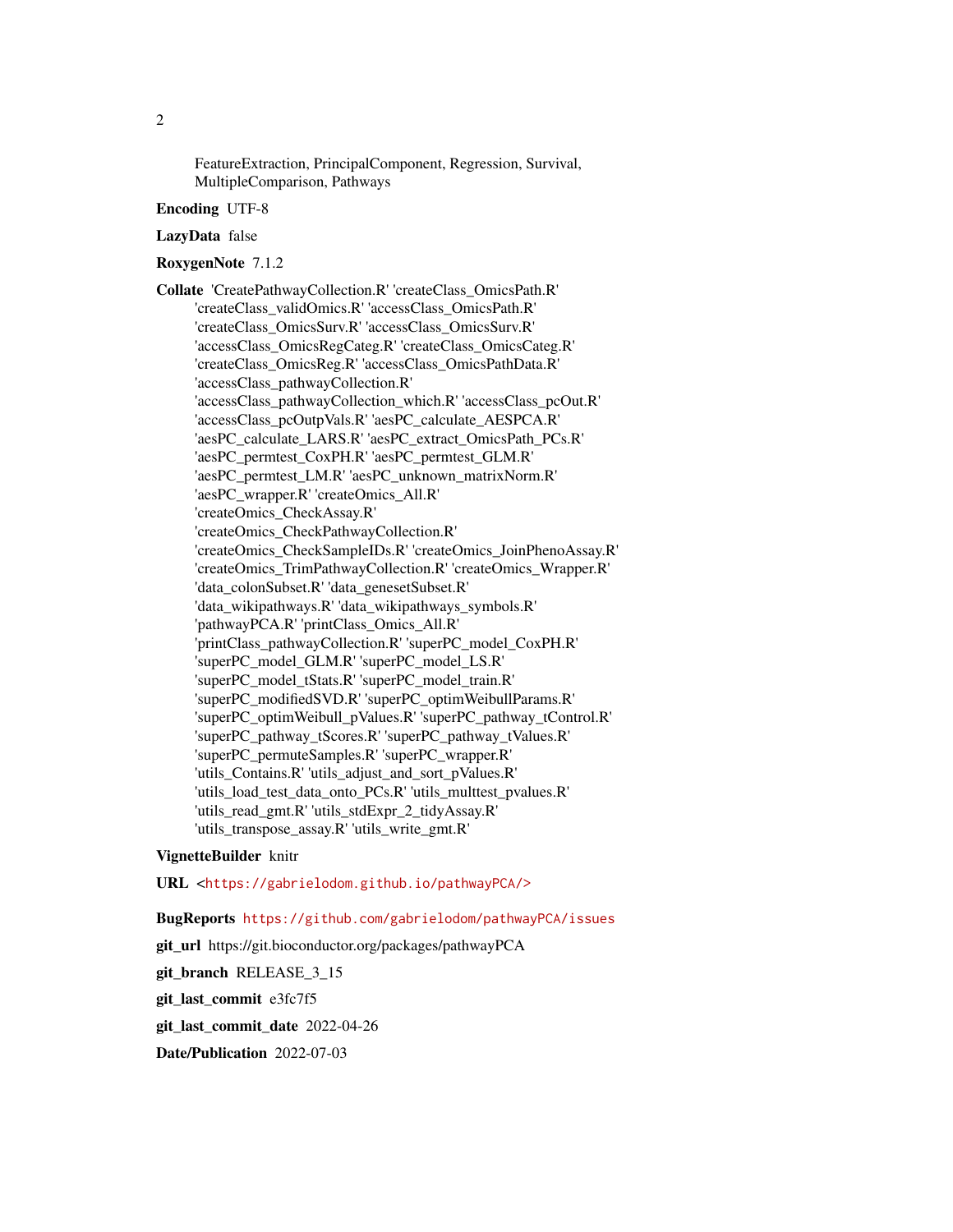R topics documented: 3

Author Gabriel Odom [aut, cre], James Ban [aut], Lizhong Liu [aut], Lily Wang [aut], Steven Chen [aut]

Maintainer Gabriel Odom <gabriel.odom@med.miami.edu>

## R topics documented:

| 4              |
|----------------|
| 5              |
| $\overline{7}$ |
| 8              |
| 9              |
| 10             |
| 12             |
| 15             |
| 16             |
| 18             |
| 20             |
| 21             |
| 22             |
| 23             |
| 23             |
| 24             |
| 25             |
| 26             |
| 27             |
| 29             |
| 31             |
| 32             |
| 33             |
| 34             |
| 36             |
| 38             |
| 39             |
| 39             |
| 40             |
|                |

#### **Index** [42](#page-41-0)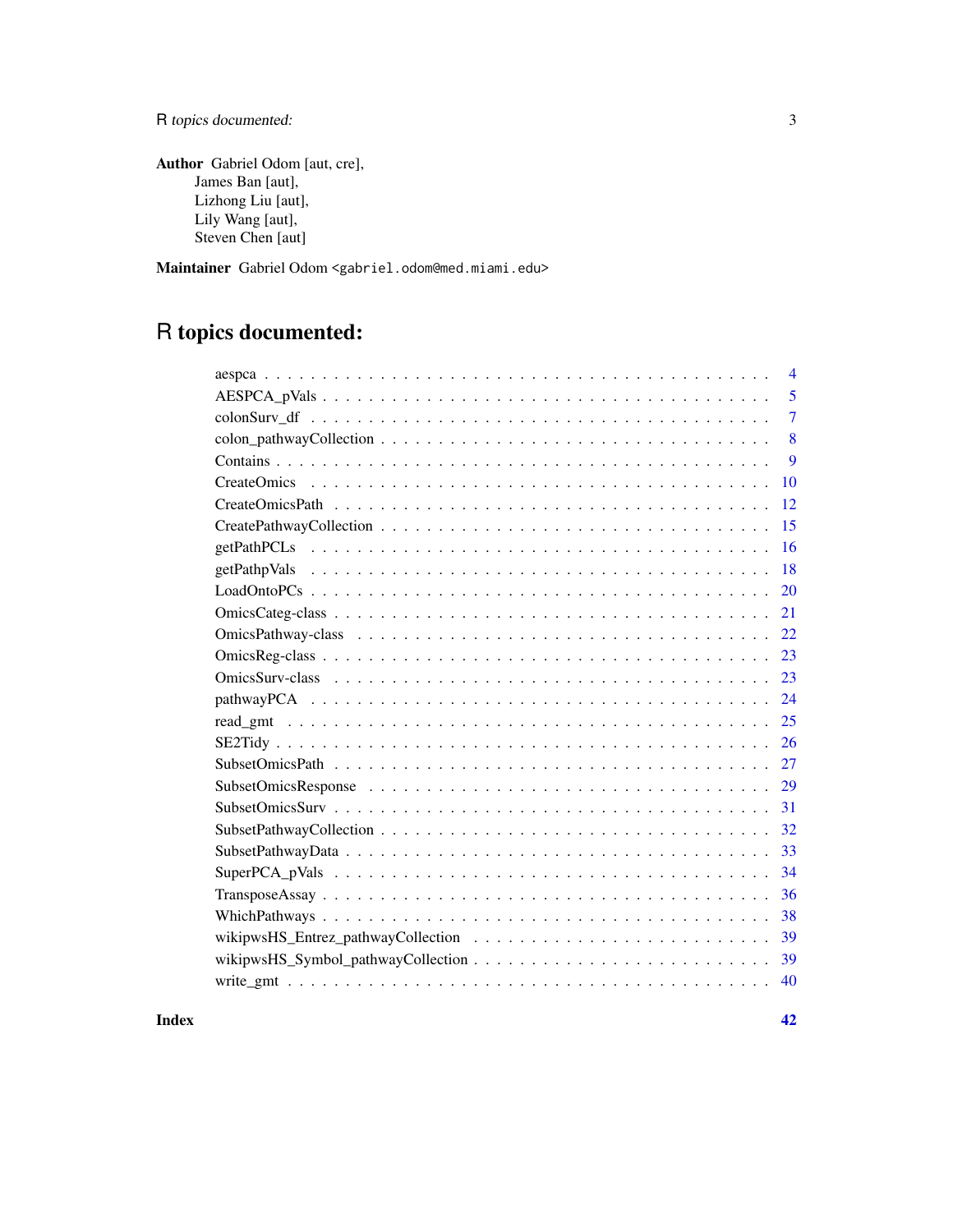#### <span id="page-3-0"></span>Description

A function to perform adaptive, elastic-net, sparse principal component analysis (AES-PCA).

#### Usage

 $a$ espca(X,  $d = 1$ , max.iter = 10, eps.conv = 0.001, adaptive = TRUE, para = NULL)

### Arguments

| X        | A pathway design matrix: the data matrix should be $n \times p$ , where n is the sample<br>size and $p$ is the number of variables included in the pathway. |
|----------|-------------------------------------------------------------------------------------------------------------------------------------------------------------|
| d        | The number of principal components (PCs) to extract from the pathway. De-<br>faults to 1.                                                                   |
| max.iter | The maximum number of times an internal while() loop can make calls to the<br>lars. 1sa() function. Defaults to 10.                                         |
| eps.conv | A numerical convergence threshold for the same while() loop. Defaults to<br>0.001.                                                                          |
| adaptive | Internal argument of the lars. Isa() function. Defaults to TRUE.                                                                                            |
| para     | Internal argument of the lars. 1sa() function. Defaults to NULL.                                                                                            |

#### Details

This function calculates the loadings and reduced-dimension predictor matrix using both the Singular Value Decomposition and AES-PCA Decomposition (as described in Efron et al (2003)) of the data matrix.

See [https://web.stanford.edu/~hastie/Papers/LARS/LeastAngle\\_2002.pdf](https://web.stanford.edu/~hastie/Papers/LARS/LeastAngle_2002.pdf).

For potential enhancement details, see the comment in the "Details" section of [normalize](#page-0-0).

### Value

A list of four elements containing the loadings and projected predictors:

- aesLoad : A  $d \times p$  projection matrix of the  $d$  AES-PCs.
- oldLoad : A  $d \times p$  projection matrix of the d PCs from the singular value decomposition (SVD).
- aesScore : An  $n \times d$  predictor matrix: the original n observations loaded onto the d AES-PCs.
- oldScore : An  $n \times d$  predictor matrix: the original  $n$  observations loaded onto the  $d$  SVD-PCs.

### See Also

[normalize](#page-0-0); [lars.lsa](#page-0-0); [ExtractAESPCs](#page-0-0); [AESPCA\\_pVals](#page-4-1)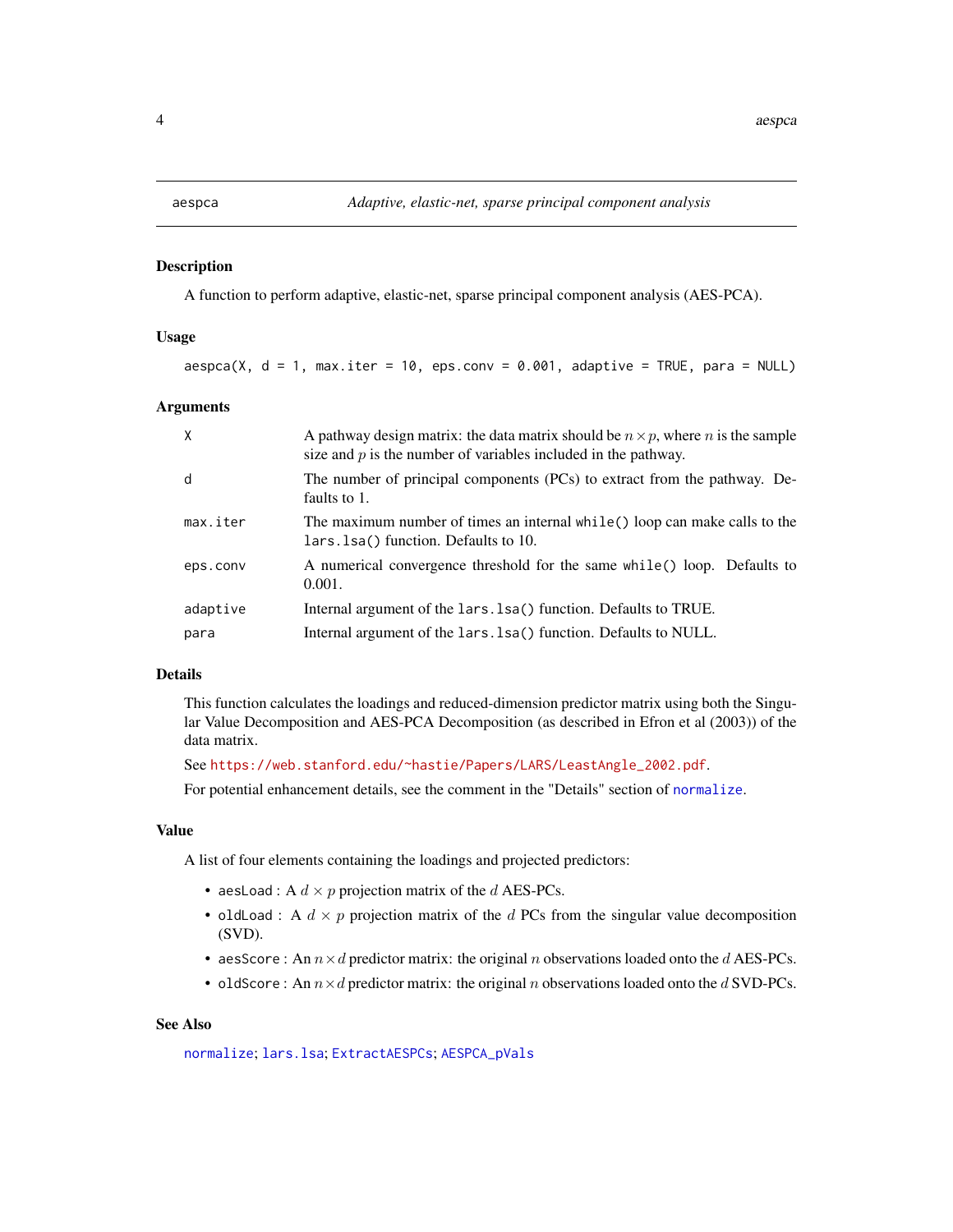### <span id="page-4-0"></span>AESPCA\_pVals 5

### Examples

```
# DO NOT CALL THIS FUNCTION DIRECTLY.
 # Call this function through AESPCA_pVals() instead.
## Not run:
 data("colonSurv_df")
 aespca(as.matrix(colonSurv_df[, 5:50]))
```
## End(Not run)

<span id="page-4-1"></span>

```
AESPCA_pVals Test pathway association with AES-PCA
```
#### Description

Given a supervised OmicsPath object (one of OmicsSurv, OmicsReg, or OmicsCateg), extract the first  $k$  adaptive, elastic-net, sparse principal components (PCs) from each pathway-subset of the features in the -Omics assay design matrix, test their association with the response matrix, and return a data frame of the adjusted p-values for each pathway.

### Usage

```
AESPCA_pVals(
  object,
  numPCs = 1,
  numReps = 0L,
  parallel = FALSE,
  numCores = NULL,
  asPCA = FALSE,
  adjustpValues = TRUE,
 adjustment = c("Bonferroni", "Holm", "Hochberg", "SidakSS", "SidakSD", "BH", "BY",
    "ABH", "TSBH"),
  ...
\mathcal{E}## S4 method for signature 'OmicsPathway'
AESPCA_pVals(
  object,
  numPCs = 1,
  numReps = 1000,parallel = FALSE,
  numCores = NULL,
  asPCA = FALSE,
  adjustpValues = TRUE,
 adjustment = c("Bonferroni", "Holm", "Hochberg", "SidakSS", "SidakSD", "BH", "BY",
    "ABH", "TSBH"),
```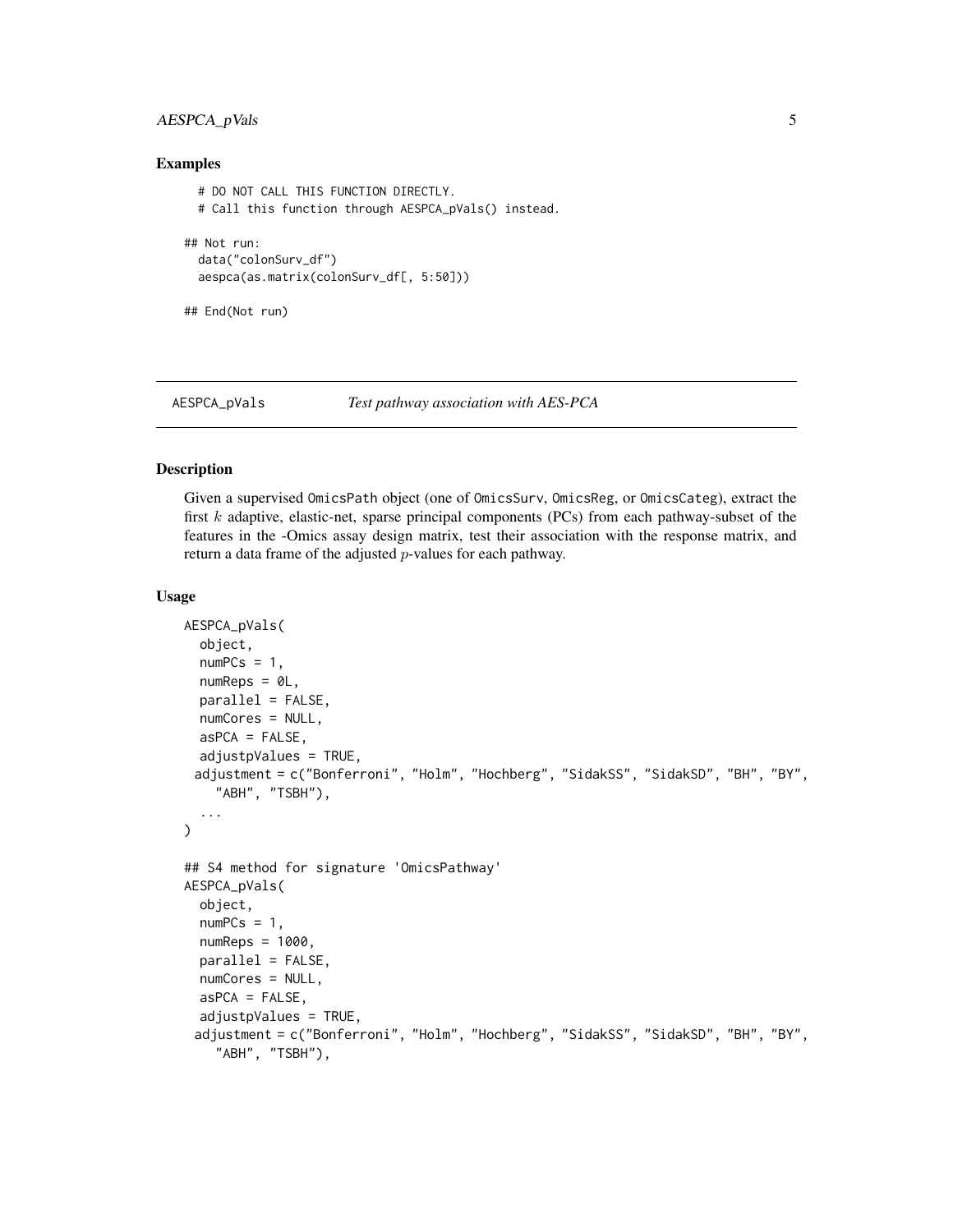<span id="page-5-0"></span>... )

### Arguments

| object        | An object of class OmicsPathway with a response matrix or vector.                                                                                                                                                                                                                                                                                                                          |
|---------------|--------------------------------------------------------------------------------------------------------------------------------------------------------------------------------------------------------------------------------------------------------------------------------------------------------------------------------------------------------------------------------------------|
| numPCs        | The number of PCs to extract from each pathway. Defaults to 1.                                                                                                                                                                                                                                                                                                                             |
| numReps       | How many permutations to estimate the $p$ -value? Defaults to 0 (that is, to es-<br>timate the <i>p</i> -value parametrically). If numReps $> 0$ , then the non-parametric,<br>permutation $p$ -value will be returned based on the number of random samples<br>specified.                                                                                                                 |
| parallel      | Should the computation be completed in parallel? Defaults to FALSE.                                                                                                                                                                                                                                                                                                                        |
| numCores      | If parallel = TRUE, how many cores should be used for computation? Inter-<br>nally defaults to the number of available cores minus 1.                                                                                                                                                                                                                                                      |
| asPCA         | Should the computation return the eigenvectors and eigenvalues instead of the<br>adaptive, elastic-net, sparse principal components and their corresponding load-<br>ings. Defaults to FALSE; this should be used for diagnostic or comparative pur-<br>poses only.                                                                                                                        |
| adjustpValues | Should you adjust the $p$ -values for multiple comparisons? Defaults to TRUE.                                                                                                                                                                                                                                                                                                              |
| adjustment    | Character vector of procedures. The returned data frame will be sorted in as-<br>cending order by the first procedure in this vector, with ties broken by the unad-<br>justed $p$ -value. If only one procedure is selected, then it is necessarily the first<br>procedure. See the documentation for the ControlFDR function for the adjust-<br>ment procedure definitions and citations. |
| $\cdots$      | Dots for additional internal arguments.                                                                                                                                                                                                                                                                                                                                                    |

### Details

This is a wrapper function for the [ExtractAESPCs](#page-0-0), [PermTestSurv](#page-0-0), [PermTestReg](#page-0-0), and [PermTestCateg](#page-0-0) functions.

Please see our Quickstart Guide for this package: [https://gabrielodom.github.io/pathwayPCA/](https://gabrielodom.github.io/pathwayPCA/articles/Supplement1-Quickstart_Guide.html) [articles/Supplement1-Quickstart\\_Guide.html](https://gabrielodom.github.io/pathwayPCA/articles/Supplement1-Quickstart_Guide.html)

### Value

A results list with class aespcOut. This list has three components: a data frame of pathway details, pathway p-values, and potential adjustments to those values (pVals\_df); a list of the first numPCs *score* vectors for each pathway (PCs\_ls); and a list of the first numPCs feature loading vectors for each pathway (loadings\_ls). The p-value data frame has columns:

- pathways : The names of the pathways in the Omics\* object (given in object@trimPathwayCollection\$pathways.)
- setsize: The number of genes in each of the original pathways (given in the object@trimPathwayCollection\$setsi object).
- n\_tested : The number of genes in each of the trimmed pathways (given in the object@trimPathwayCollection\$n\_tested object).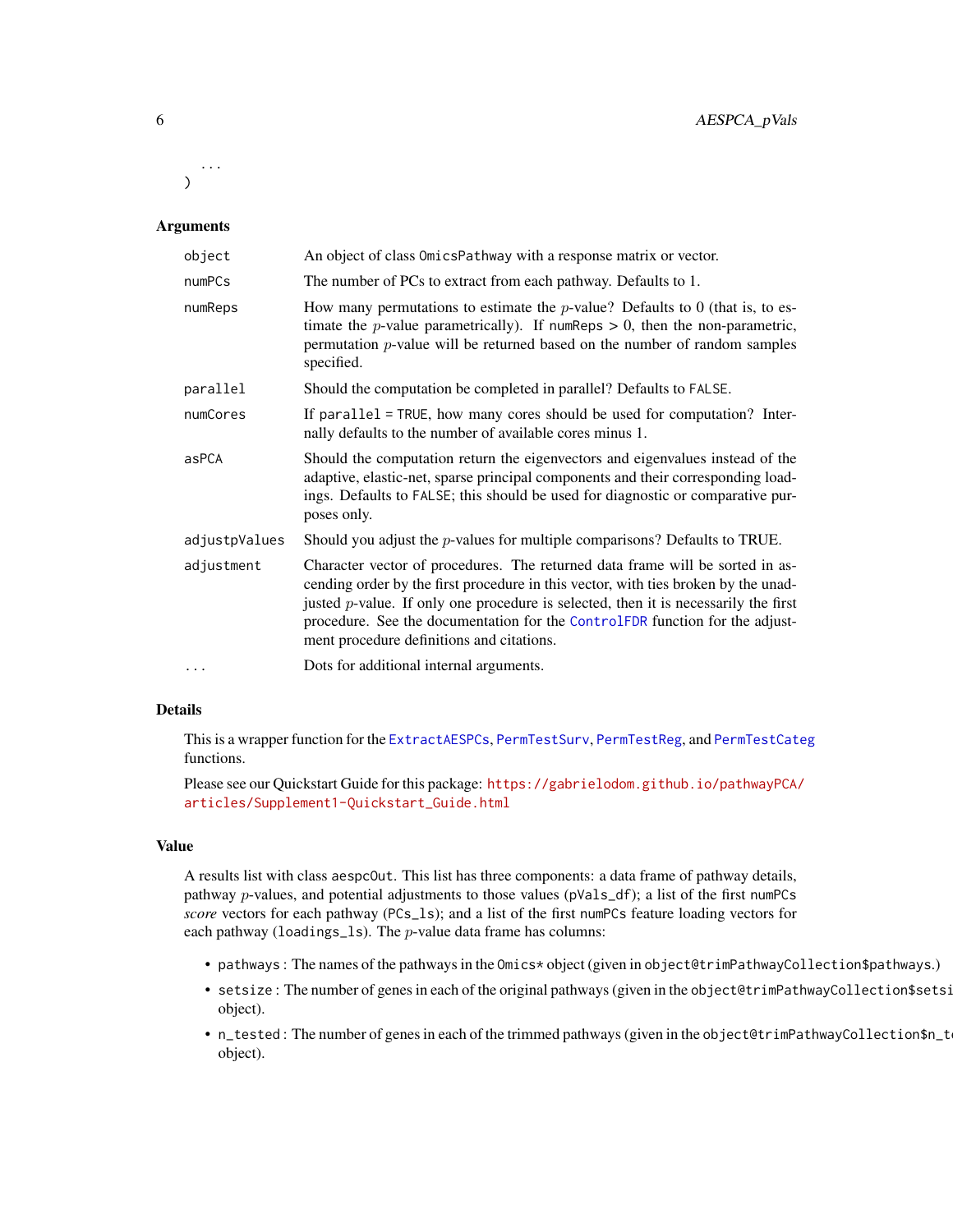- <span id="page-6-0"></span>• terms : The pathway description, as given in the object@trimPathwayCollection\$TERMS object.
- rawp : The unadjusted  $p$ -values of each pathway.
- ...: Additional columns of adjusted *p*-values as specified through the adjustment argument.

The data frame will be sorted in ascending order by the method specified first in the adjustment argument. If adjustpValues = FALSE, then the data frame will be sorted by the raw  $p$ -values. If you have the suggested tidyverse package suite loaded, then this data frame will print as a [tibble](#page-0-0). Otherwise, it will print as a data frame.

#### See Also

```
CreateOmics; ExtractAESPCs; PermTestSurv; PermTestReg; PermTestCateg; TabulatepValues;
clusterApply
```
### Examples

```
### Load the Example Data ###
data("colonSurv_df")
data("colon_pathwayCollection")
### Create an OmicsSurv Object ###
colon_Omics <- CreateOmics(
  assayData_df = colonSurv_df[, -(2:3)],pathwayCollection_ls = colon_pathwayCollection,
  response = colonSurv_df[, 1:3],
  respType = "surv"
)
### Calculate Pathway p-Values ###
colonSurv_aespc <- AESPCA_pVals(
  object = colon_Omics,
 numReps = 0,
 parallel = TRUE,
 numCores = 2,
 adjustpValues = TRUE,
  adjustment = c("Hoch", "SidakSD")
)
```
<span id="page-6-1"></span>colonSurv\_df *Colon Cancer -Omics Data*

### Description

Subset of a colon cancer survival data set, with subject response and assay values.

### Usage

data(colonSurv\_df)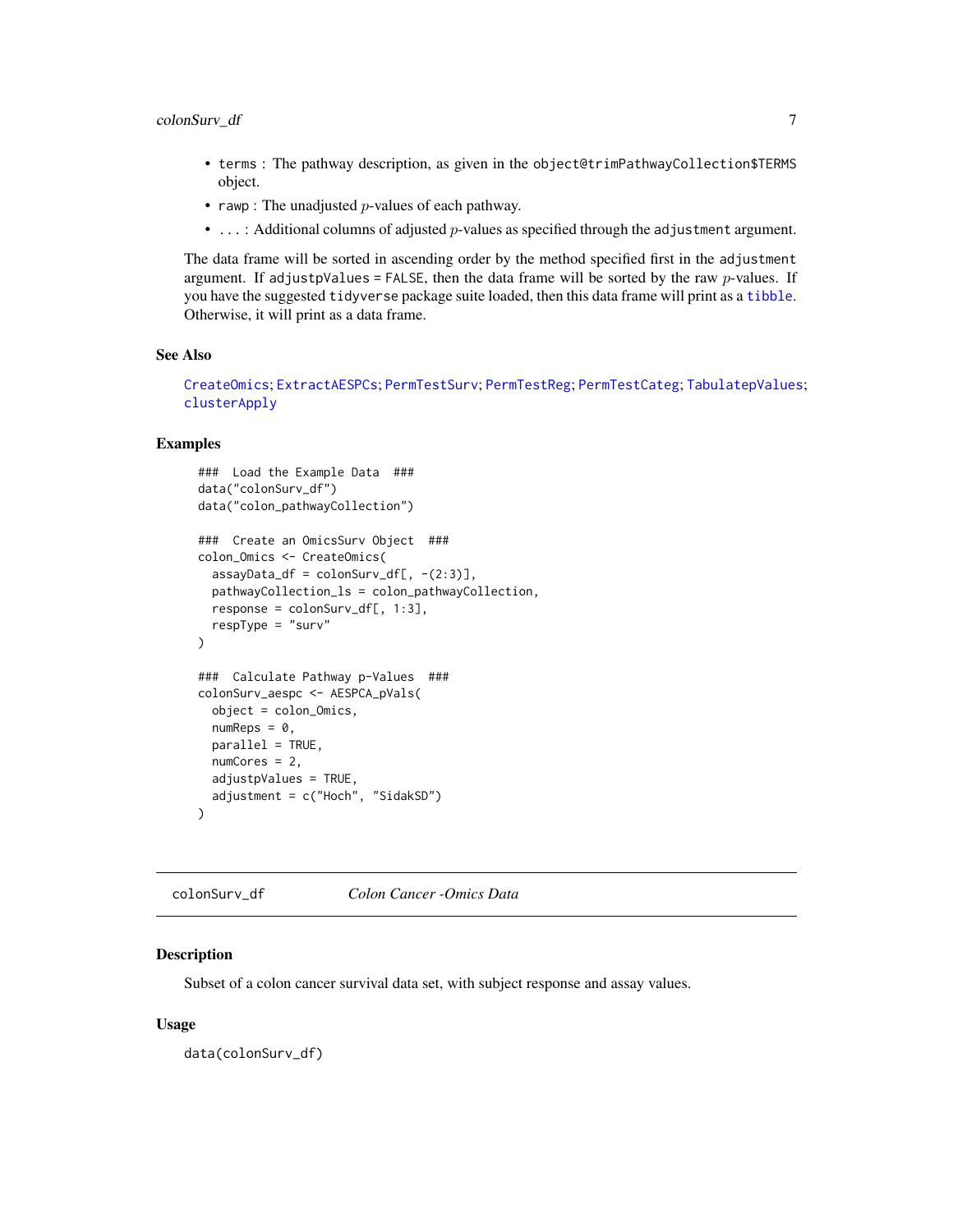#### <span id="page-7-0"></span>Format

A subset of a data frame containing 656 of 2022 genes measured on 250 subjects. The first two columns are the Overall Survival time (OS\_time) and death indicator (OS\_event).

### Source

GEO GSE17538 <https://www.ncbi.nlm.nih.gov/geo/query/acc.cgi?acc=GSE17538>

colon\_pathwayCollection

*Gene Pathway Subset*

### Description

An example Canonical Pathways Gene Subset from the Broad Institute: File: c2.cp.v6.0.symbols.gmt.

### Usage

```
data(colon_pathwayCollection)
```
### Format

A pathwayCollection list of two elements:

- pathways : A list of 15 character vectors. Each vector contains the names of the individual genes within that pathway as a vector of character strings.
- TERMS : A character vector of length 15 containing the names of the gene pathways.

#### Details

This is a subset of 15 pathways from the Broad Institute pathways list. This subset contains seven pathways which are related to the response information in the [colonSurv\\_df](#page-6-1) data file.

### Source

<http://software.broadinstitute.org/gsea/msigdb/collections.jsp>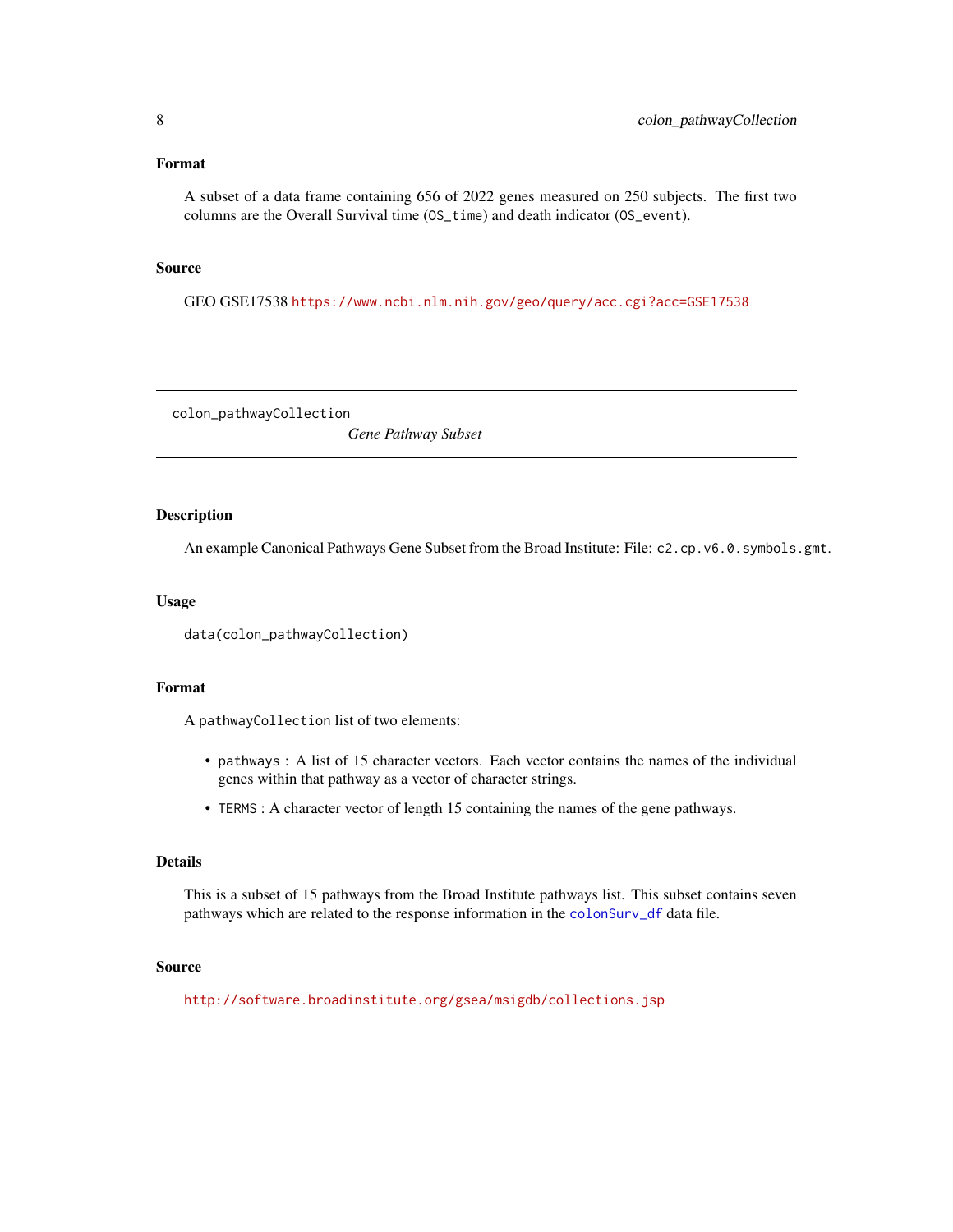<span id="page-8-1"></span><span id="page-8-0"></span>

### Description

Check if any or all of the elements of a short atomic vector are contained within a supplied long atomic vector.

### Usage

Contains(long, short, matches =  $c("any", "all"), partial = FALSE)$ 

#### **Arguments**

| long    | A vector to possibly containing any or all elements of short                                                                                                                                                  |
|---------|---------------------------------------------------------------------------------------------------------------------------------------------------------------------------------------------------------------|
| short   | A short vector or scalar, some elements of which may be contained in long                                                                                                                                     |
| matches | Should partial set matching of short be allowed? Defaults to "any", signify-<br>ing that the function should return TRUE if any of the elements of short are<br>contained in long. The other option is "all". |
| partial | Should partial string matching be allowed? Defaults to FALSE. Partial string<br>matching means that the character string starts with the supplied value.                                                      |

### Details

This is a helper function to find out if a gene symbol or some similar character string (or character vector) is contained in a pathway. Currently, this function uses base R, but we can write it in a compiled language (such as C++) to increase speed later.

For partial matching (partial = TRUE), long must be an atomic vector of type character, short must be an atomic scalar (a vector with length of 1) of type character, and matches should be set to "any". Because this function is designed to match gene symbols or CpG locations, we care if the symbol or location starts with the string supplied. For example, if we set short = "PIK", then we want to find if any of the gene symbols in the supplied long vector belong to the PIK gene family. We don't care if this string appears elsewhere in a gene symbol.

#### Value

A logical scalar. If matches = "any", this indicates if any of the elements of short are contained in long. If matches = "all", this indicates if all of the elements of short are contained in long. If partial = TRUE, the returned logical indicates whether or not any of the character strings in long start with the character scalar supplied to short.

### Examples

```
Contains(1:10, 8)
Contains(LETTERS, c("A", "!"), matches = "any")
Contains(LETTERS, c("A", "!"), matches = "all")
```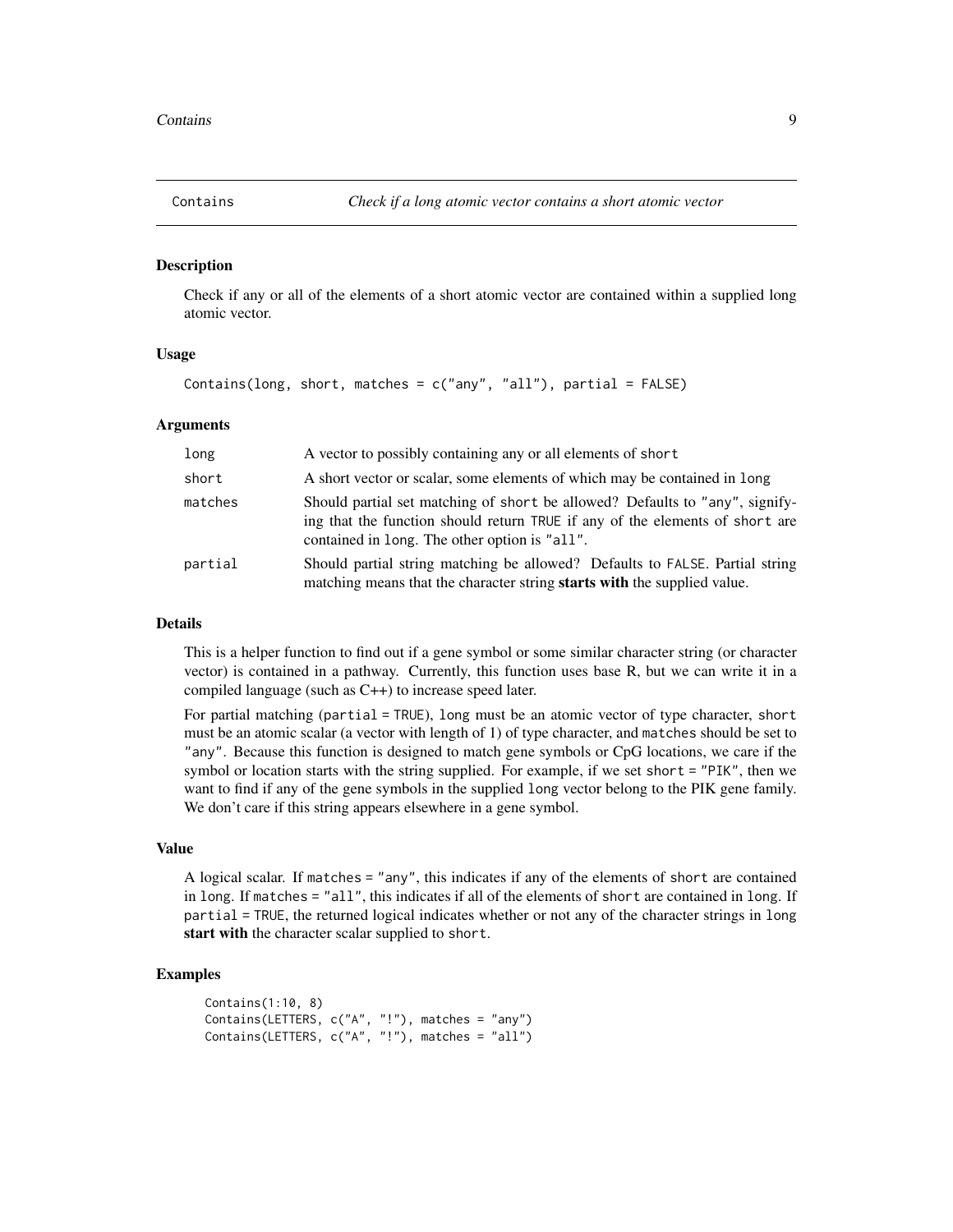```
genesPI <- c(
  "PI4K2A", "PI4K2B", "PI4KA", "PI4KB", "PIK3C2A", "PIK3C2B", "PIK3C2G",
  "PIK3C3", "PIK3CA", "PIK3CB", "PIK3CD", "PIK3CG", "PIK3R1", "PIK3R2",
  "PIK3R3", "PIK3R4", "PIK3R5", "PIK3R6", "PIKFYVE", "PIP4K2A",
  "PIP4K2B", "PIP5K1B", "PIP5K1C", "PITPNB"
\lambdaContains(genesPI, "PIK3", partial = TRUE)
```
<span id="page-9-1"></span>CreateOmics *Generation Wrapper function for* -Omics\**-class objects*

### Description

This function calls the [CreateOmicsPath](#page-11-1), [CreateOmicsSurv](#page-11-2), [CreateOmicsReg](#page-11-2), and [CreateOmicsCateg](#page-11-2) functions to create valid objects of the classes OmicsPathway, OmicsSurv, OmicsReg, or OmicsCateg, respectively.

#### Usage

```
CreateOmics(
  assayData_df,
  pathwayCollection_ls,
  response = NULL,
  respType = c("none", "survival", "regression", "categorical"),
  centerScale = c(TRUE, TRUE),
  minPathSize = 3,
  ...
)
```
#### Arguments

```
assayData_df An N \times p data frame with named columns.
pathwayCollection_ls
```
A pathwayCollection list of known gene pathways with two or three elements:

- pathways : A named list of character vectors. Each vector contains the names of the individual genes within that pathway as a vector of character strings. The names contained in these vectors must have non-empty overlap with the *column names* of the assayData\_df data frame. The names of the pathways (the list elements themselves) should be the a shorthand representation of the full pathway name.
- TERMS: A character vector the same length as the pathways list with the proper names of the pathways.
- description : An optional character vector the same length as the pathways list with additional information about the pathways.

If your gene pathways list is stored in a .gmt file, use the [read\\_gmt](#page-24-1) function to import your pathways list as a pathwayCollection list object.

<span id="page-9-0"></span>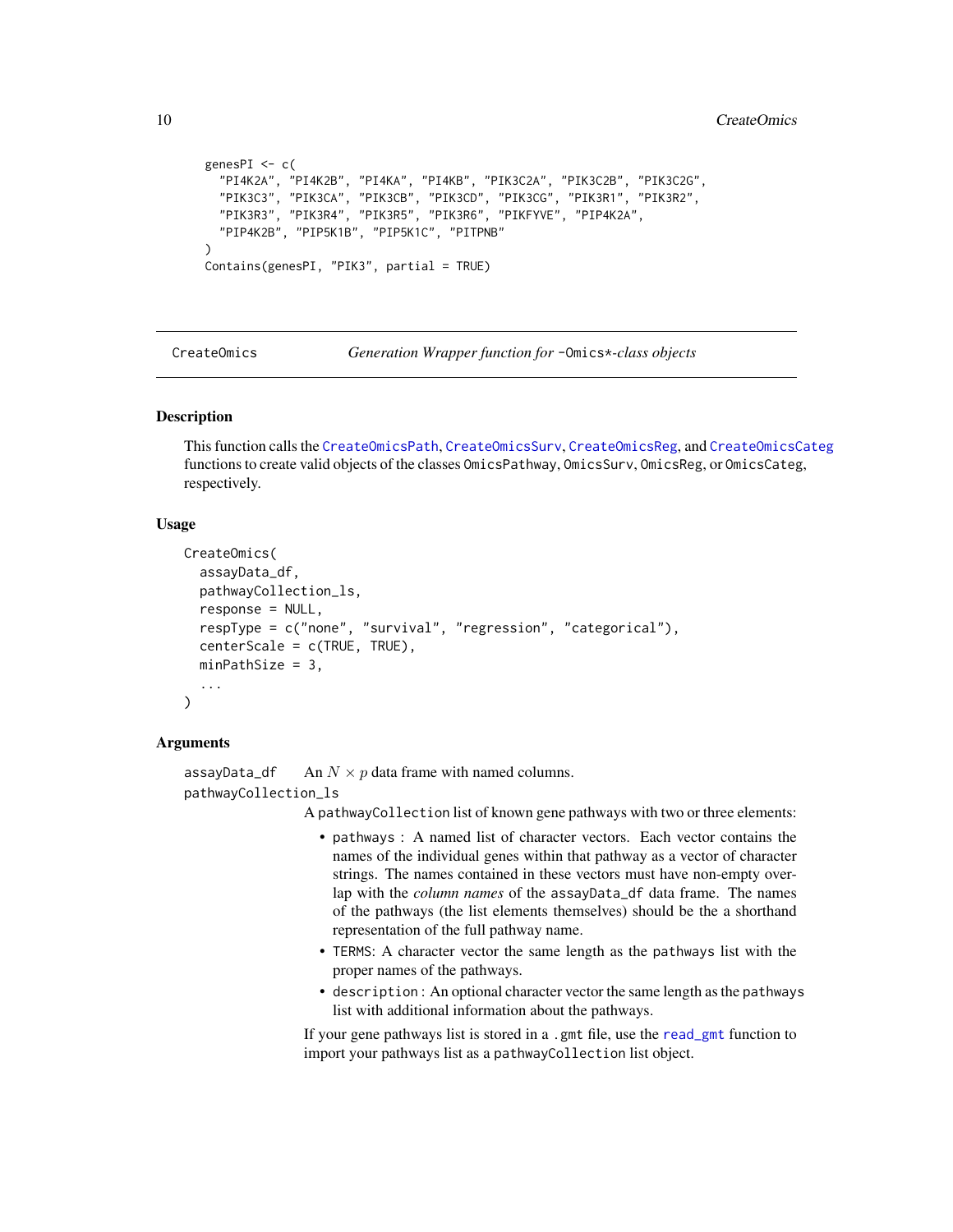#### <span id="page-10-0"></span>CreateOmics 11

| response    | An optional response object. See "Details" for more information. Defaults to<br>NULL.                                                                                            |
|-------------|----------------------------------------------------------------------------------------------------------------------------------------------------------------------------------|
| respType    | What type of response has been supplied. Options are "none", "survival",<br>"regression", and "categorical". Defaults to "none" to match the default<br>$response = NULL value.$ |
| centerScale | Should the values in assayData_df be centered and scaled? Defaults to TRUE<br>for centering and scaling, respectively. See scale for more information.                           |
| minPathSize | What is the smallest number of genes allowed in each pathway? Defaults to 3.                                                                                                     |
| .           | Dots for additional arguments passed to the internal CheckAssay function.                                                                                                        |

### Details

This function is a wrapper around the four CreateOmics\* functions. The values supplied to the response function argument can be in a list, data frame, matrix, vector, [Surv](#page-0-0) object, or any class which extends these. Because this function makes "best guess" type conversions based on the respType argument, this argument is mandatory if response is non-NULL. Further, it is the responsibility of the user to ensure that the coerced response contained in the resulting Omics object accurately reflects the supplied response.

For respType = "survival", response is assumed to be ordered by event time, then event indicator. For example, if the response is a data frame or matrix, this function assumes that the first column is the time and the second column the death indicator. If the response is a list, then this function assumes that the first entry in the list is the event time and the second entry the death indicator. The death indicator must be a logical or binary (0-1) vector, where 1 or TRUE represents a death and 0 or FALSE represents right-censoring.

Some of the pathways in the supplied pathways list will be removed, or "trimmed", during object creation. For the pathway-testing methods, these trimmed pathways will have p-values given as NA. For an explanation of pathway trimming, see the documentation for the [IntersectOmicsPwyCollct](#page-0-0) function.

### Value

A valid object of class OmicsPathway, OmicsSurv, OmicsReg, or OmicsCateg.

### See Also

[OmicsPathway](#page-21-1), [CreateOmicsPath](#page-11-1), [OmicsSurv](#page-22-1), [CreateOmicsSurv](#page-11-2), [OmicsCateg](#page-20-1), [CreateOmicsCateg](#page-11-2) [OmicsReg](#page-22-2), [CreateOmicsReg](#page-11-2), [CheckAssay](#page-0-0), [CheckPwyColl](#page-0-0), and [IntersectOmicsPwyCollct](#page-0-0)

### Examples

```
### Load the Example Data ###
data("colonSurv_df")
data("colon_pathwayCollection")
### Create an OmicsPathway Object ###
colon_OmicsPath <- CreateOmics(
  assayData_df = colonSurv_df[, -(2:3)],pathwayCollection_ls = colon_pathwayCollection
```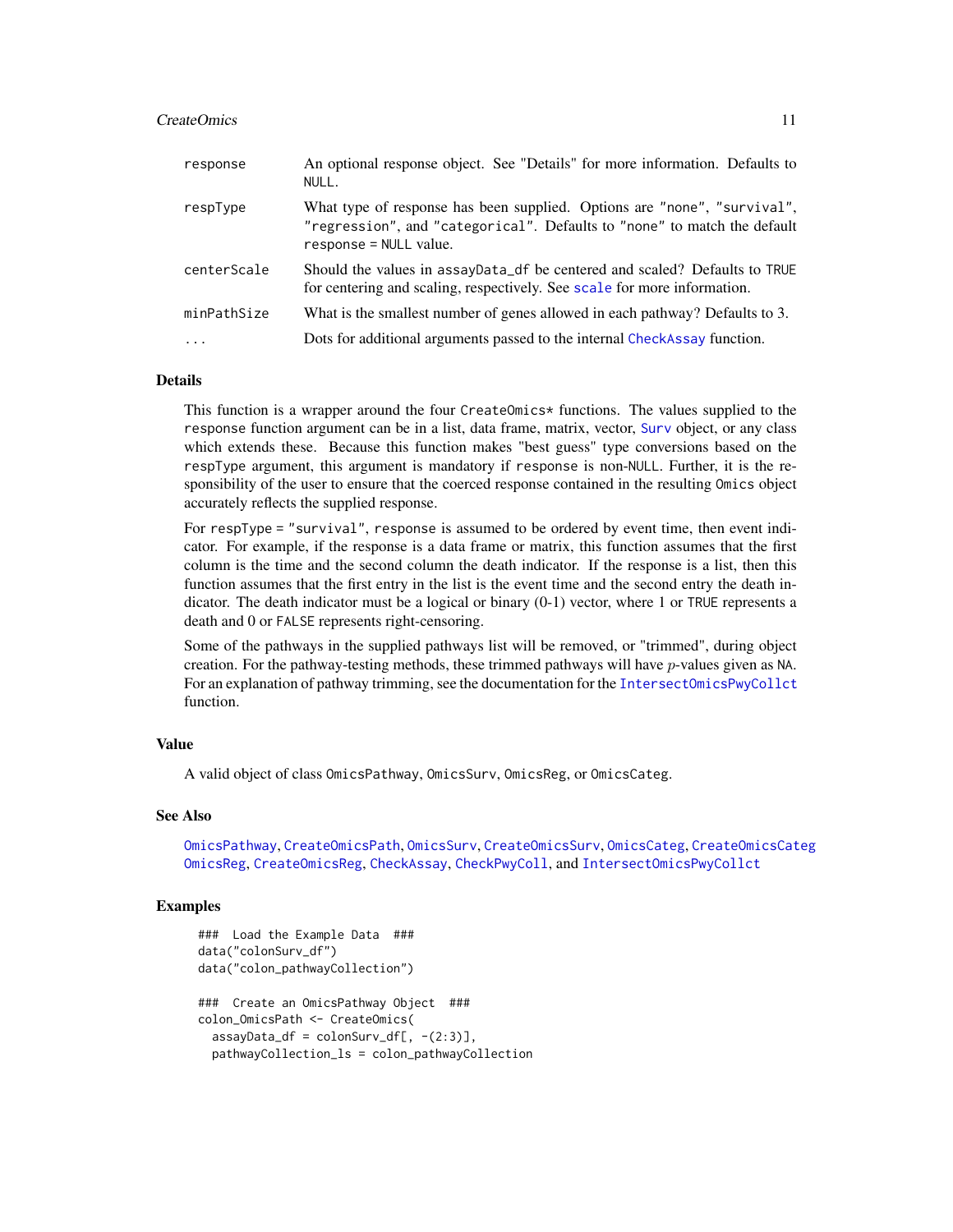```
### Create an OmicsSurv Object ###
colon_OmicsSurv <- CreateOmics(
 assayData_df = colonSurv_df[, -(2:3)],pathwayCollection_ls = colon_pathwayCollection,
 response = colonSurv_df[, 1:3],respType = "surv"
\lambda### Create an OmicsReg Object ###
colon_OmicsReg <- CreateOmics(
  assayData_df = colonSurv_df[, -(2:3)],pathwayCollection_ls = colon_pathwayCollection,
 response = colonSurv_df[, 1:2],
 respType = "reg"
)
### Create an OmicsCateg Object ###
colon_OmicsCateg <- CreateOmics(
  assayData_df = colonSurv_df[, -(2:3)],pathwayCollection_ls = colon_pathwayCollection,
 response = colonSurv_dff, c(1,3)],respType = "cat"
\lambda
```
<span id="page-11-1"></span>

### <span id="page-11-2"></span>Description

These functions create valid objects of class OmicsPathway, OmicsSurv, OmicsReg, or OmicsCateg.

### Usage

```
CreateOmicsPath(assayData_df, sampleIDs_char, pathwayCollection_ls)
```

```
CreateOmicsSurv(
  assayData_df,
  sampleIDs_char,
  pathwayCollection_ls,
  eventTime_num,
  eventObserved_lgl
\lambdaCreateOmicsReg(
  assayData_df,
  sampleIDs_char,
```
<span id="page-11-0"></span>

)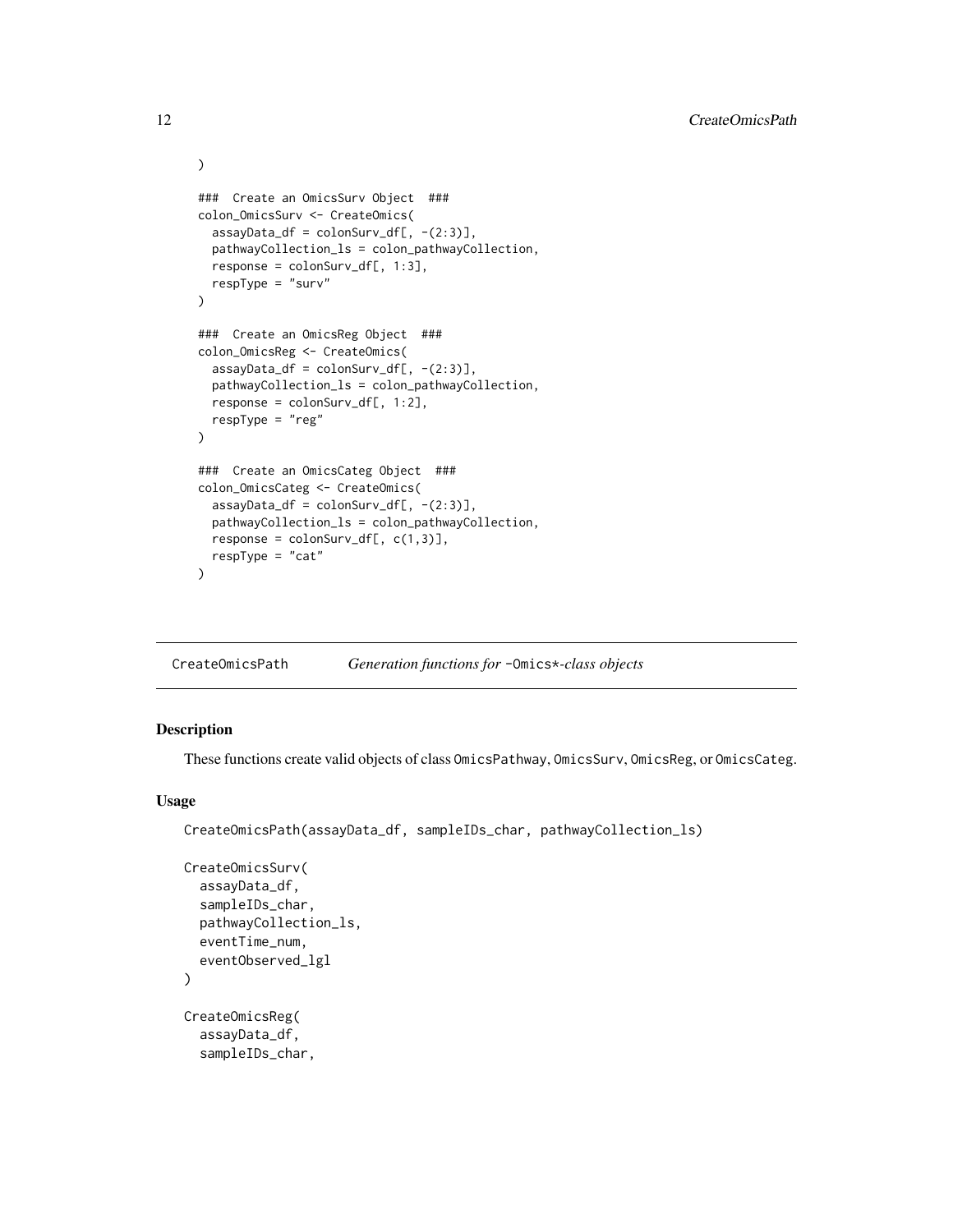### CreateOmicsPath 13

```
pathwayCollection_ls,
  response_num
)
CreateOmicsCateg(
  assayData_df,
  sampleIDs_char,
  pathwayCollection_ls,
  response_fact
)
```
### Arguments

assayData\_df An  $N \times p$  data frame with named columns.

sampleIDs\_char A character vector with the N sample names.

regression exercise.

pathwayCollection\_ls

A pathwayCollection list of known gene pathways with two or three elements:

• pathways : A named list of character vectors. Each vector contains the names of the individual genes within that pathway as a vector of character strings. The names contained in these vectors must have non-empty overlap with the *column names* of the assayData\_df data frame. The names of the pathways (the list elements themselves) should be the a shorthand representation of the full pathway name. • TERMS: A character vector the same length as the pathways list with the proper names of the pathways. • description : An optional character vector the same length as the pathways list with additional information about the pathways. eventTime\_num A numeric vector with  $N$  observations corresponding to the last observed time of follow up. eventObserved\_lgl A logical vector with  $N$  observations indicating right-censoring. The values will be FALSE if the observation was censored (i.e., we did not observe an event). response\_num A numeric vector of length  $N$ : the dependent variable in an ordinary regression exercise. response\_fact A factor vector of length  $N$ : the dependent variable of a generalized linear

#### Details

Please note that the classes of the parameters are *not* flexible. The -Omics assay data *must* be or extend the class data.frame, and the response values (for a survival-, regression-, or categoricalresponse object) *must* match their expected classes *exactly*. The reason for this is to encourage the end user to pay attention to the quality and format of their input data. Because the functions internal to this package have only been tested on the classes described in the Arguments section, these class checks prevent unexpected errors (or worse, incorrect computational results without an error). These draconian input class restrictions protect the accuracy of your data analysis.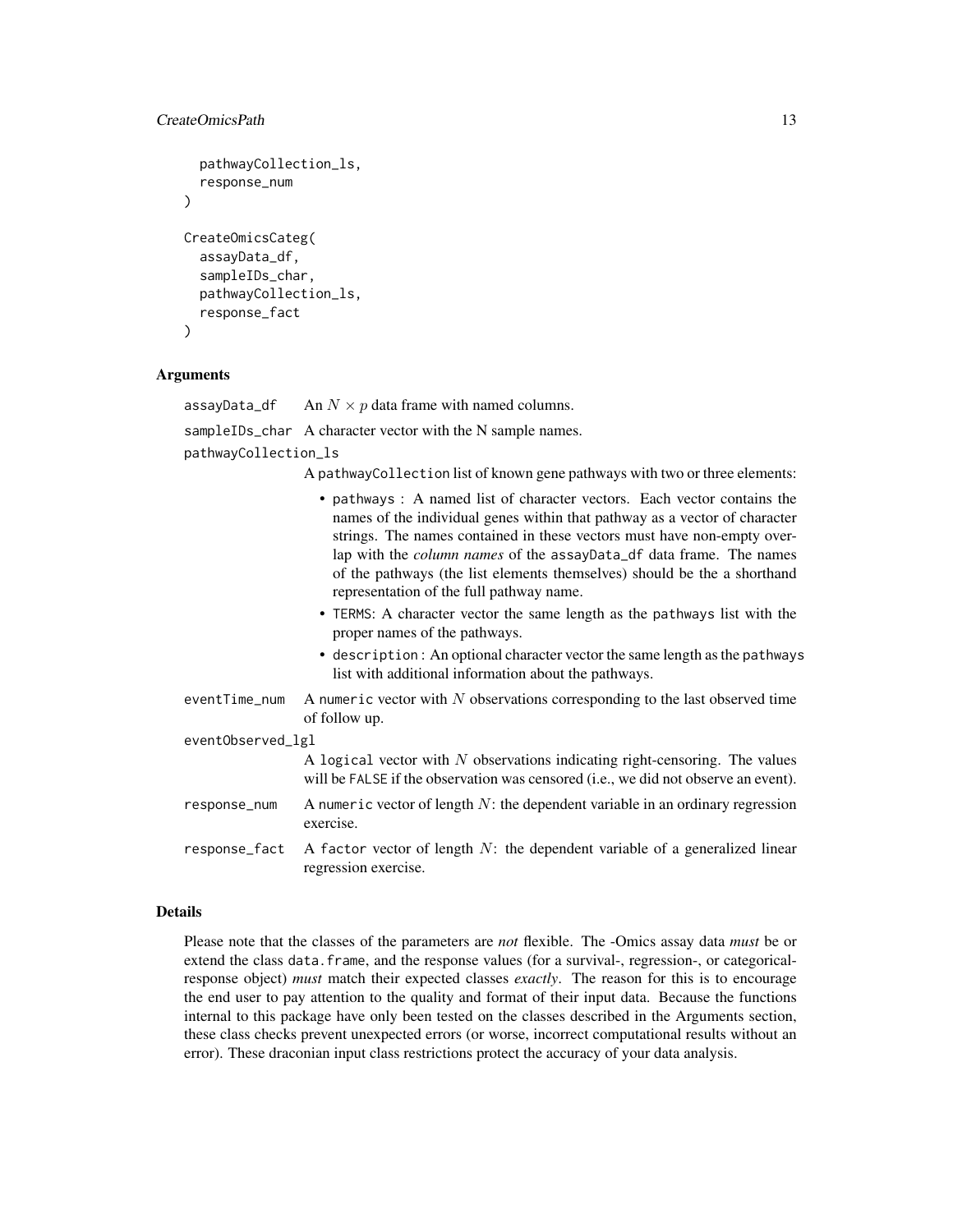<span id="page-13-0"></span>A valid object of class OmicsPathway, OmicsSurv, OmicsReg, or OmicsCateg.

### **OmicsPathway**

Valid OmicsPathway objects will have no response information, just the mass spectrometry or bioassay ("design") matrix and the pathway list. OmicsPathway objects should be created only when unsupervised pathway extraction is needed (not possible with Supervised PCA). Because of the missing response, no pathway testing can be performed on an OmicsPathway object.

### **OmicsSurv**

Valid OmicsSurv objects will have two response vectors: a vector of the most recently recorded follow-up times and a logical vector if that time marks an event (TRUE: observed event; FALSE: right- censored observation).

### OmicsReg and OmicsCateg

Valid OmicsReg and OmicsCateg objects with have one response vector of continuous (numeric) or categorial (factor) observations, respectively.

### See Also

[OmicsPathway](#page-21-1), [OmicsSurv](#page-22-1), [OmicsReg](#page-22-2), and [OmicsCateg](#page-20-1)

#### Examples

# DO NOT CALL THESE FUNCTIONS DIRECTLY. USE CreateOmics() INSTEAD.

```
data("colon_pathwayCollection")
data("colonSurv_df")
```

```
## Not run:
 CreateOmicsPath(
   assayData_d f = colonSurv_d f[, -(1:3)],sampleIDs_char = colonSurv_df$sampleID,
   pathwayCollection_ls = colon_pathwayCollection
 )
 CreateOmicsSurv(
   assayData_df = colonSurv_df[, -(1:3)],sampleIDs_char = colonSurv_df$sampleID,
   pathwayCollection_ls = colon_pathwayCollection,
   eventTime_num = colonSurv_df$OS_time,
   eventObserved_lgl = as.logical(colonSurv_df$OS_event)
 )
 CreateOmicsReg(
   assayData_df = colonSurv_df[, -(1:3)],sampleIDs_char = colonSurv_df$sampleID,
```
pathwayCollection\_ls = colon\_pathwayCollection,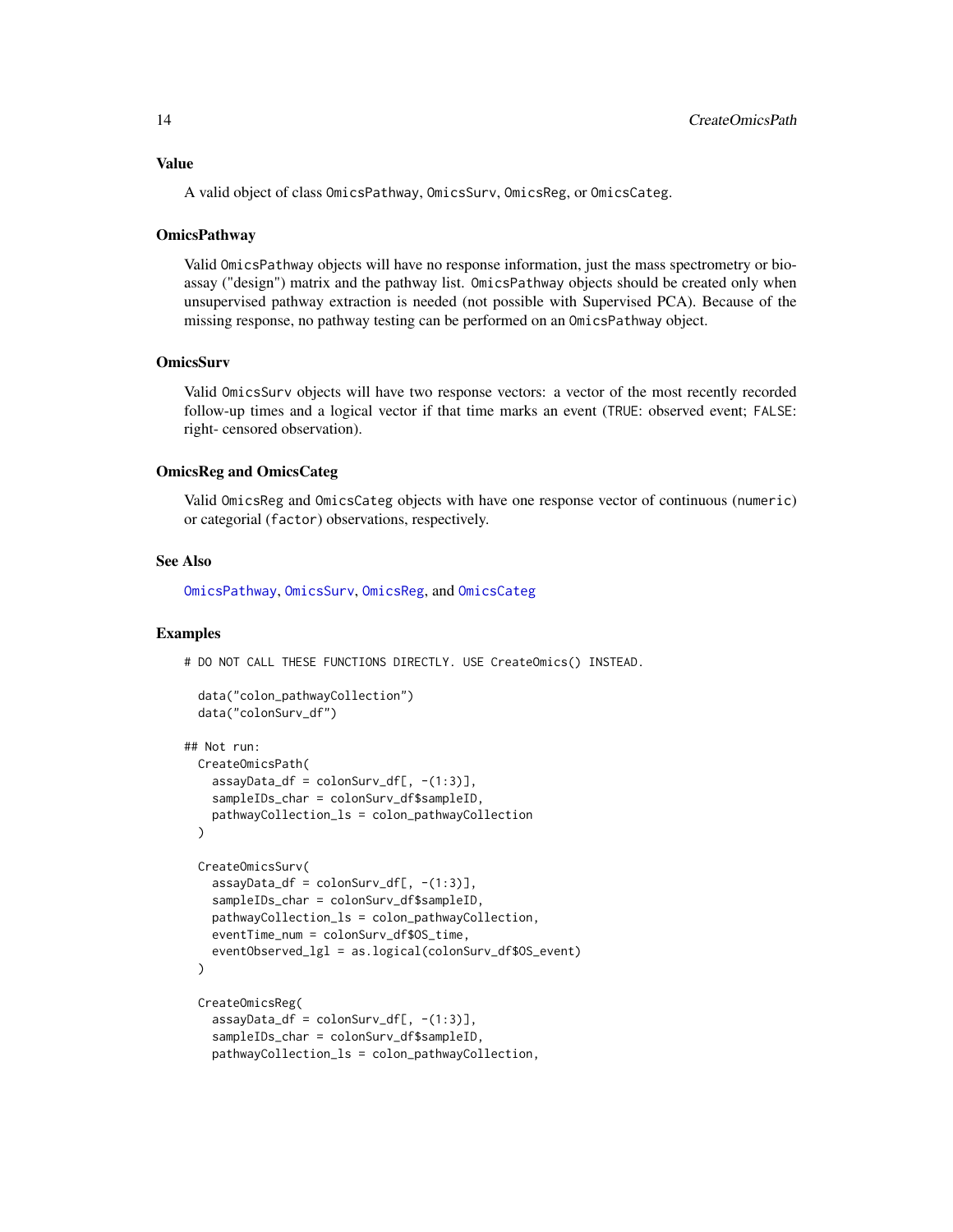```
response_num = colonSurv_df$OS_time
\mathcal{L}CreateOmicsCateg(
 assayData_df = colonSurv_df[, -(1:3)],sampleIDs_char = colonSurv_df$sampleID,
 pathwayCollection_ls = colon_pathwayCollection,
 response_fact = as.factor(colonSurv_df$OS_event)
\lambda
```

```
## End(Not run)
```
<span id="page-14-1"></span>CreatePathwayCollection

*Manually Create a* pathwayCollection*-class Object.*

## Description

Manually create a pathwayCollection list similar to the output of the [read\\_gmt](#page-24-1) function.

### Usage

```
CreatePathwayCollection(
  sets_ls,
  TERMS,
  setType = c("pathways", "genes", "regions"),
  ...
\mathcal{L}
```
### Arguments

| sets ls  | A named list of character vectors. Each vector should contain the names of the<br>individual genes, proteins, sits, or CpGs within that set as a vector of character<br>strings. If you create this pathway collection to integrate with data of class<br>Omics <sup>*</sup> , the names contained in these vectors should have non-empty overlap<br>with the feature names of the assay data frame that will be paired with this list<br>in the subsequent analysis. |
|----------|-----------------------------------------------------------------------------------------------------------------------------------------------------------------------------------------------------------------------------------------------------------------------------------------------------------------------------------------------------------------------------------------------------------------------------------------------------------------------|
| TERMS    | A character vector the same length as the sets_1s list with the proper names of<br>the sets.                                                                                                                                                                                                                                                                                                                                                                          |
| setType  | What is the type of the set: pathway set of gene, gene sites in RNA or DNA, or<br>regions of CpGs. Defaults to ''pathway''.                                                                                                                                                                                                                                                                                                                                           |
| $\cdots$ | Additional vectors or data components related to the sets_1s list. These values<br>should be passed as a name-value pair. See "Details" for more information.                                                                                                                                                                                                                                                                                                         |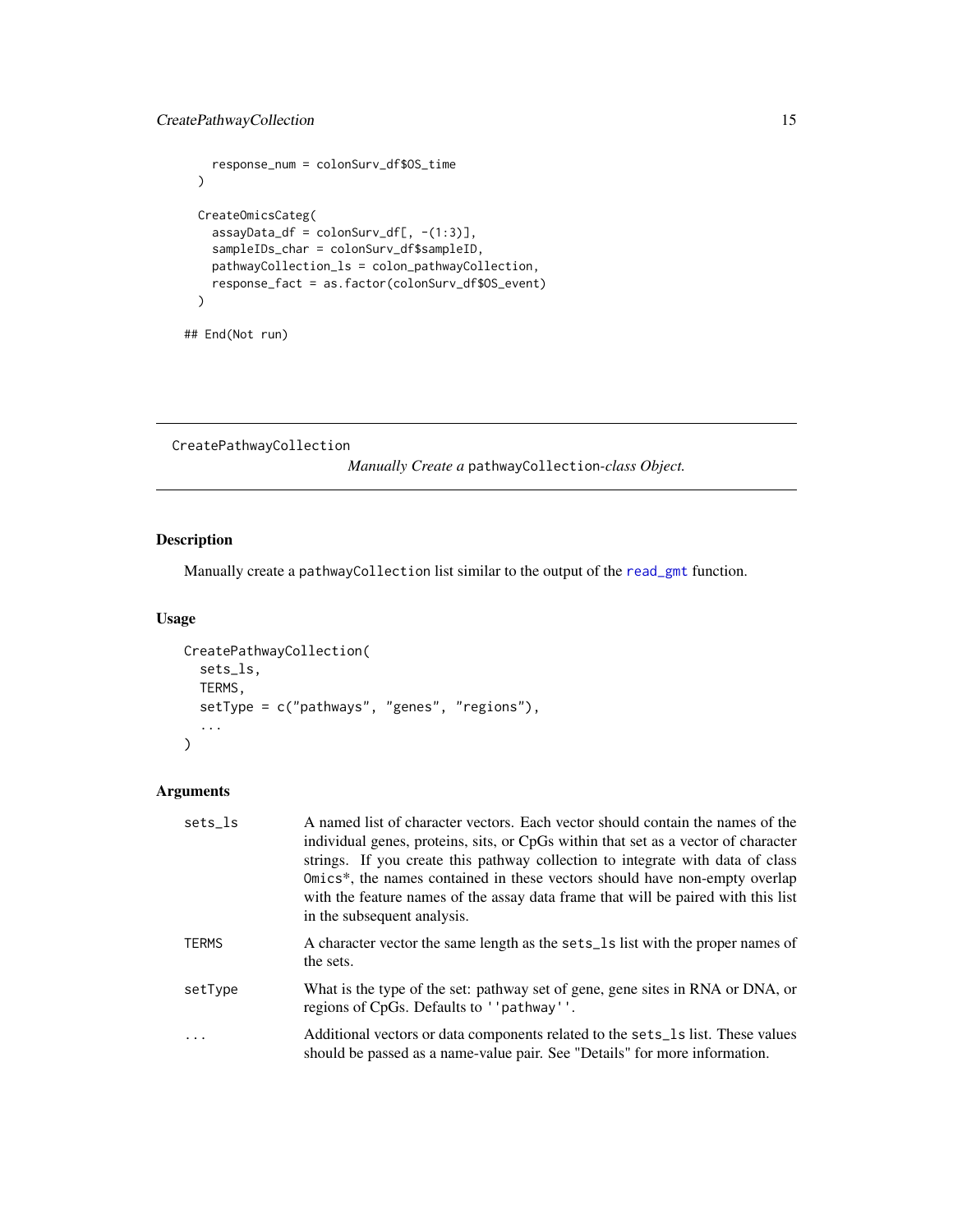### Details

This function checks the set list and set term inputs and then creates a pathwayCollection object from them. Pass additional list elements (such as the description of each set) using the form tag = value through the ... argument (as in the [list](#page-0-0) function). Because some functions in the pathwayPCA package add and edit elements of pathwayCollection objects, please do not create pathwayCollection list items named setsize or n\_tested.

### Value

A list object with class pathwayCollection.

### See Also

[read\\_gmt](#page-24-1)

### Examples

```
data("colon_pathwayCollection")
```

```
CreatePathwayCollection(
  sets_ls = colon_pathwayCollection$pathways,
 TERMS = colon_pathwayCollection$TERMS
)
```

|         |  |  |  | Extract PCs and Loadings from a superpc0ut- or aespc0ut-class |
|---------|--|--|--|---------------------------------------------------------------|
| Object. |  |  |  |                                                               |

### Description

getPathPCLs *Extract PCs and Loadings from a* superpcOut*- or* aespcOut*-class*

Given an object of class aespcOut or superpcOut, as returned by the functions [AESPCA\\_pVals](#page-4-1) or [SuperPCA\\_pVals](#page-33-1), respectively, and the name or unique ID of a pathway, return a data frame of the principal components and a data frame of the loading vectors corresponding to that pathway.

#### Usage

```
getPathPCLs(pcOut, pathway_char, ...)
## S3 method for class 'superpcOut'
getPathPCLs(pcOut, pathway_char, ...)
## S3 method for class 'aespcOut'
getPathPCLs(pcOut, pathway_char, ...)
```
<span id="page-15-0"></span>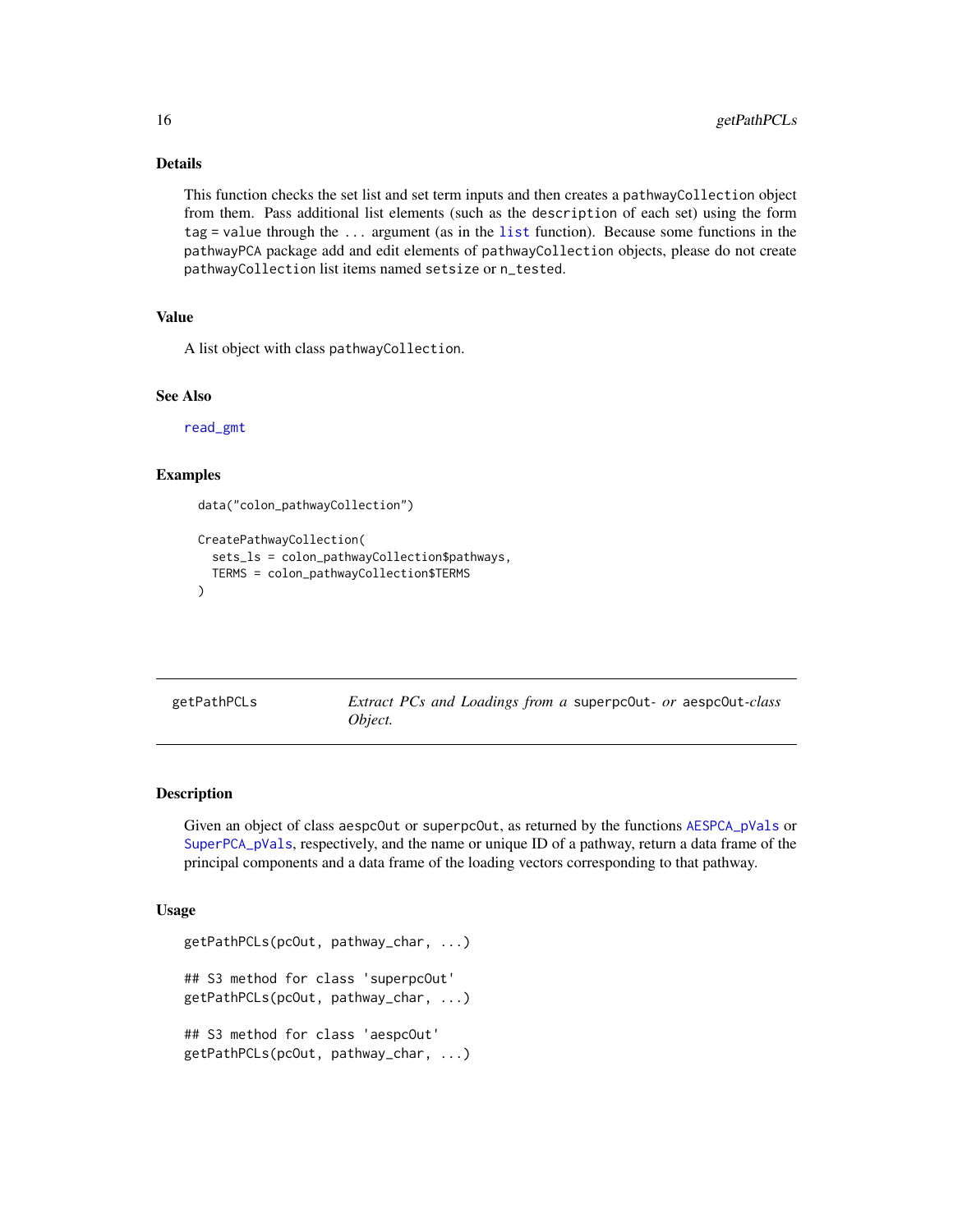### getPathPCLs 17

### **Arguments**

| pc0ut        | An object of classes superpc0ut or aespc0ut as returned by the SuperPCA_pVals<br>or AESPCA_pVals functions, respectively. |
|--------------|---------------------------------------------------------------------------------------------------------------------------|
| pathway_char | A character string of the name or unique identifier of a pathway                                                          |
| $\cdots$     | Dots for additional arguments (currently unused).                                                                         |

### Details

Match the supplied pathway character string to either the pathways or terms columns of the pVals\_df data frame within the pcOut object. Then, subset the loadings\_ls and PCs\_ls lists for their entries which match the supplied pathway. Finally, return a list of the PCs, loadings, and the pathway ID and name.

#### Value

A list of four elements:

- PCs : A data frame of the principal components
- Loadings : A matrix of the loading vectors with features in the row names
- pathway : The unique pathway identifier for the pcOut object
- term : The name of the pathway

NULL

NULL

### Examples

```
### Load Data ###
data("colonSurv_df")
data("colon_pathwayCollection")
### Create -Omics Container ###
colon_Omics <- CreateOmics(
  assayData_df = colonSurv_df[, -(2:3)],pathwayCollection_ls = colon_pathwayCollection,
 response = colonSurv_df[, 1:3],respType = "survival"
\lambda### Calculate Supervised PCA Pathway p-Values ###
colon_superpc <- SuperPCA_pVals(
 colon_Omics,
 numPCs = 2,
 parallel = TRUE,
  numCores = 2,
  adjustment = "BH")
### Extract PCs and Loadings ###
```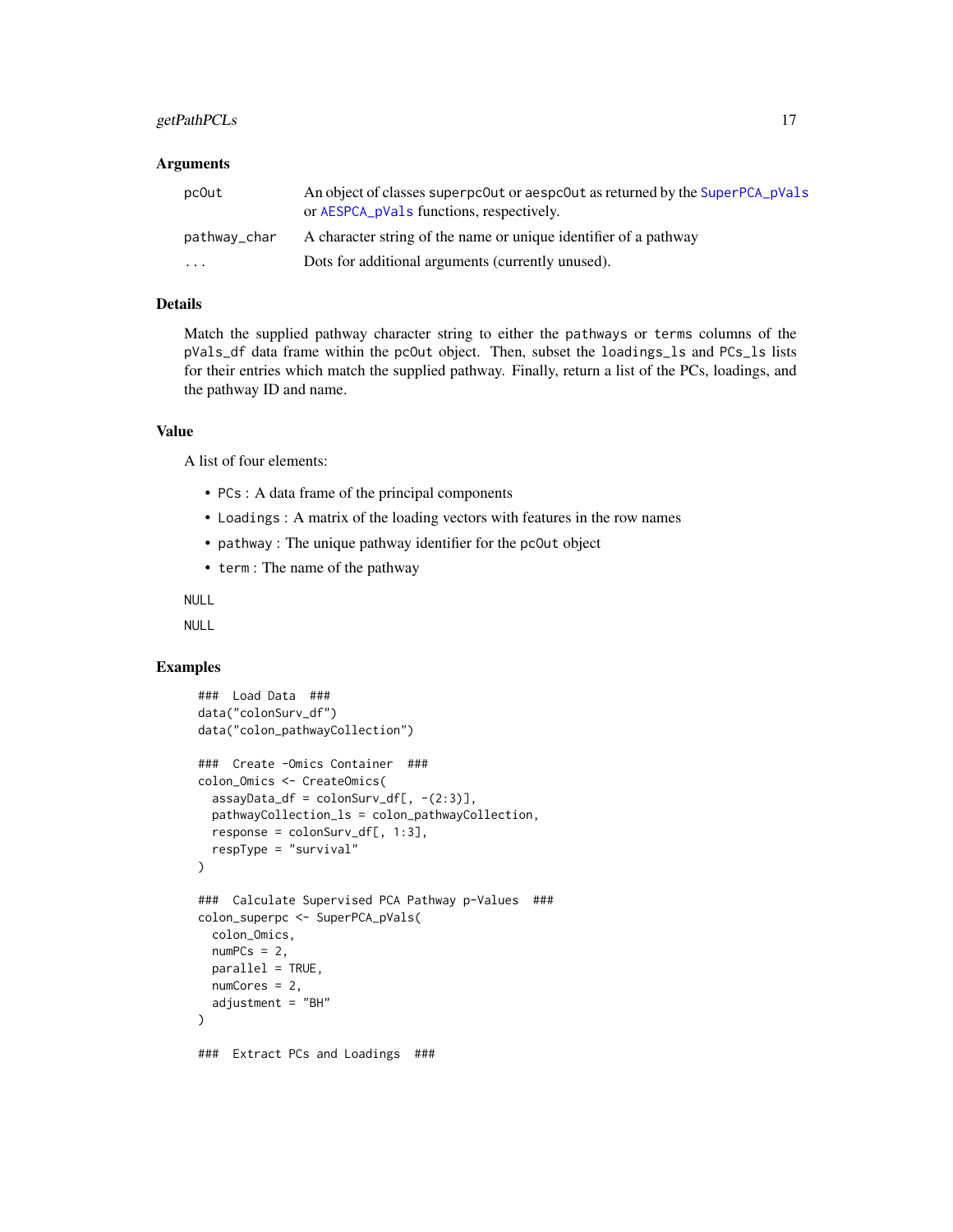```
getPathPCLs(
  colon_superpc,
  "KEGG_PENTOSE_PHOSPHATE_PATHWAY"
\lambda
```

| getPathpVals | <i>Extract Table of p-values from a superpcout- or aespcout-class Ob-</i> |
|--------------|---------------------------------------------------------------------------|
|              | iect.                                                                     |

### Description

Given an object of class aespcOut or superpcOut, as returned by the functions [AESPCA\\_pVals](#page-4-1) or [SuperPCA\\_pVals](#page-33-1), respectively, return a data frame of the  $p$ -values for the top pathways.

#### Usage

```
getPathpVals(pcOut, score = FALSE, numPaths = 20L, alpha = NULL, ...)
## S3 method for class 'superpcOut'
getPathpVals(pcOut, score = FALSE, numPaths = 20L, alpha = NULL, ...)
## S3 method for class 'aespcOut'
getPathpVals(pcOut, score = FALSE, numPaths = 20L, alpha = NULL, ...)
```
#### Arguments

| pc0ut    | An object of classes superpcout or aespcout as returned by the SuperPCA_pVals<br>or AESPCA_pVals functions, respectively.                                                                                                       |
|----------|---------------------------------------------------------------------------------------------------------------------------------------------------------------------------------------------------------------------------------|
| score    | Should the unadjusted $p$ -values be returned transformed to negative natural log-<br>arithm scores or left as is? Defaults to FALSE; that is, the raw $p$ -values are<br>returned instead of the transformed <i>p</i> -values. |
| numPaths | The number of top pathways by raw $p$ -value. Defaults to the top 20 pathways.<br>We do not permit users to specify numPaths and alpha concurrently.                                                                            |
| alpha    | The significance threshold for raw $p$ -values. Defaults to NULL. If alpha is given,<br>then numPaths will be ignored.                                                                                                          |
| $\cdots$ | Dots for additional arguments (currently unused).                                                                                                                                                                               |

### Details

Row-subset the pVals\_df entry of an object of class aespcOut or superpcOut by the number of pathways requested (via the nPaths argument) or by the unadjusted significance level for each pathway (via the alpha argument). Return a data frame of the pathway names, FDR-adjusted significance levels (if available), and the raw score (negative natural logarithm of the  $p$ -values) of each pathway.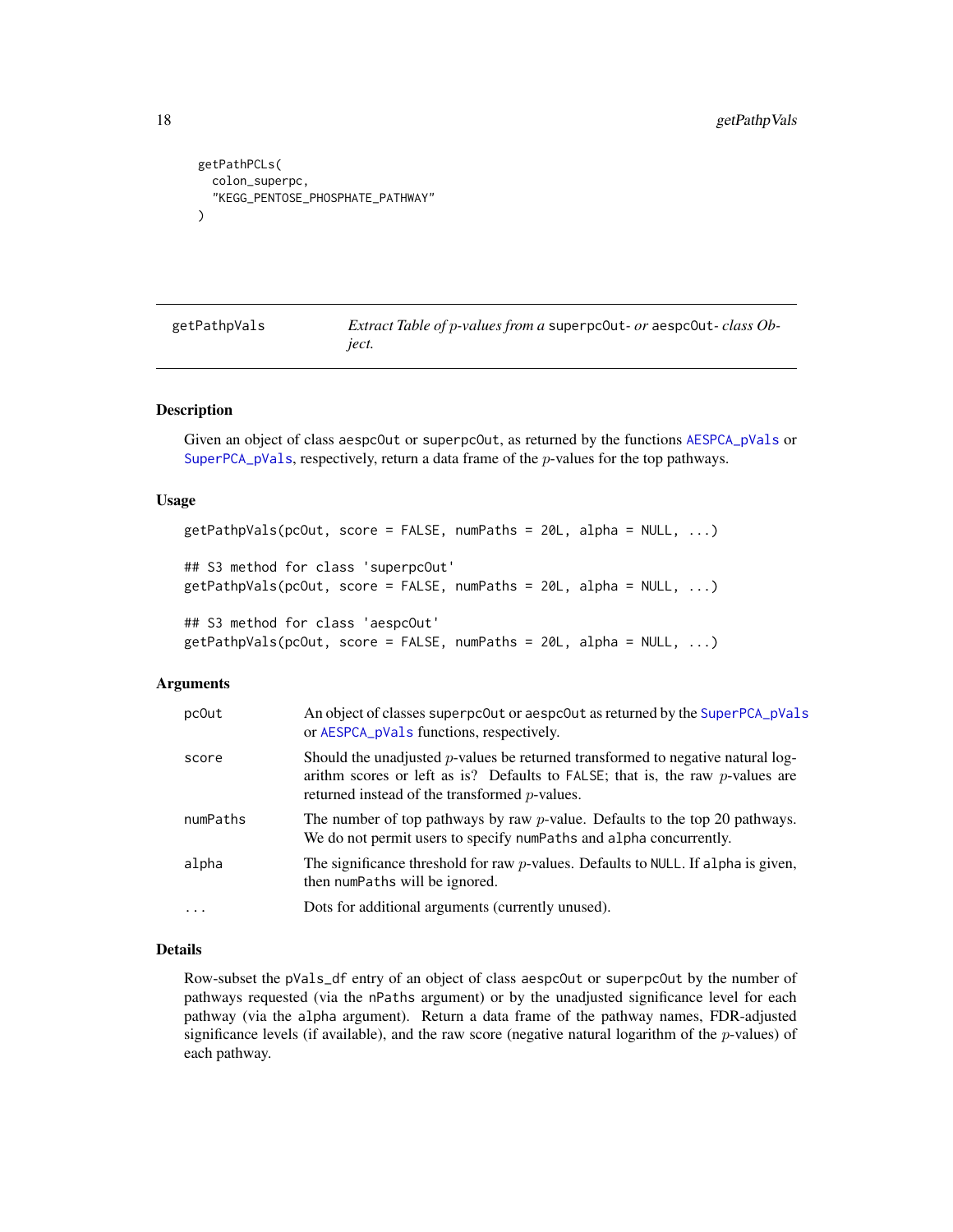### getPathpVals 19

### Value

A data frame with the following columns:

- terms : The pathway name, as given in the object@trimPathwayCollection\$TERMS object.
- description: (OPTIONAL) The pathway description, as given in the object@trimPathwayCollection\$description object, if supplied.
- rawp : The unadjusted  $p$ -values of each pathway. Included if score = FALSE.
- ...: Additional columns of FDR-adjusted p-values as specified through the adjustment argument of the [SuperPCA\\_pVals](#page-33-1) or [AESPCA\\_pVals](#page-4-1) functions.
- score : The negative natural logarithm of the unadjusted p-values of each pathway. Included if score = TRUE.

NULL

NULL

### Examples

```
### Load Data ###
data("colonSurv_df")
data("colon_pathwayCollection")
### Create -Omics Container ###
colon_Omics <- CreateOmics(
 assayData_df = colonSurv_df[, -(2:3)],pathwayCollection_ls = colon_pathwayCollection,
 response = colonSurv_dff, 1:3],respType = "survival"
\lambda### Calculate Supervised PCA Pathway p-Values ###
colon_superpc <- SuperPCA_pVals(
  colon_Omics,
 numPCs = 2,
 parallel = TRUE,
 numCores = 2,
  adjustment = "BH"
)
### Extract Table of p-Values ###
# Top 5 Pathways
getPathpVals(
 colon_superpc,
  numPaths = 5
\lambda# Pathways with Unadjusted p-Values < 0.01
getPathpVals(
 colon_superpc,
  alpha = 0.01)
```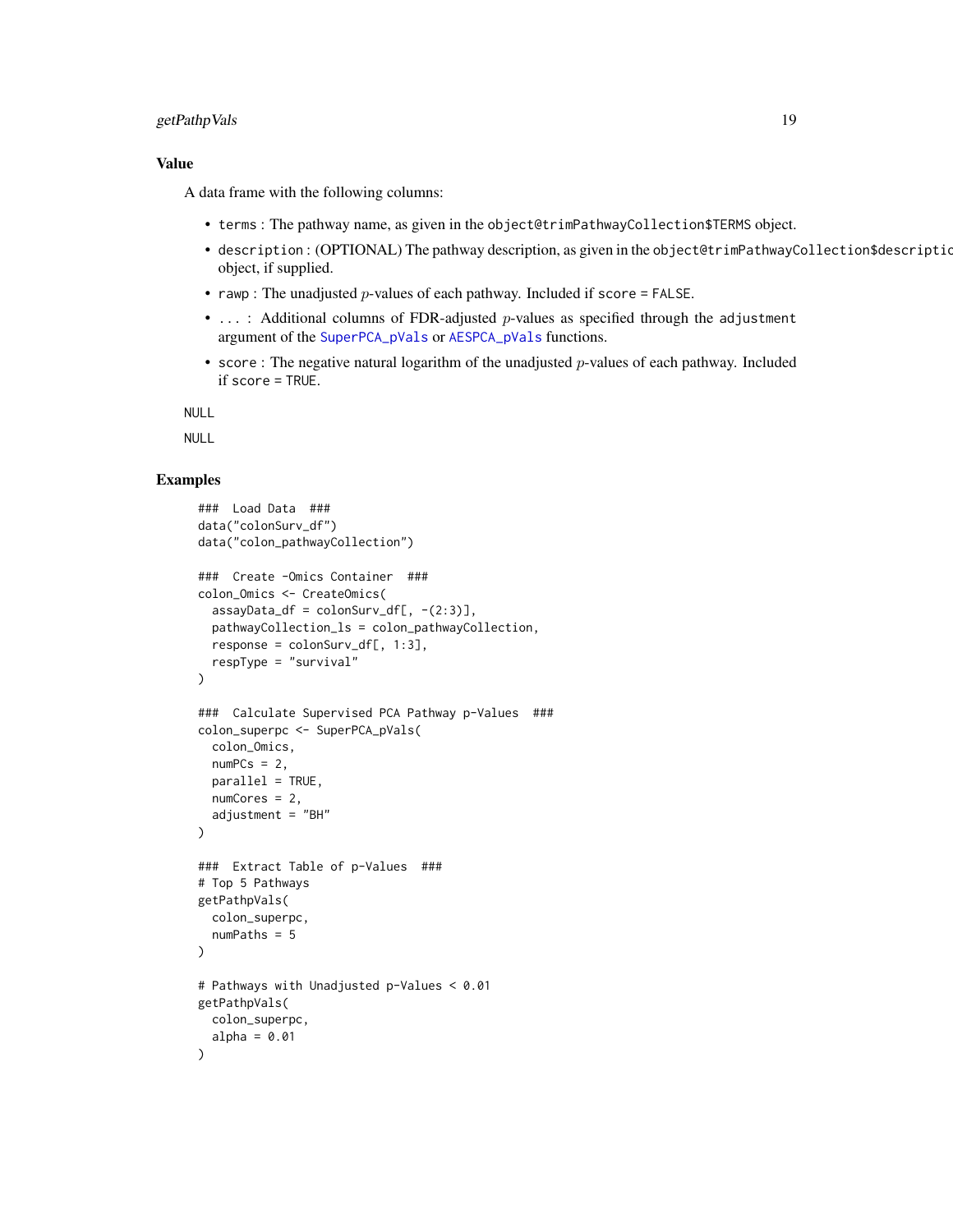<span id="page-19-0"></span>LoadOntoPCs *Calculate Test Data PCs from Training-Data Estimated Loadings*

#### Description

Given a list of loading vectors from a training data set, calculate the PCs of the test data set.

#### Usage

```
LoadOntoPCs(design_df, loadings_ls, sampleID = c("firstCol", "rowNames"))
```
#### **Arguments**

| design_df   | A test data frame with rows as samples and named features as columns                                                                                                                                                                                                                                                                                                            |
|-------------|---------------------------------------------------------------------------------------------------------------------------------------------------------------------------------------------------------------------------------------------------------------------------------------------------------------------------------------------------------------------------------|
| loadings_ls | A list of $p \times d$ loading vectors or matrices as returned by either the SuperPCA_pVa1s,<br>AESPCA_pVals, or ExtractAESPCs functions. These lists of loadings will have<br>feature names as their row names. Such feature names must match a subset of<br>the column names of design_df exactly, as pathway-specific test-data subset-<br>ting is performed by column name. |
| sampleID    | Are the sample IDs in the first column of design_df or in accessible by rownames (design_df)?<br>Defaults to the first column. If your data does not have sample IDs for some rea-<br>son, set this to rowNames.                                                                                                                                                                |

### Details

This function takes in a list of loadings and a training-centered test data set, applies over the list of loadings, subsets the columns of the test data by the row names of the loading vectors, rightmultiplies the test-data subset matrix by the loading vector / matrix, and returns a data frame of the test-data PCs for each loading vector.

### Value

A data frame with the PCs from each pathway concatenated by column. If you have the tidyverse loaded, this object will display as a [tibble](#page-0-0).

### Examples

```
### Load the Data ###
data("colonSurv_df")
data("colon_pathwayCollection")
### Create -Omics Container ###
colon_Omics <- CreateOmics(
  assayData_df = colonSurv_df[, -(2:3)],pathwayCollection_ls = colon_pathwayCollection,
```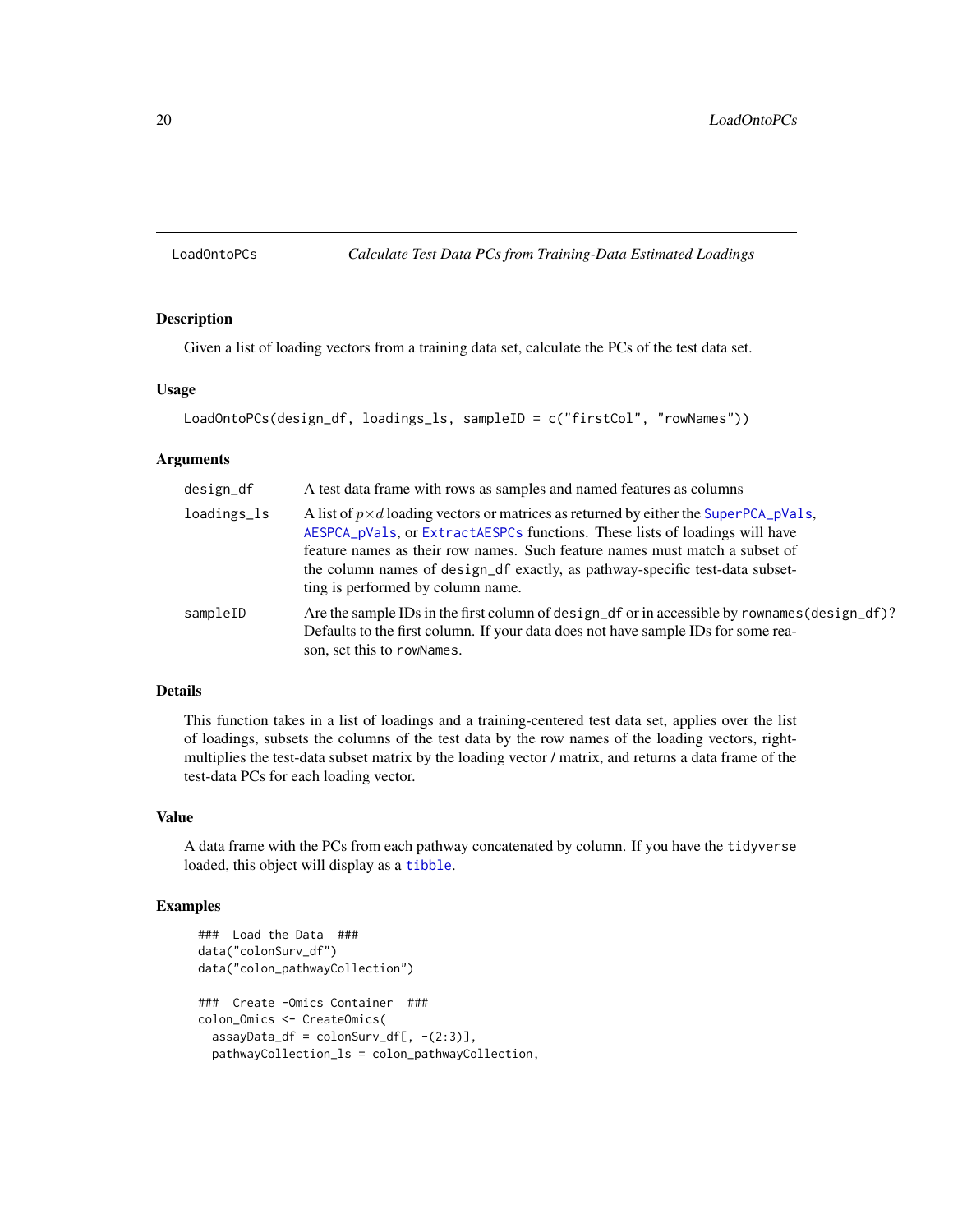### <span id="page-20-0"></span>OmicsCateg-class 21

```
response = colonSurv_df[, 1:3],respType = "survival"
)
### Extract AESPCs ###
colonSurv_aespc <- AESPCA_pVals(
  object = colon_Omics,
  numReps = 0,
  parallel = TRUE,
  numCores = 2,
  adjustpValues = TRUE,
  adjustment = c("Hoch", "SidakSD")
)
### Project Data onto Pathway First PCs ###
LoadOntoPCs(
  design_df = colonSurv_df,
  loadings_ls = colonSurv_aespc$loadings_ls
\lambda
```
<span id="page-20-1"></span>OmicsCateg-class *An S4 class for categorical responses within an* OmicsPathway *object*

### **Description**

This creates the OmicsCateg class which extends the OmicsPathway master class.

### **Slots**

assayData\_df An  $N \times p$  data frame with named columns.

pathwayCollection A list of known gene pathways with three or four elements:

- pathways : A named list of character vectors. Each vector contains the names of the individual genes within that pathway as a vector of character strings. The names contained in these vectors must have non-empty overlap with the *column names* of the assayData\_df data frame. The names of the pathways (the list elements themselves) should be the a shorthand representation of the full pathway name.
- TERMS : A character vector the same length as the pathways list with the proper names of the pathways.
- description : An optional character vector the same length as the pathways list with additional information about the pathways.
- setsize : A named integer vector the same length as the pathways list with the number of genes in each pathway. This list item is calculated during the creation step of a CreateOmics function call.
- response A factor vector of length  $N$ : the dependent variable of a generalized linear regression exercise. Currently, we support binary factors only. We expect to extend support to n-ary responses in the next package version.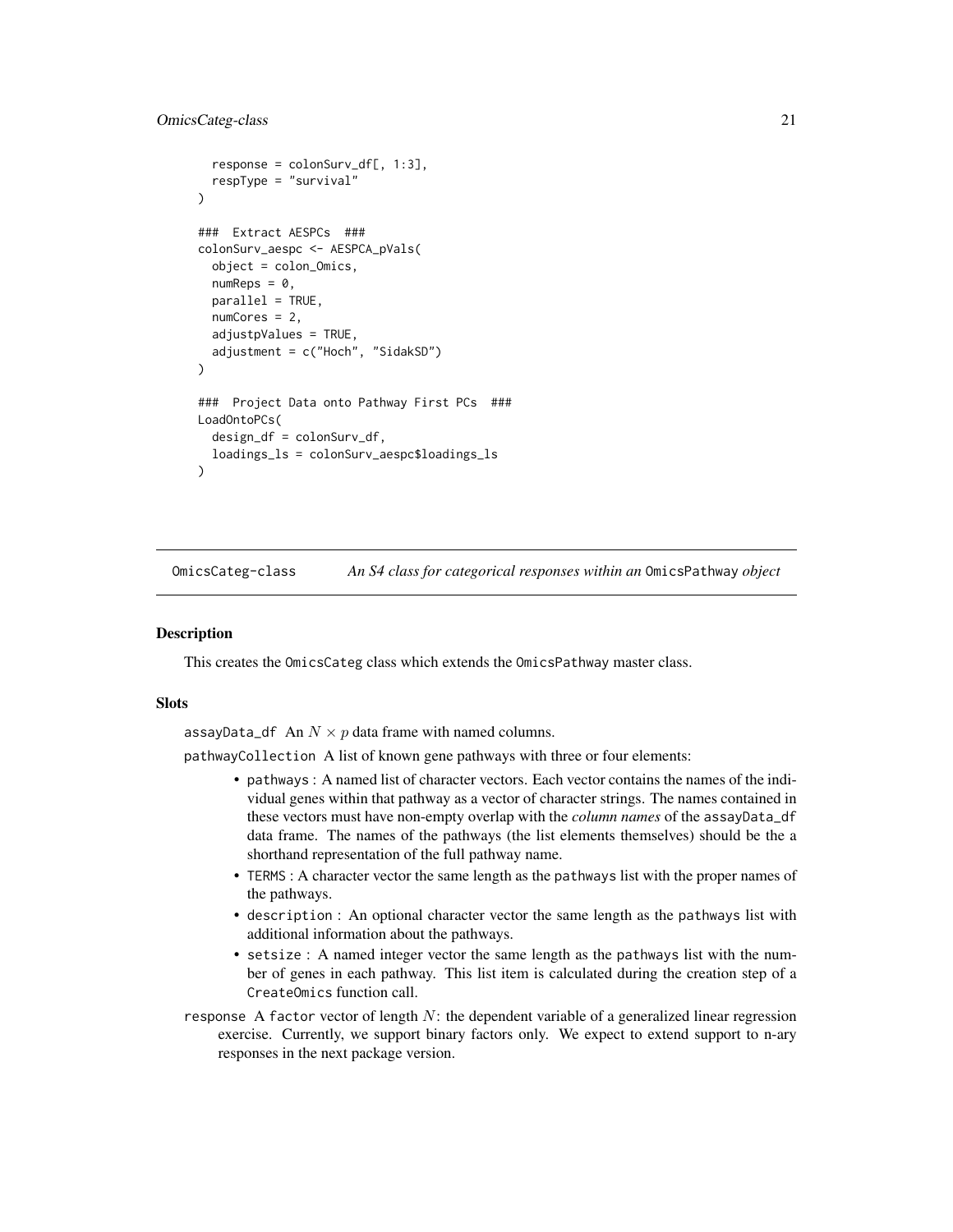### <span id="page-21-0"></span>See Also

[OmicsPathway](#page-21-1), [CreateOmics](#page-9-1)

<span id="page-21-1"></span>OmicsPathway-class *An S4 class for mass spectrometry or bio-assay data and gene pathway lists*

### **Description**

An S4 class for mass spectrometry or bio-assay data and gene pathway lists

#### Slots

assayData\_df An  $N \times p$  data frame with named columns.

sampleIDs\_char A character vector with the N sample names.

pathwayCollection A list of known gene pathways with three or four elements:

- pathways : A named list of character vectors. Each vector contains the names of the individual genes within that pathway as a vector of character strings. The names contained in these vectors must have non-empty overlap with the *column names* of the assayData\_df data frame. The names of the pathways (the list elements themselves) should be the a shorthand representation of the full pathway name.
- TERMS : A character vector the same length as the pathways list with the proper names of the pathways.
- description : An optional character vector the same length as the pathways list with additional information about the pathways.
- setsize : A named integer vector the same length as the pathways list with the number of genes in each pathway. This list item is calculated during the creation step of a CreateOmics function call.
- trimPathwayCollection A subset of the list stored in the pathwayCollection slot. This list will have pathways that only contain genes that are present in the assay data frame.

### See Also

[CreateOmics](#page-9-1)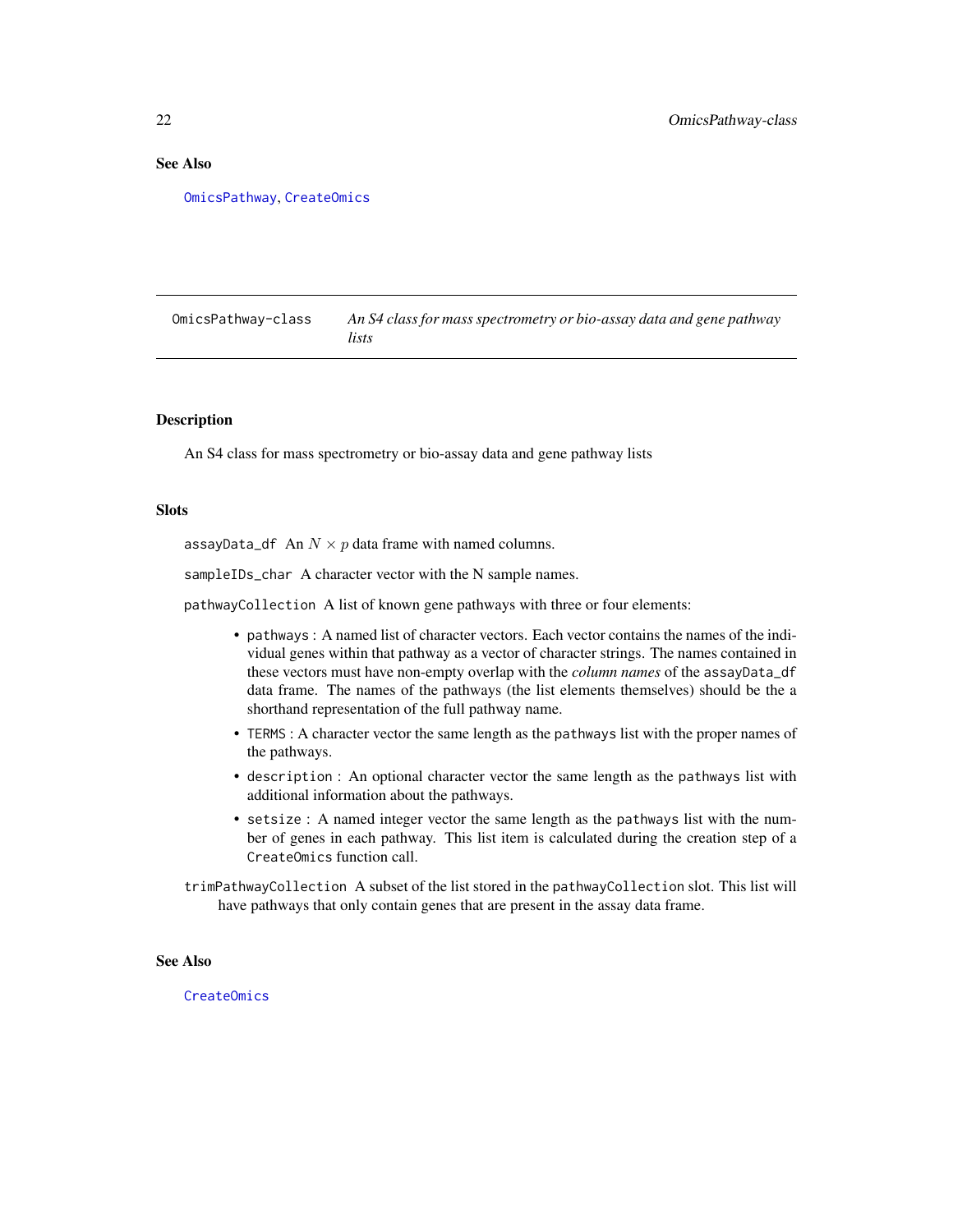<span id="page-22-2"></span><span id="page-22-0"></span>

#### **Description**

This creates the OmicsReg class which extends the OmicsPathway master class.

### **Slots**

assayData\_df An  $N \times p$  data frame with named columns.

pathwayCollection A list of known gene pathways with three or four elements:

- pathways : A named list of character vectors. Each vector contains the names of the individual genes within that pathway as a vector of character strings. The names contained in these vectors must have non-empty overlap with the *column names* of the assayData\_df data frame. The names of the pathways (the list elements themselves) should be the a shorthand representation of the full pathway name.
- TERMS : A character vector the same length as the pathways list with the proper names of the pathways.
- description : An optional character vector the same length as the pathways list with additional information about the pathways.
- setsize : A named integer vector the same length as the pathways list with the number of genes in each pathway. This list item is calculated during the creation step of a CreateOmics function call.

response A numeric vector of length  $N$ : the dependent variable in a regression exercise.

#### See Also

#### [OmicsPathway](#page-21-1), [CreateOmics](#page-9-1)

<span id="page-22-1"></span>OmicsSurv-class *An S4 class for survival responses within an* OmicsPathway *object*

### **Description**

This creates the OmicsSurv class which extends the OmicsPathway master class.

#### Slots

assayData\_df An  $N \times p$  data frame with named columns.

pathwayCollection A list of known gene pathways with three or four elements:

• pathways : A named list of character vectors. Each vector contains the names of the individual genes within that pathway as a vector of character strings. The names contained in these vectors must have non-empty overlap with the *column names* of the assayData\_df data frame. The names of the pathways (the list elements themselves) should be the a shorthand representation of the full pathway name.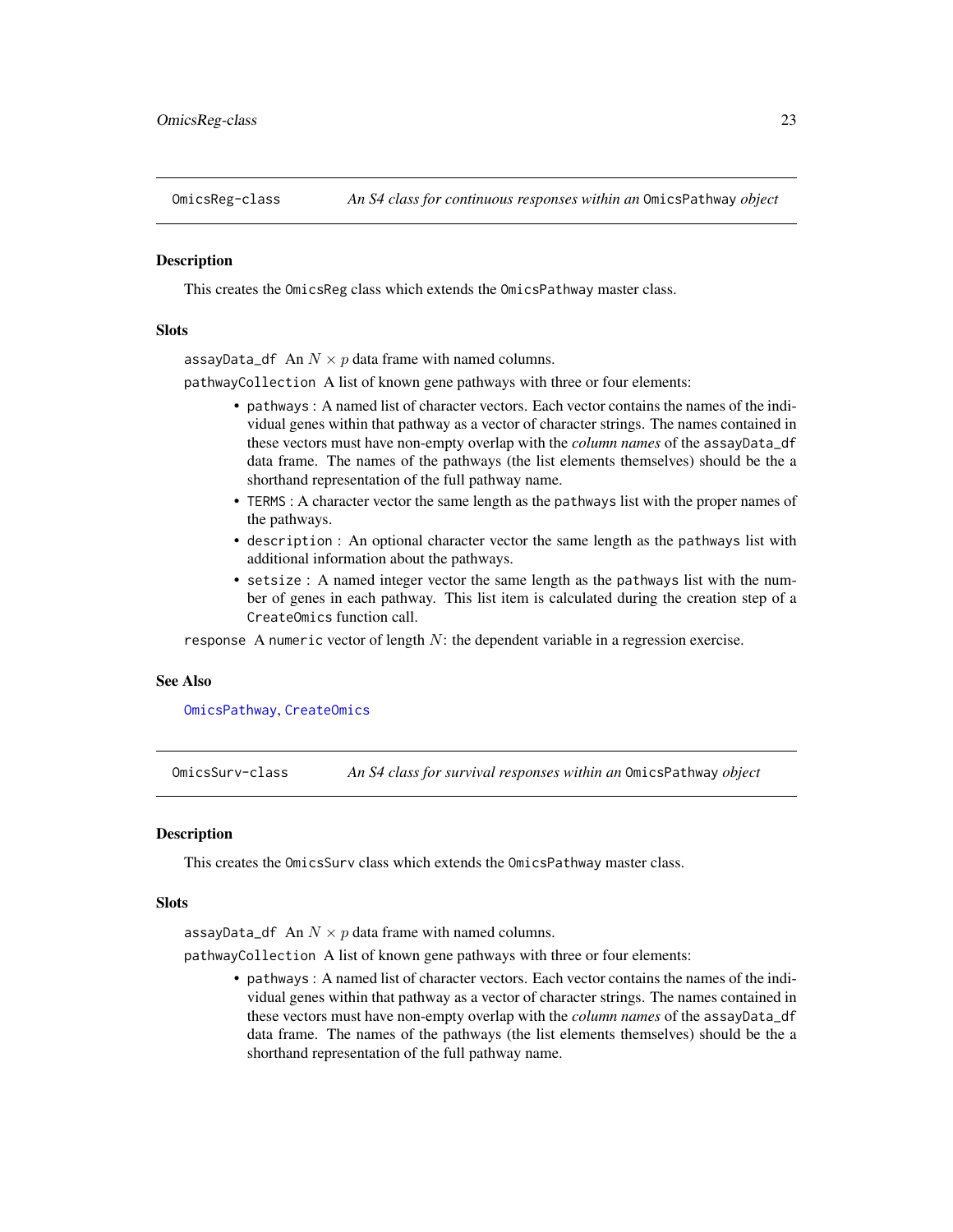- <span id="page-23-0"></span>• TERMS : A character vector the same length as the pathways list with the proper names of the pathways.
- description : An optional character vector the same length as the pathways list with additional information about the pathways.
- setsize : A named integer vector the same length as the pathways list with the number of genes in each pathway. This list item is calculated during the creation step of a CreateOmics function call.
- eventTime A numeric vector with  $N$  observations corresponding to the last observed time of follow up.
- eventObserved A logical vector with  $N$  observations indicating right-censoring. The values will be FALSE if the observation was censored (i.e., we did not observe an event).

#### See Also

[OmicsPathway](#page-21-1), [CreateOmics](#page-9-1)

| pathwayPCA | Extract and Test the Significance of Pathway-Specific Principal Com- |
|------------|----------------------------------------------------------------------|
|            | ponents                                                              |

### **Description**

To introduce this package, please see our "Integrative Pathway Analysis" vignette: [https://](https://gabrielodom.github.io/pathwayPCA/articles//Introduction_to_pathwayPCA.html) [gabrielodom.github.io/pathwayPCA/articles//Introduction\\_to\\_pathwayPCA.html](https://gabrielodom.github.io/pathwayPCA/articles//Introduction_to_pathwayPCA.html).

The pathwayPCA package has three main components:

- Import and Tidy Data: [https://gabrielodom.github.io/pathwayPCA/articles/Supplem](https://gabrielodom.github.io/pathwayPCA/articles/Supplement2-Importing_Data.html)ent2-Importing\_ [Data.html](https://gabrielodom.github.io/pathwayPCA/articles/Supplement2-Importing_Data.html)
- Create Omics Data Objects [https://gabrielodom.github.io/pathwayPCA/articles/Supp](https://gabrielodom.github.io/pathwayPCA/articles/Supplement3-Create_Omics_Objects.html)lement3-Create\_ [Omics\\_Objects.html](https://gabrielodom.github.io/pathwayPCA/articles/Supplement3-Create_Omics_Objects.html)
- Test Pathway Significance [https://gabrielodom.github.io/pathwayPCA/articles/Supp](https://gabrielodom.github.io/pathwayPCA/articles/Supplement4-Methods_Walkthrough.html)lement4-Methods\_ [Walkthrough.html](https://gabrielodom.github.io/pathwayPCA/articles/Supplement4-Methods_Walkthrough.html)
- Analyze and Visualize Results [https://gabrielodom.github.io/pathwayPCA/articles/](https://gabrielodom.github.io/pathwayPCA/articles/Supplement5-Analyse_Results.html) [Supplement5-Analyse\\_Results.html](https://gabrielodom.github.io/pathwayPCA/articles/Supplement5-Analyse_Results.html)

For an overview of these four topics in context, please see our Quickstart Guide: [https://gabrielo](https://gabrielodom.github.io/pathwayPCA/articles/Supplement1-Quickstart_Guide.html)dom. [github.io/pathwayPCA/articles/Supplement1-Quickstart\\_Guide.html](https://gabrielodom.github.io/pathwayPCA/articles/Supplement1-Quickstart_Guide.html)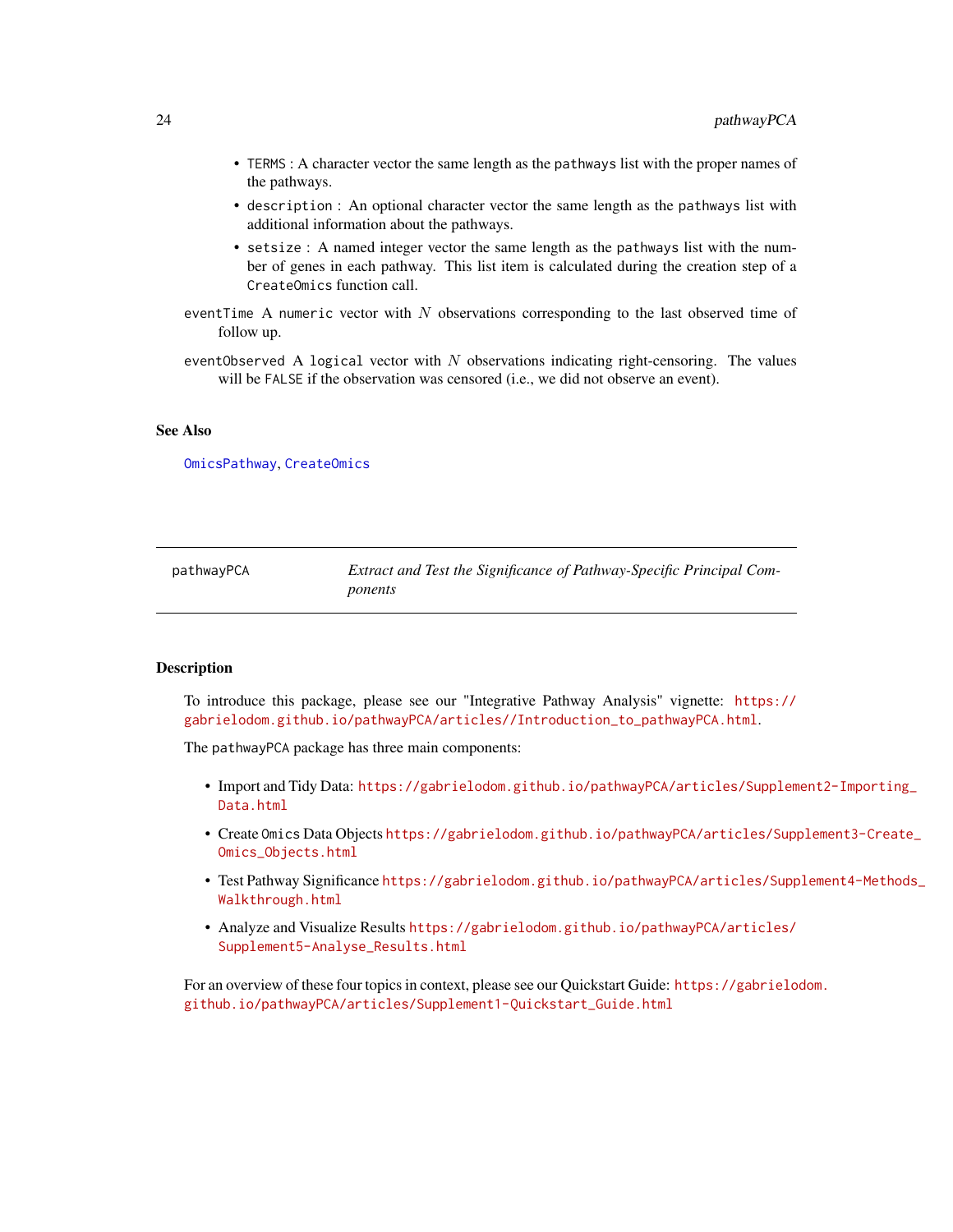<span id="page-24-1"></span><span id="page-24-0"></span>

### Description

Read a set list file in Gene Matrix Transposed (.gmt) format, with special performance consideration for large files. Present this object as a pathwayCollection object.

#### Usage

```
read_gmt(
  file,
  setType = c("pathways", "genes", "regions"),
  description = FALSE,
 nChars = 1e+07,
  delim = "\t"
)
```
### Arguments

| file        | A path to a file or a connection. This file must be a .gmt file, otherwise input<br>will likely be nonsense. See the "Details" section for more information.                                                                                                                                                                                                        |
|-------------|---------------------------------------------------------------------------------------------------------------------------------------------------------------------------------------------------------------------------------------------------------------------------------------------------------------------------------------------------------------------|
| setType     | What is the type of the set: pathway set of gene, gene sites in RNA or DNA, or<br>regions of CpGs. Defaults to ''pathway''.                                                                                                                                                                                                                                         |
| description | Should the "description" field (the second field in the .gmt file on each line) be<br>included in the output? Defaults to FALSE.                                                                                                                                                                                                                                    |
| nChars      | The number of characters to read from a connection. The largest gent file we<br>have encountered is the full C5 pathway collection from MSigDB (5917 path-<br>ways), which has roughly 5 million characters in UTF-8 encoding. Therefore,<br>we default this argument to be twice the size of the largest pathway collection<br>we have seen so far, $10,000,000$ . |
| delim       | The .gmt delimiter. As proper .gmt files are tab delimited, this defaults to " $\$ t".                                                                                                                                                                                                                                                                              |

### Details

This function uses R's [readChar](#page-0-0) function to improve character input performance over [readLines](#page-0-0) (and far improve input performance over [scan](#page-0-0)).

See the Broad Institute's "Data Formats" page for a description of the Gene Matrix Transposed file format: [https://software.broadinstitute.org/cancer/software/gsea/wiki/index.php/](https://software.broadinstitute.org/cancer/software/gsea/wiki/index.php/Data_formats#GMT:_Gene_Matrix_Transposed_file_format_.28.2A.gmt.29) [Data\\_formats#GMT:\\_Gene\\_Matrix\\_Transposed\\_file\\_format\\_.28.2A.gmt.29](https://software.broadinstitute.org/cancer/software/gsea/wiki/index.php/Data_formats#GMT:_Gene_Matrix_Transposed_file_format_.28.2A.gmt.29)

#### Value

A pathwayCollection list of sets. This list has three elements: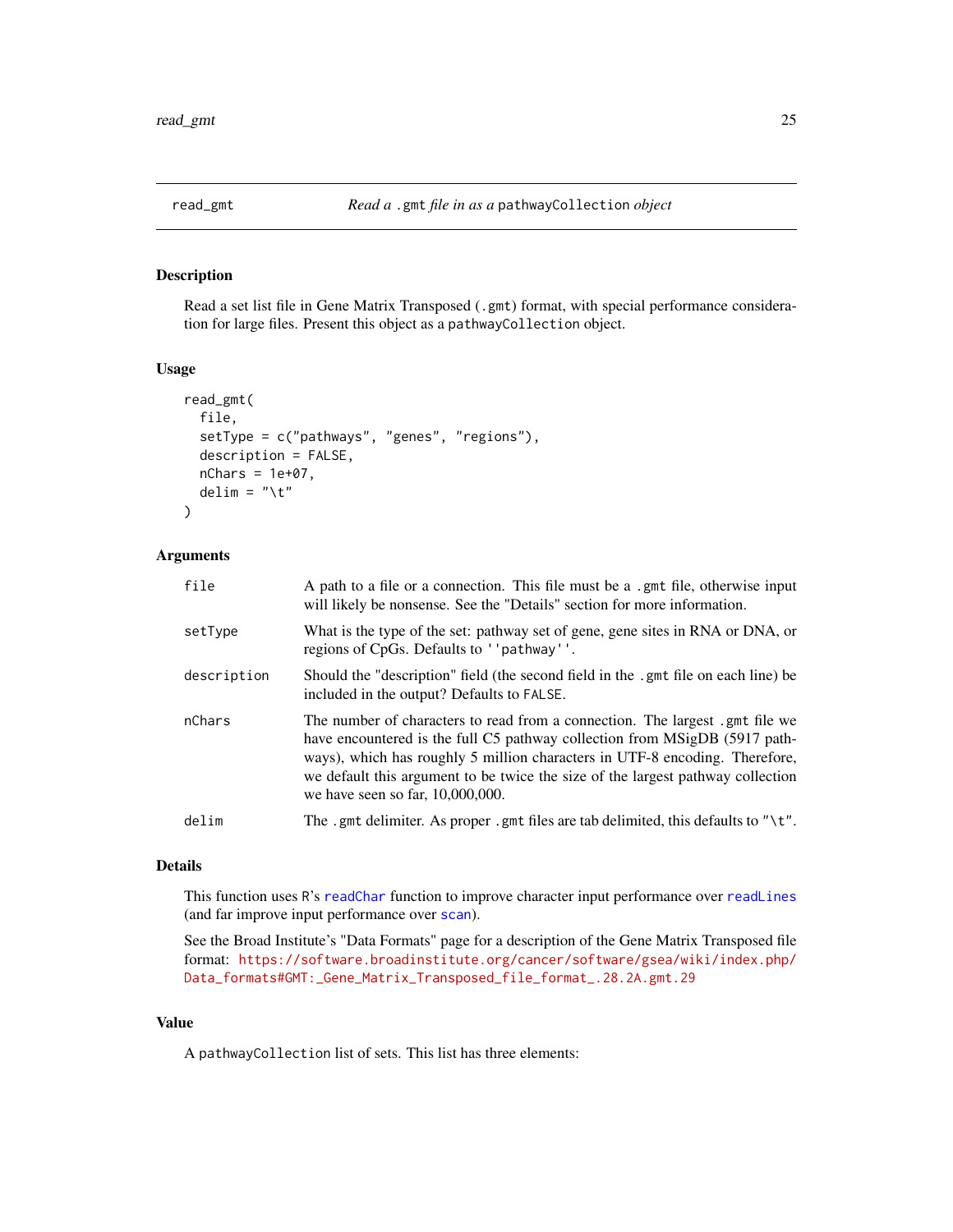- <span id="page-25-0"></span>• 'setType' : A named list of character vectors. Each vector contains the names of the individual genes, sites, or CpGs within that set as a vector of character strings. The name of this list entry is equal to the value specified in setType.
- TERMS : A character vector the same length as the 'setType' list with the proper names of the sets.
- description : (OPTIONAL) A character vector the same length as the 'setType' list with a note on that set (for the .gmt file included with this package, this field contains hyperlinks to the MSigDB description card for that pathway). This field is included when description = TRUE.

#### See Also

[print.pathwayCollection](#page-0-0); [write\\_gmt](#page-39-1)

### Examples

```
# If you have installed the package:
data_path <- system.file(
  "extdata", "c2.cp.v6.0.symbols.gmt",
 package = "pathwayPCA", mustWork = TRUE
\lambdageneset_ls <- read_gmt(data_path, description = TRUE)
# # If you are using the development version from GitHub:
# geneset_ls <- read_gmt(
# "inst/extdata/c2.cp.v6.0.symbols.gmt",
# description = TRUE
# )
```

```
SE2Tidy Tidy a SummarizedExperiment Assay
```
#### Description

Extract the assay information from a [SummarizedExperiment-class](#page-0-0)-object, transpose it, and and return it as a tidy data frame that contains assay measurements, feature names, and sample IDs

#### Usage

```
SE2Tidy(summExperiment, whichAssay = 1)
```
#### **Arguments**

summExperiment A [SummarizedExperiment-class](#page-0-0) object

whichAssay Because SummarizedExperiment objects can store multiple related assays, which assay will be paired with a given pathway collection to create an Omics\*-class data container? Defaults to 1, for the first assay in the object.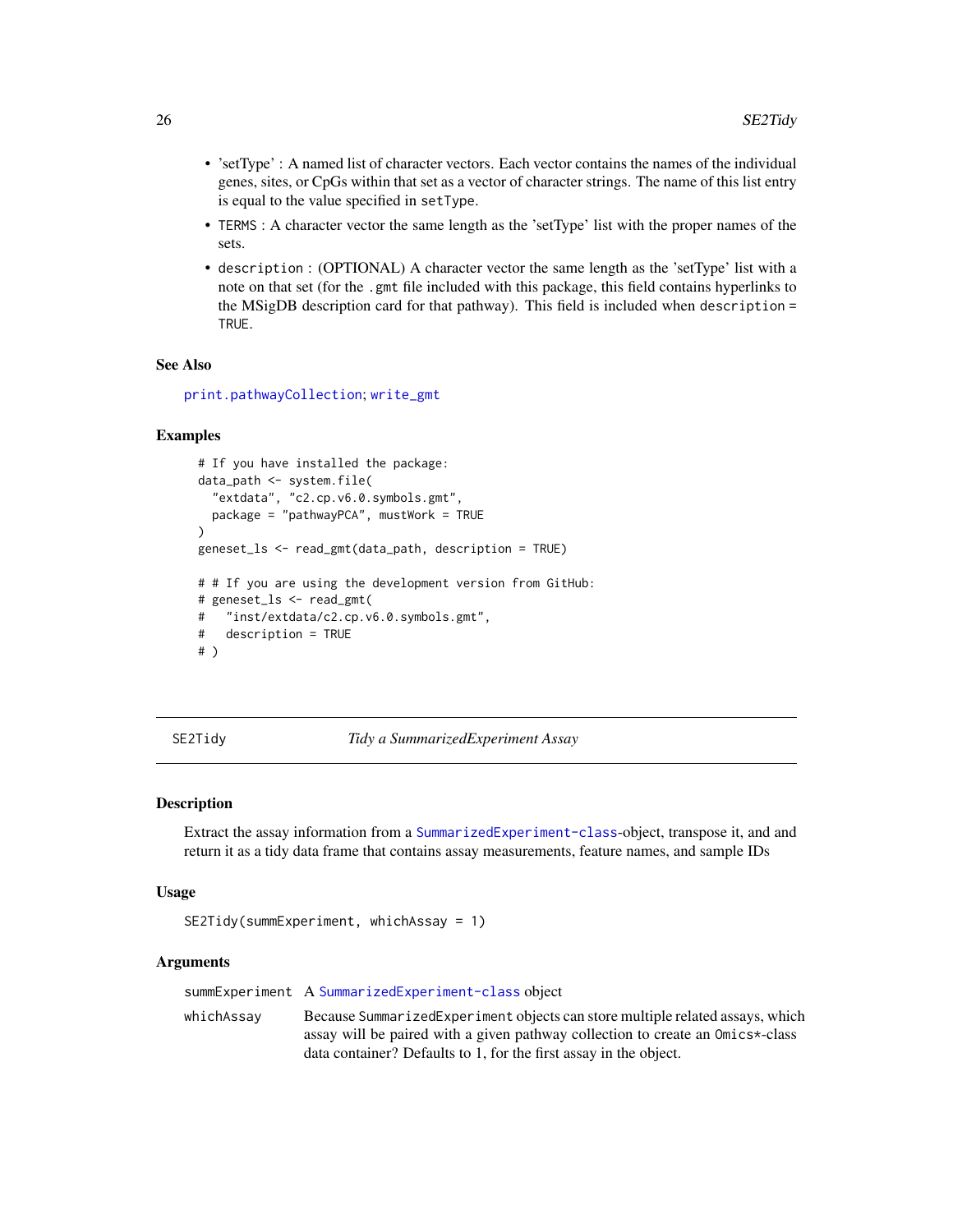### <span id="page-26-0"></span>Details

This function is designed to extract and transpose a "tall" assay data frames (where genes or proteins are the rows and patient or tumour samples are the columns) from a SummarizedExperiment object. This function also transposes the row (feature) names to column names and the column (sample) names to row names via the [TransposeAssay](#page-35-1) function.

#### Value

The transposition of the assay in summExperiment to tidy form, with the column data (from the colData slot of the object) appended as the first columns of the data frame.

#### Examples

```
# THIS REQUIRES THE SummarizedExperiment PACKAGE.
library(SummarizedExperiment)
data(airway, package = "airway")
```
airway\_df <- SE2Tidy(airway)

| SubsetOmicsPath | Access and Edit Assay or pathway Collection Values in Omics* Ob- |
|-----------------|------------------------------------------------------------------|
|                 | iects                                                            |

#### Description

"Get" or "Set" the values of the assayData\_df, sampleIDs\_char, or pathwayCollection slots of an object of class OmicsPathway or a class that extends this class (OmicsSurv, OmicsReg, or OmicsCateg).

#### Usage

```
getAssay(object, ...)
getAssay(object) <- value
getSampleIDs(object, ...)
getSampleIDs(object) <- value
getPathwayCollection(object, ...)
getPathwayCollection(object) <- value
getTrimPathwayCollection(object, ...)
## S4 method for signature 'OmicsPathway'
```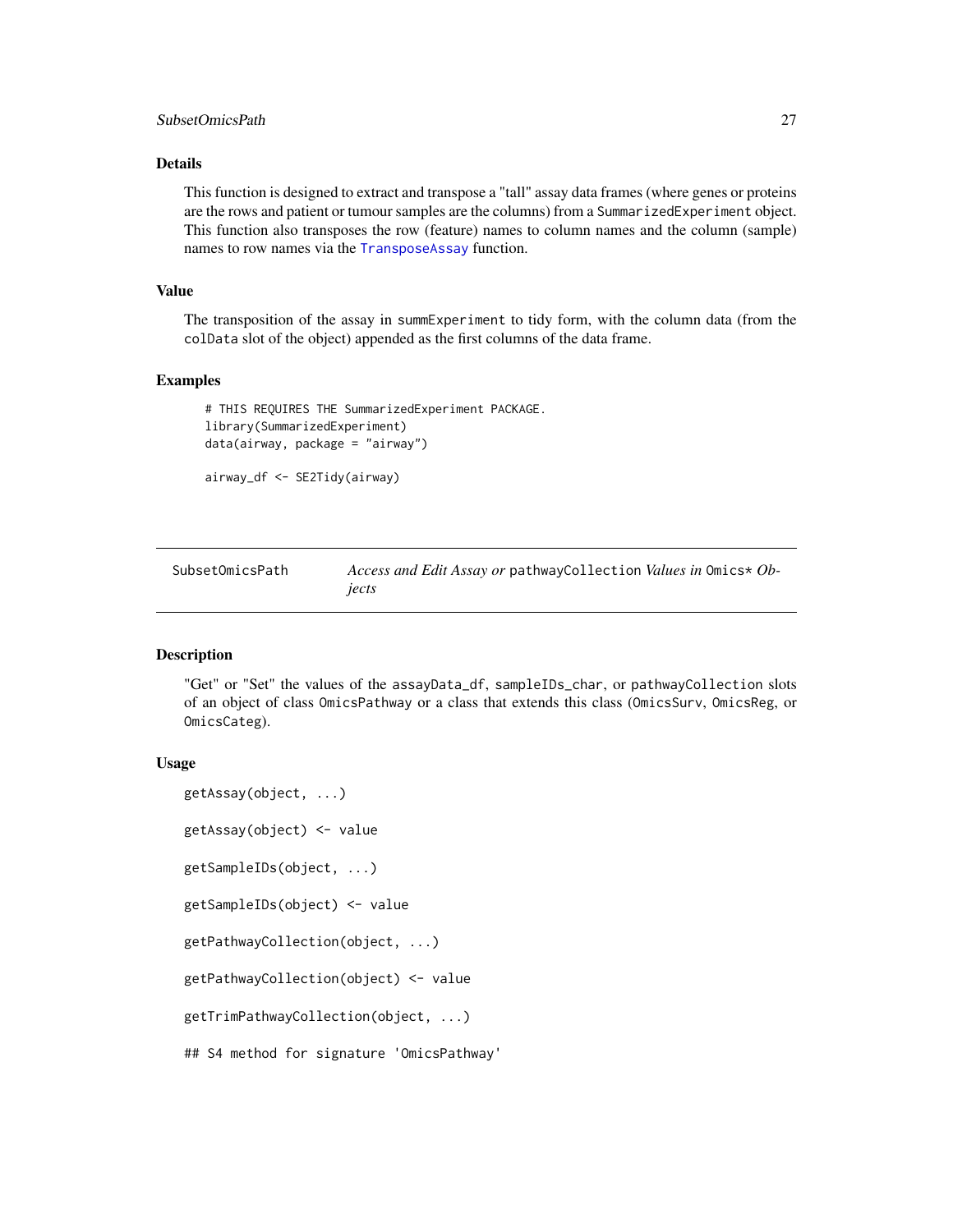```
getAssay(object, ...)
## S4 replacement method for signature 'OmicsPathway'
getAssay(object) <- value
## S4 method for signature 'OmicsPathway'
getSampleIDs(object, ...)
## S4 replacement method for signature 'OmicsPathway'
getSampleIDs(object) <- value
## S4 method for signature 'OmicsPathway'
getPathwayCollection(object, ...)
## S4 replacement method for signature 'OmicsPathway'
getPathwayCollection(object) <- value
## S4 method for signature 'OmicsPathway'
getTrimPathwayCollection(object, ...)
```
#### Arguments

| object                  | An object of or extending OmicsPathway-class: that class, OmicsSurv-class,<br>OmicsReg-class, or OmicsCateg-class. |
|-------------------------|--------------------------------------------------------------------------------------------------------------------|
| $\cdot$ $\cdot$ $\cdot$ | Dots for additional internal arguments (currently unused).                                                         |
| value                   | The replacement object to be assigned to the specified slot.                                                       |

### Details

These functions can be useful to set or extract the assay data or pathways list from an Omics\*-class object. However, we recommend that users simply create a new, valid Omics\* object instead of modifying an existing one. The validity of edited objects is checked with the [ValidOmicsSurv](#page-0-0), [ValidOmicsCateg](#page-0-0), or [ValidOmicsReg](#page-0-0) functions.

Further, because the pathwayPCA methods require a cleaned (trimmed) pathway collection, the trimPathwayCollection slot is read-only. Users may only edit this slot by updating the pathway collection provided to the pathwayCollection slot. Despite this functionality, we **strongly** recommend that users create a new object with the updated pathway collection, rather than attempting to overwrite the slots within an existing object. See [IntersectOmicsPwyCollct](#page-0-0) for details on trimmed pathway collection.

### Value

The "get" functions return the objects in the slots specified: getAssay returns the assayData\_df data frame object, getSampleIDs returns the sampleIDs\_char character vector, getPathwayCollection returns the pathwayCollection list object, and getTrimPathwayCollection returns the trimPathwayCollection. These functions can extract these values from any valid OmicsPathway, OmicsSurv, OmicsReg, or OmicsCateg object.

<span id="page-27-0"></span>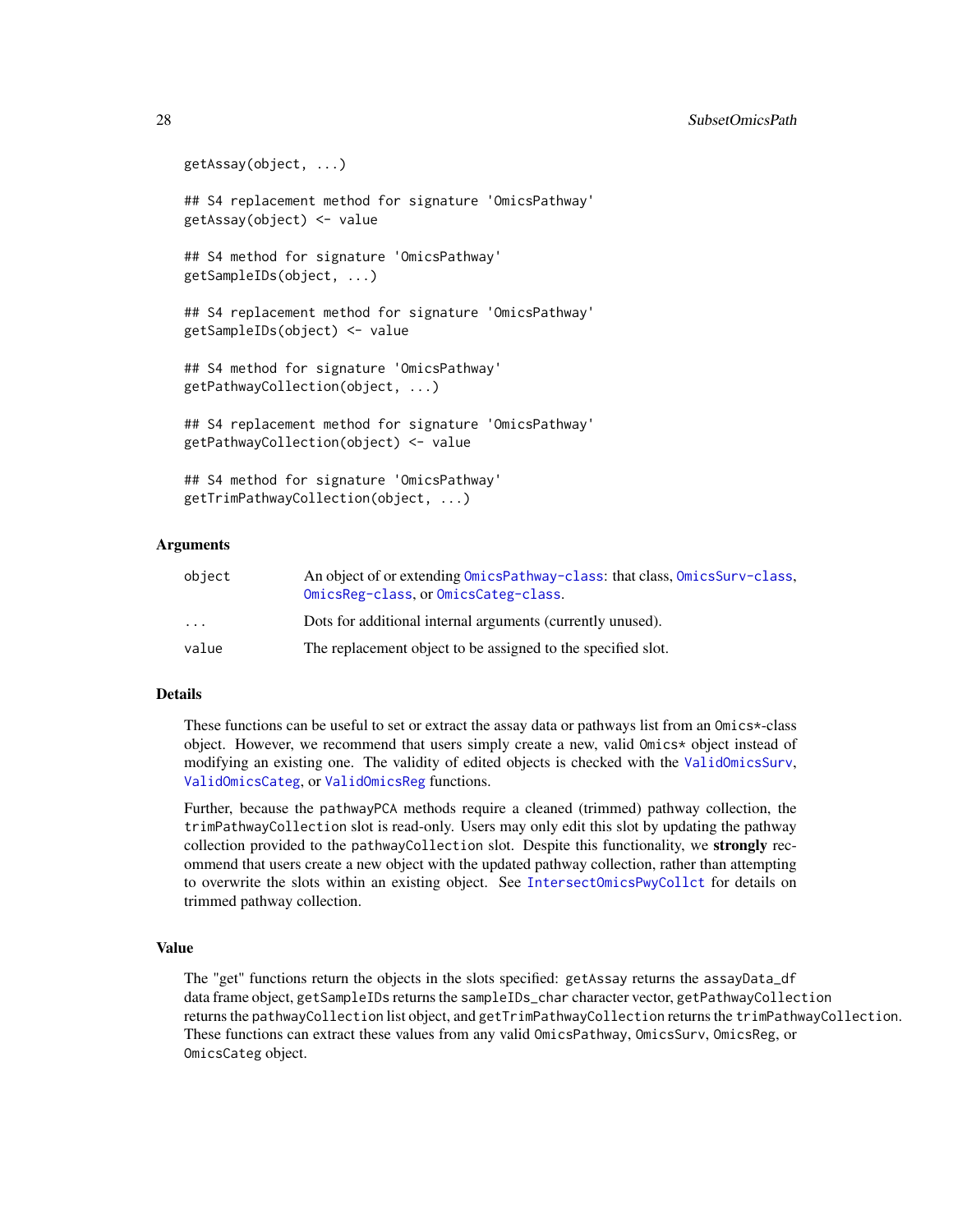### <span id="page-28-0"></span>SubsetOmicsResponse 29

The "set" functions enable the user to edit or replace objects in the assayData\_df, sampleIDs\_char, or pathwayCollection slots for any OmicsPathway, OmicsSurv, OmicsReg, or OmicsCateg objects, provided that the new values do not violate the validity checks of their respective objects. Because the slot for trimPathwayCollection is filled upon object creation, and to ensure that this pathway collection is "clean", there is no "set" function for the trimmed pathway collection slot. Instead, users can update the pathway collection, and the trimmed pathway collection will be updated automatically. See "Details" for more information on the "set" functions.

### See Also

[CreateOmics](#page-9-1)

### Examples

```
data("colonSurv_df")
data("colon_pathwayCollection")
```

```
colon_Omics <- CreateOmics(
  assayData_df = colonSurv_df[, -(2:3)],pathwayCollection_ls = colon_pathwayCollection
\lambdagetAssay(colon_Omics)
```

```
getPathwayCollection(colon_Omics)
```
SubsetOmicsResponse *Access and Edit Response of an* OmicsReg *or* OmicsReg *Object*

### Description

"Get" or "Set" the values of the response\_num or response\_fact slots of an object of class OmicsReg or OmicsReg, respectively.

### Usage

```
getResponse(object, ...)
getResponse(object) <- value
## S4 method for signature 'OmicsPathway'
getResponse(object, ...)
## S4 replacement method for signature 'OmicsPathway'
getResponse(object) <- value
```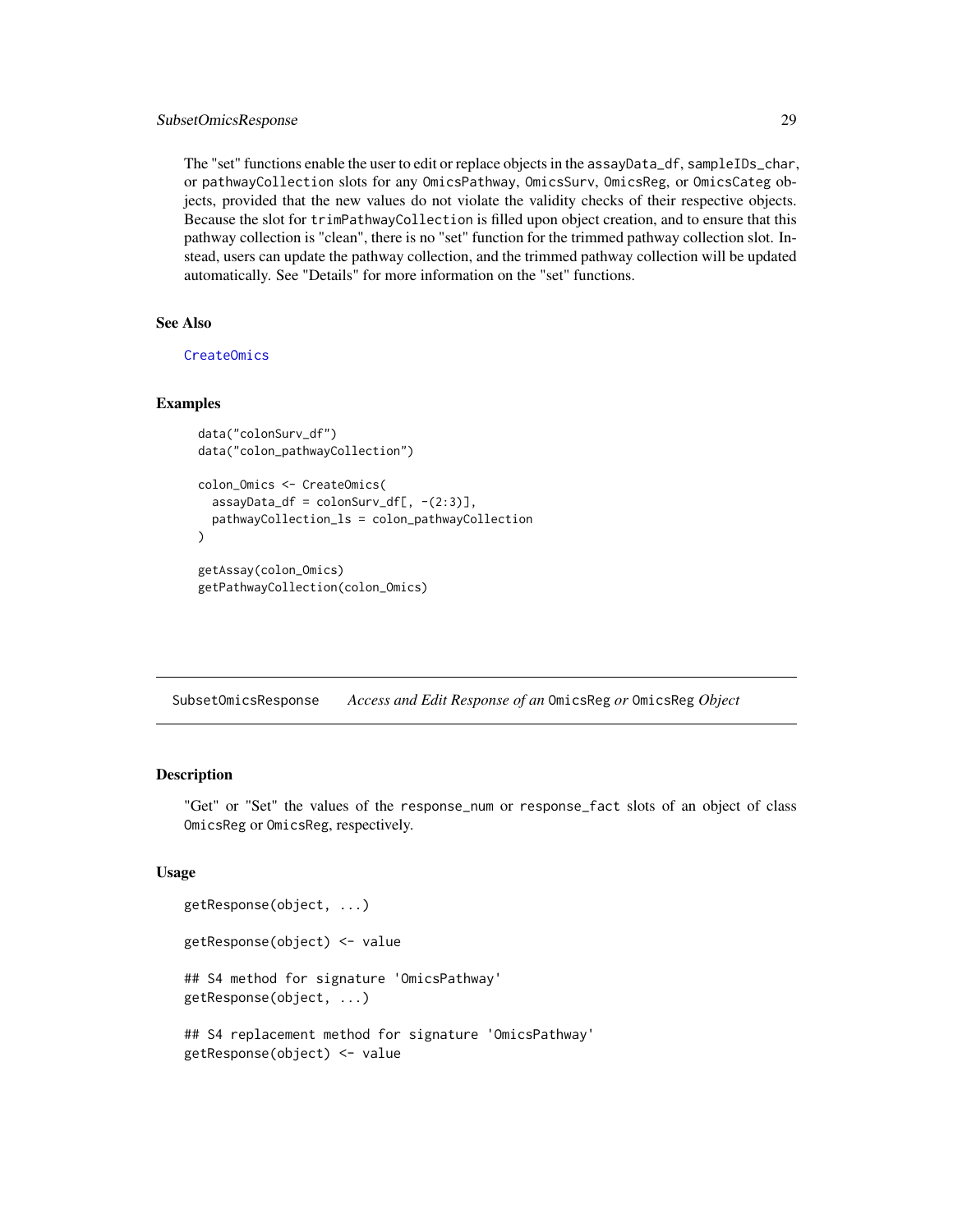### <span id="page-29-0"></span>**Arguments**

| object                  | An object of class OmicsReg-class or OmicsCateg-class.      |
|-------------------------|-------------------------------------------------------------|
| $\cdot$ $\cdot$ $\cdot$ | Dots for additional internal arguments (currently unused).  |
| value                   | The replacement object to be assigned to the response slot. |

### Details

These functions can be useful to set or extract the response vector from an object of class OmicsReg or OmicsReg. However, we recommend that users simply create a new, valid object instead of modifying an existing one. The validity of edited objects is checked with their respective [ValidOmicsCateg](#page-0-0) or [ValidOmicsReg](#page-0-0) function. Because both classes have a response slot, we set this method for the parent class, [OmicsPathway-class](#page-21-1).

### Value

The "get" functions return the objects in the slots specified: getResponse returns the response\_num vector from objects of class OmicsReg and the response\_fact vector from objects of class OmicsCateg. These functions can extract these values from any valid object of those classes.

The "set" functions enable the user to edit or replace the object in the response\_num slot for any OmicsReg object or response\_fact slot for any OmicsCateg object, provided that the new values do not violate the validity check of such an object. See "Details" for more information.

### See Also

### [CreateOmics](#page-9-1)

### Examples

```
data("colonSurv_df")
data("colon_pathwayCollection")
colon_Omics <- CreateOmics(
  assayData_df = colonSurv_df[, -(2:3)],pathwayCollection_ls = colon_pathwayCollection,
  response = colonSurv_df[, c(1, 2)],respType = "reg"
\lambdagetResponse(colon_Omics)
```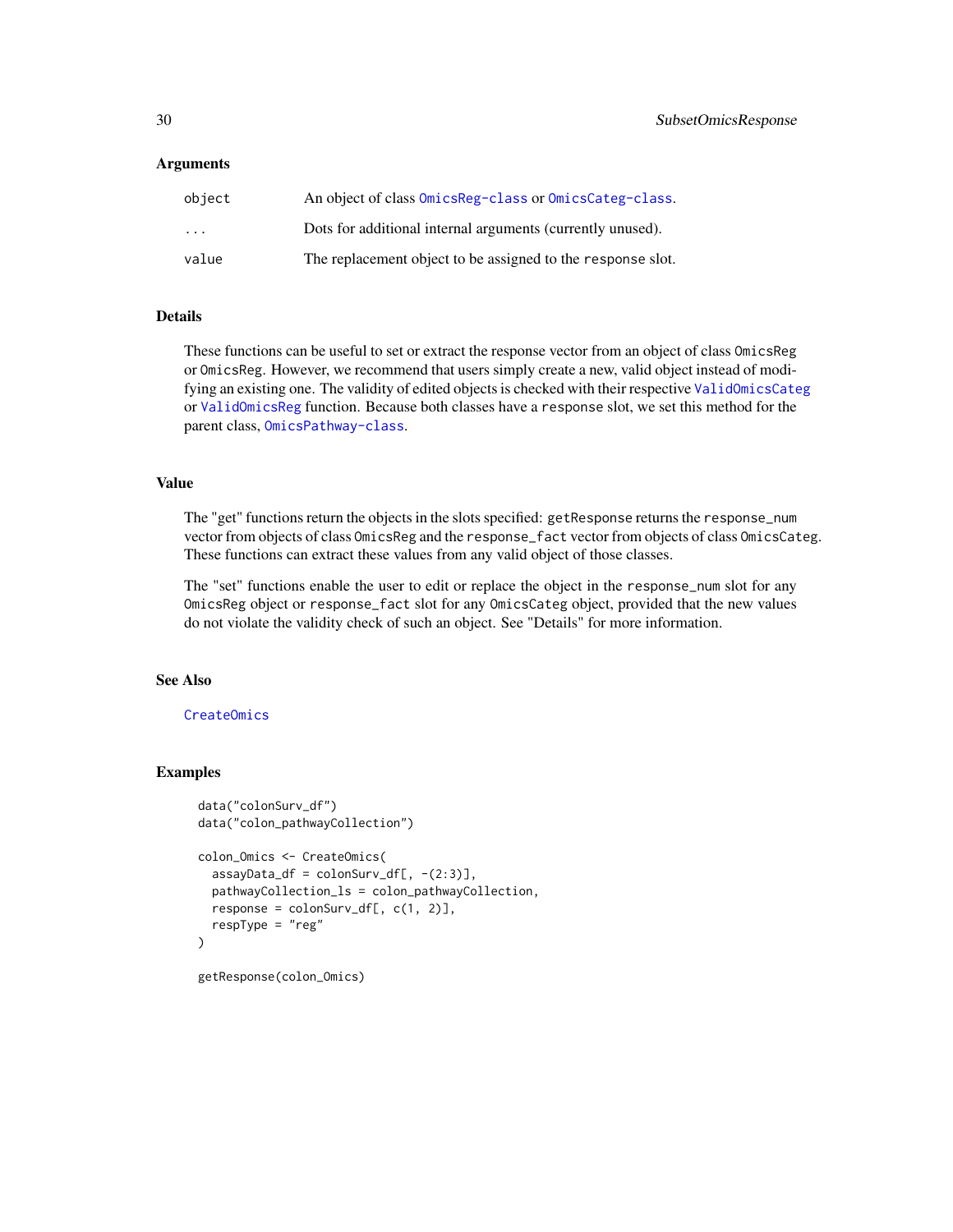<span id="page-30-0"></span>SubsetOmicsSurv *Access and Edit Event Time or Indicator in an* OmicsSurv *Object*

### Description

"Get" or "Set" the values of the eventTime\_num or eventObserved\_lgl slots of an object of class OmicsSurv.

#### Usage

```
getEventTime(object, ...)
getEventTime(object) <- value
getEvent(object, ...)
getEvent(object) <- value
## S4 method for signature 'OmicsSurv'
getEventTime(object, ...)
## S4 replacement method for signature 'OmicsSurv'
getEventTime(object) <- value
## S4 method for signature 'OmicsSurv'
getEvent(object, ...)
```
## S4 replacement method for signature 'OmicsSurv' getEvent(object) <- value

### Arguments

| object                  | An object of class OmicsSurv-class.                          |
|-------------------------|--------------------------------------------------------------|
| $\cdot$ $\cdot$ $\cdot$ | Dots for additional internal arguments (currently unused).   |
| value                   | The replacement object to be assigned to the specified slot. |

### Details

These functions can be useful to set or extract the event time or death indicator from an OmicsSurv object. However, we recommend that users simply create a new, valid OmicsSurv object instead of modifying an existing one. The validity of edited objects is checked with the [ValidOmicsSurv](#page-0-0) function.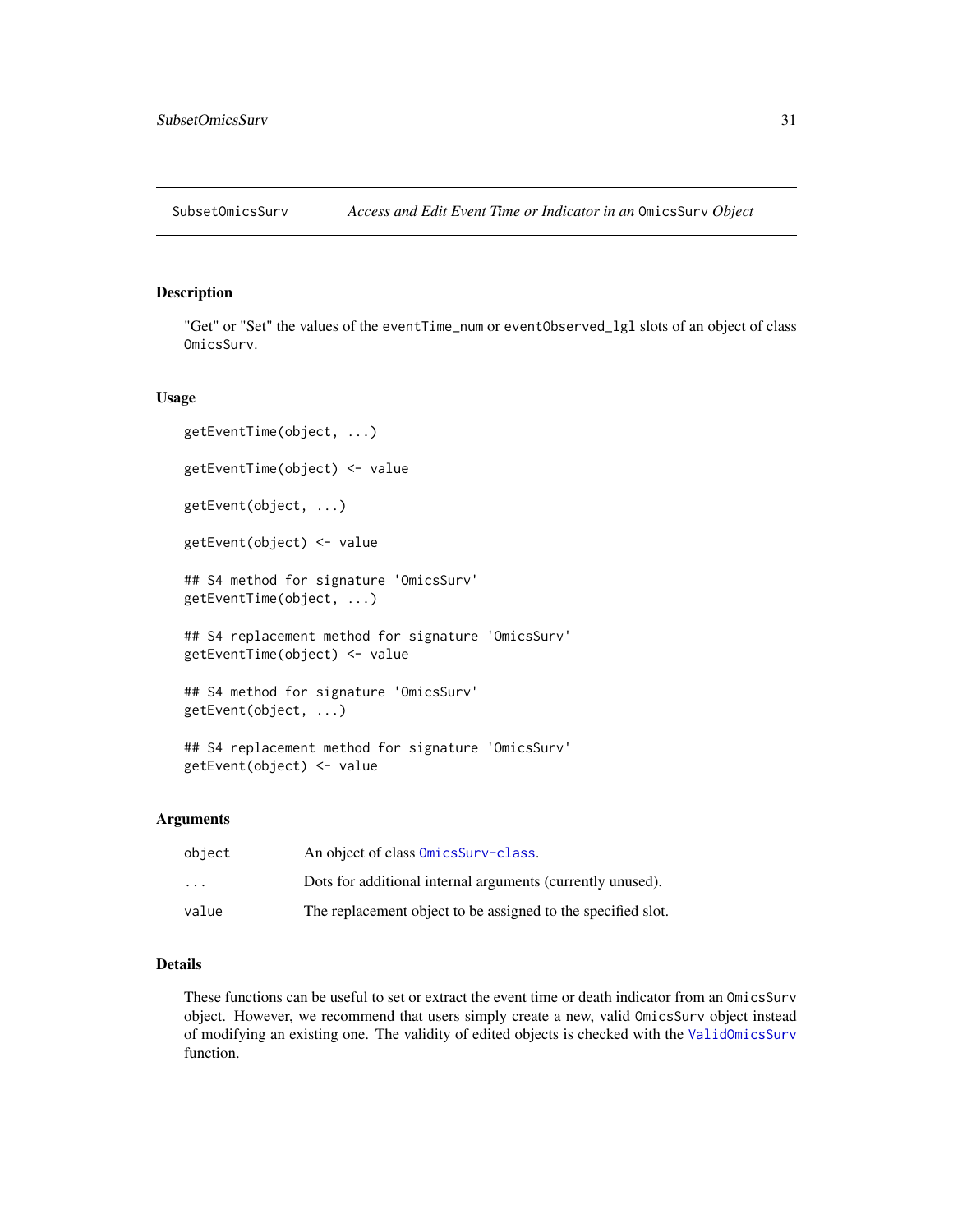The "get" functions return the objects in the slots specified: getEventTime returns the eventTime\_num vector object and getEvent returns the eventObserved\_lgl vector object. These functions can extract these values from any valid OmicsSurv object.

The "set" functions enable the user to edit or replace objects in the eventTime\_num or eventObserved\_lgl slots for any OmicsSurv object, provided that the new values do not violate the validity check of an OmicsSurv object. See "Details" for more information.

### See Also

[CreateOmics](#page-9-1)

### Examples

```
data("colonSurv_df")
data("colon_pathwayCollection")
colon_Omics <- CreateOmics(
  assayData_df = colonSurv_df[, -(2:3)],pathwayCollection_ls = colon_pathwayCollection,
  response = colonSurv_df[, 1:3],
  respType = "survival"
\lambdagetEventTime(colon_Omics)
getEvent(colon_Omics)
```
SubsetPathwayCollection

*Subset a* pathwayCollection*-class Object by Pathway.*

#### Description

The subset method for pathways lists as returned by the [read\\_gmt](#page-24-1) function.

### Usage

```
## S3 method for class 'pathwayCollection'
x[[name_char]]
```
### **Arguments**

|           | An object of class pathway Collection.                    |
|-----------|-----------------------------------------------------------|
| name_char | The name of a pathway in the collection or its unique ID. |

<span id="page-31-0"></span>

### Value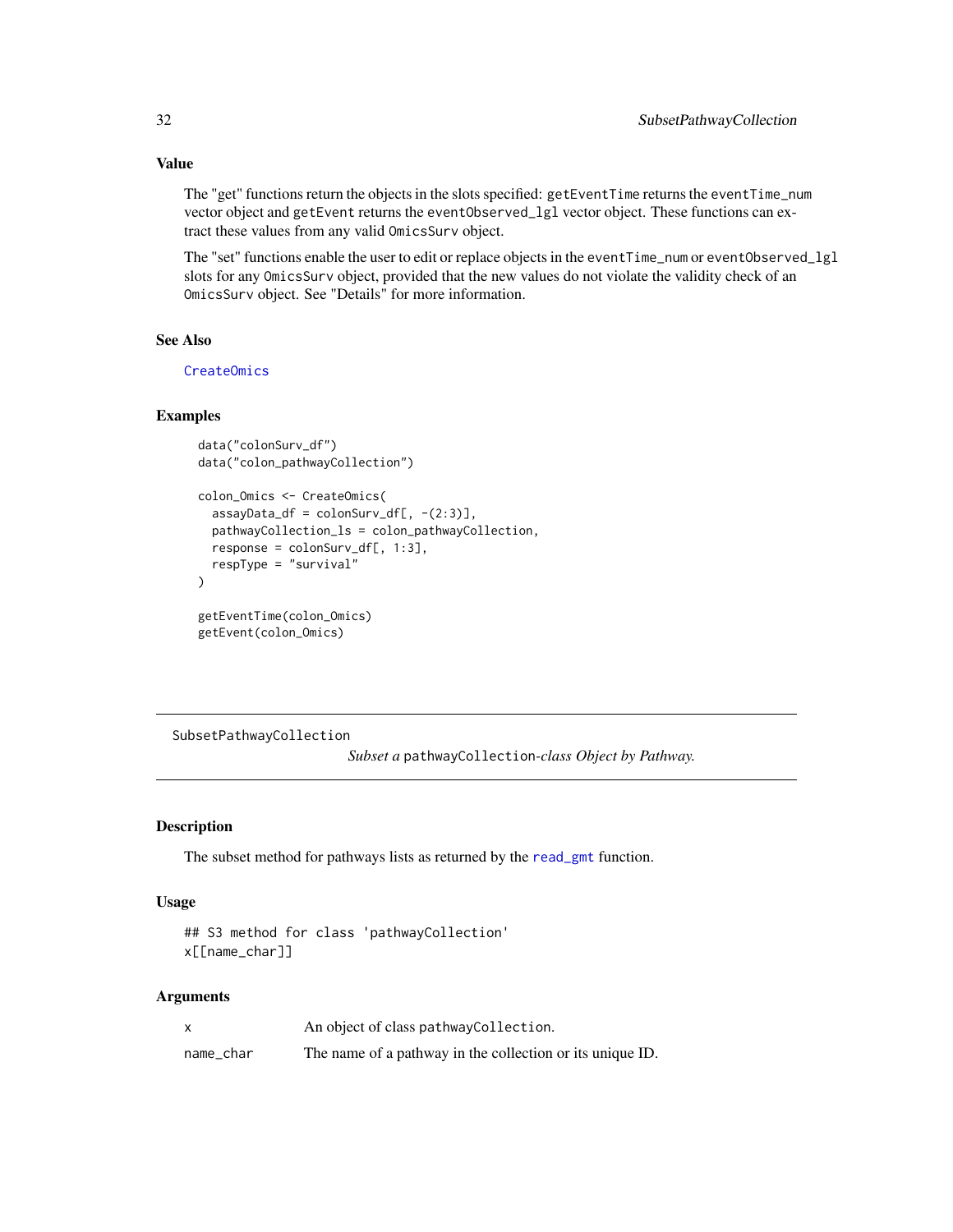#### <span id="page-32-0"></span>Details

This function finds the index matching the name\_char argument to the TERMS field of the pathwayCollectionclass Object, then subsets the pathways list, TERMS vector, description vector, and setsize vector by this index. If you subset a trimmed pathwayCollection object, and the function errors with "Pathway not found.", then the pathway specified has been trimmed from the pathway collection.

Also, this function does not allow for users to overwrite any portion of a pathway collection. These objects should rarely, if ever, be changed. If you absolutely must change the components of a pathwayCollection object, then create a new one with the cod[eCreatePathwayCollection](#page-14-1) function.

### Value

A list of the pathway name (Term), unique ID (pathID), contents (IDs), description (description), and number of features (Size).

### Examples

```
data("colon_pathwayCollection")
colon_pathwayCollection[["KEGG_RETINOL_METABOLISM"]]
```
SubsetPathwayData *Subset Pathway-Specific Data*

#### Description

Given an Omics object and the name of a pathway, return the -omes in the assay and the response as a (tibble) data frame.

#### Usage

```
SubsetPathwayData(object, pathName, ...)
```
## S4 method for signature 'OmicsPathway' SubsetPathwayData(object, pathName, ...)

#### Arguments

| obiect                  | An object of class OmicsPathway, or an object extending this class.      |
|-------------------------|--------------------------------------------------------------------------|
| pathName                | The name of a pathway contained in the pathway collection in the object. |
| $\cdot$ $\cdot$ $\cdot$ | Dots for additional internal arguments (currently unused).               |

### Details

This function subsets the assay by the matching gene symbols or IDs in the specified pathway.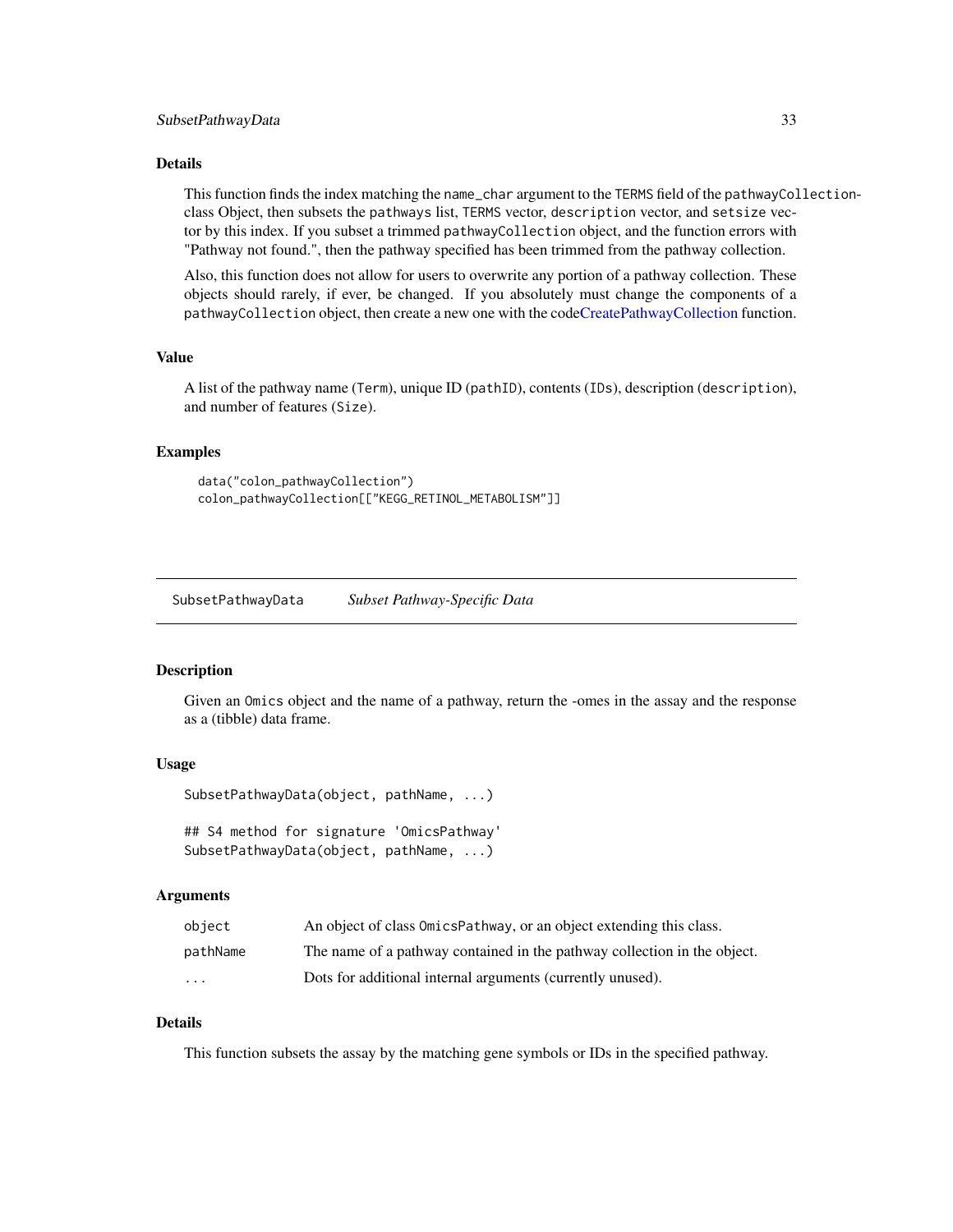A data frame of the columns of the assay in the Omics object which are listed in the specified pathway, with a leading column for sample IDs. If the Omics object has response information, these are also included as the first column(s) of the data frame, after the sample IDs. If you have the suggested tidyverse package suite loaded, then this data frame will print as a [tibble](#page-0-0). Otherwise, it will print as a data frame.

### Examples

```
data("colonSurv_df")
data("colon_pathwayCollection")
colon_Omics <- CreateOmics(
  assayData_df = colonSurv_df[, -(2:3)],pathwayCollection_ls = colon_pathwayCollection,
  response = colonSurv_df[, 1:3],respType = "survival"
\lambdaSubsetPathwayData(
  colon_Omics,
  "KEGG_RETINOL_METABOLISM"
)
```
<span id="page-33-1"></span>SuperPCA\_pVals *Test pathways with Supervised PCA*

### Description

Given a supervised OmicsPath object (one of OmicsSurv, OmicsReg, or OmicsCateg), extract the first  $k$  principal components (PCs) from each pathway-subset of the -Omics assay design matrix, test their association with the response matrix, and return a data frame of the adjusted  $p$ -values for each pathway.

### Usage

```
SuperPCA_pVals(
  object,
  n. threshold = 20,
  numPCs = 1,
  parallel = FALSE,
 numCores = NULL,
  adjustpValues = TRUE,
 adjustment = c("Bonferroni", "Holm", "Hochberg", "SidakSS", "SidakSD", "BH", "BY",
    "ABH", "TSBH"),
  ...
```
<span id="page-33-0"></span>

### Value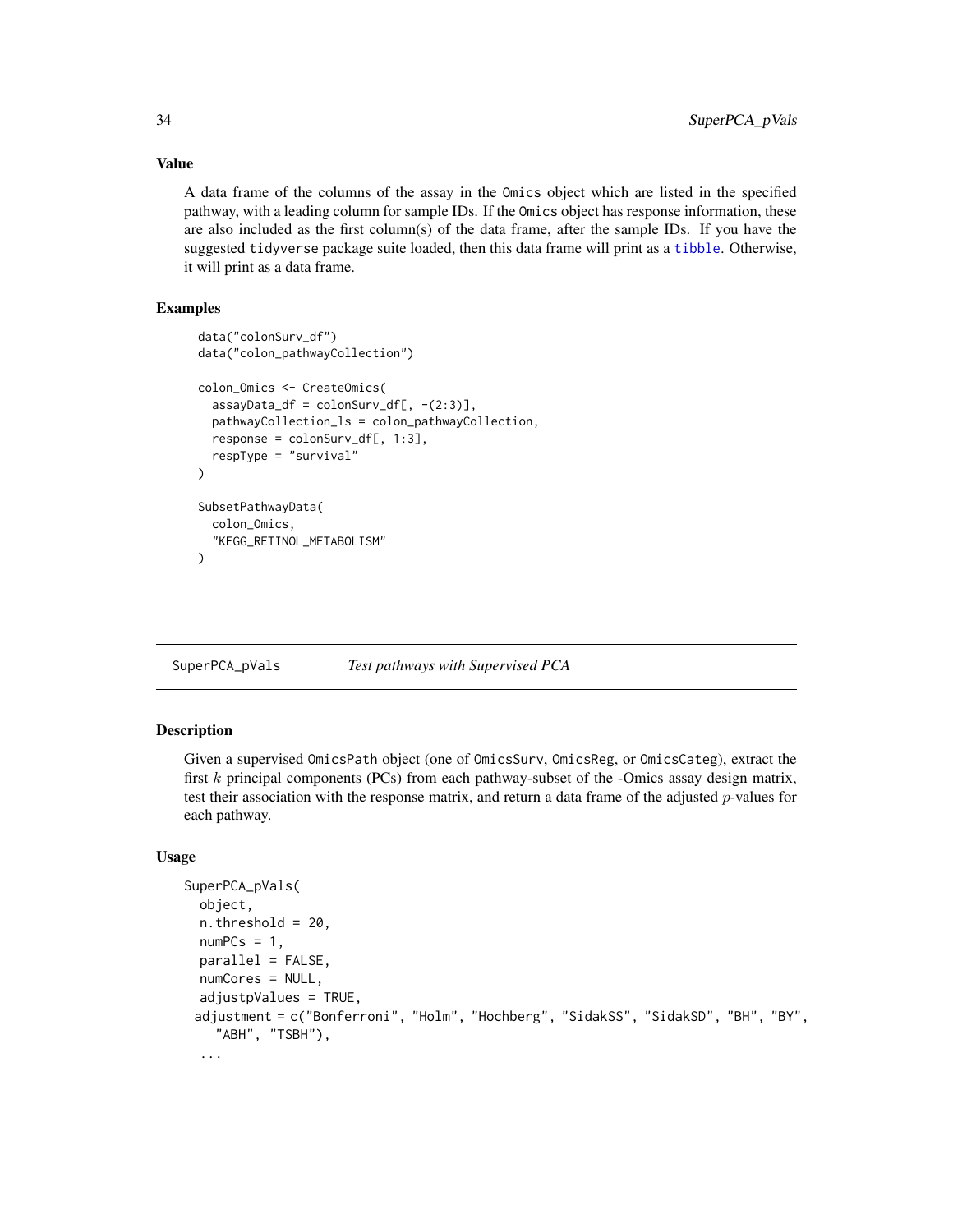### <span id="page-34-0"></span>SuperPCA\_pVals 35

 $\mathcal{L}$ 

```
## S4 method for signature 'OmicsPathway'
SuperPCA_pVals(
  object,
 n.threshold = 20,
 numPCs = 1,
 parallel = FALSE,
  numCores = NULL,
  adjustpValues = TRUE,
 adjustment = c("Bonferroni", "Holm", "Hochberg", "SidakSS", "SidakSD", "BH", "BY",
    "ABH", "TSBH"),
  ...
)
```
### Arguments

| object        | An object of superclass OmicsPathway with a response matrix or vector.                                                                                                                                                                                                                                                                                                                     |
|---------------|--------------------------------------------------------------------------------------------------------------------------------------------------------------------------------------------------------------------------------------------------------------------------------------------------------------------------------------------------------------------------------------------|
| n.threshold   | The number of bins into which to split the feature scores in the fit object re-<br>turned internally by the superpc. train function to the pathway_tScores and<br>pathway_tControl functions. Defaults to 20. Smaller values may result in less<br>accurate pathway <i>p</i> -values while larger values increase computation time.                                                        |
| numPCs        | The number of PCs to extract from each pathway. Defaults to 1.                                                                                                                                                                                                                                                                                                                             |
| parallel      | Should the computation be completed in parallel? Defaults to FALSE.                                                                                                                                                                                                                                                                                                                        |
| numCores      | If parallel = TRUE, how many cores should be used for computation? Inter-<br>nally defaults to the number of available cores minus 1.                                                                                                                                                                                                                                                      |
| adjustpValues | Should you adjust the $p$ -values for multiple comparisons? Defaults to TRUE.                                                                                                                                                                                                                                                                                                              |
| adjustment    | Character vector of procedures. The returned data frame will be sorted in as-<br>cending order by the first procedure in this vector, with ties broken by the unad-<br>justed $p$ -value. If only one procedure is selected, then it is necessarily the first<br>procedure. See the documentation for the ControlFDR function for the adjust-<br>ment procedure definitions and citations. |
| $\cdots$      | Dots for additional internal arguments.                                                                                                                                                                                                                                                                                                                                                    |

### Details

This is a wrapper function for the [pathway\\_tScores](#page-0-0), [pathway\\_tControl](#page-0-0), [OptimGumbelMixParams](#page-0-0), [GumbelMixpValues](#page-0-0), and [TabulatepValues](#page-0-0) functions.

Please see our Quickstart Guide for this package: [https://gabrielodom.github.io/pathwayPCA/](https://gabrielodom.github.io/pathwayPCA/articles/Supplement1-Quickstart_Guide.html) [articles/Supplement1-Quickstart\\_Guide.html](https://gabrielodom.github.io/pathwayPCA/articles/Supplement1-Quickstart_Guide.html)

#### Value

A data frame with columns:

• pathways : The names of the pathways in the Omics\* object (given in object@trimPathwayCollection\$pathways.)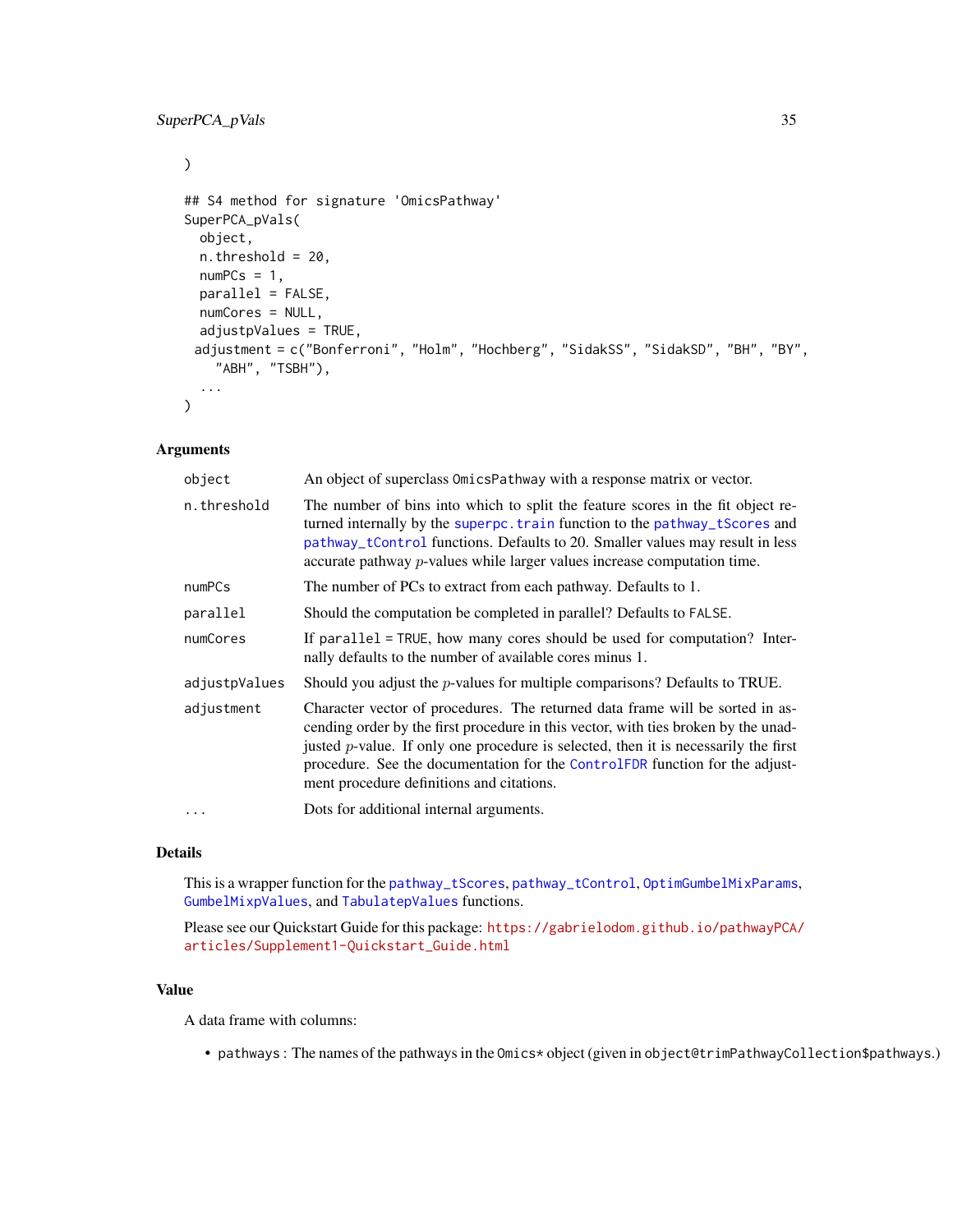- <span id="page-35-0"></span>• setsize: The number of genes in each of the original pathways (given in the object@trimPathwayCollection\$setsi object).
- terms : The pathway description, as given in the object@trimPathwayCollection\$TERMS object.
- rawp : The unadjusted  $p$ -values of each pathway.
- ...: Additional columns as specified through the adjustment argument.

The data frame will be sorted in ascending order by the method specified first in the adjustment argument. If adjustpValues = FALSE, then the data frame will be sorted by the raw  $p$ -values. If you have the suggested tidyverse package suite loaded, then this data frame will print as a [tibble](#page-0-0). Otherwise, it will print as a data frame.

### See Also

[CreateOmics](#page-9-1); [TabulatepValues](#page-0-0); [pathway\\_tScores](#page-0-0); [pathway\\_tControl](#page-0-0); [OptimGumbelMixParams](#page-0-0); [GumbelMixpValues](#page-0-0); [clusterApply](#page-0-0)

### Examples

```
### Load the Example Data ###
data("colonSurv_df")
data("colon_pathwayCollection")
### Create an OmicsSurv Object ###
colon_OmicsSurv <- CreateOmics(
  assayData_df = colonSurv_df[, -(2:3)],pathwayCollection_ls = colon_pathwayCollection,
 response = colonSurv_df[, 1:3],respType = "surv"
)
### Calculate Pathway p-Values ###
colonSurv_superpc <- SuperPCA_pVals(
  object = colon_OmicsSurv,
  parallel = TRUE,
 numCores = 2,
  adjustpValues = TRUE,
  adjustment = c("Hoch", "SidakSD")
)
```
<span id="page-35-1"></span>TransposeAssay *Transpose an Assay (Data Frame)*

#### Description

Transpose an object of class data.frame that contains assay measurements while preserving row (feature) and column (sample) names.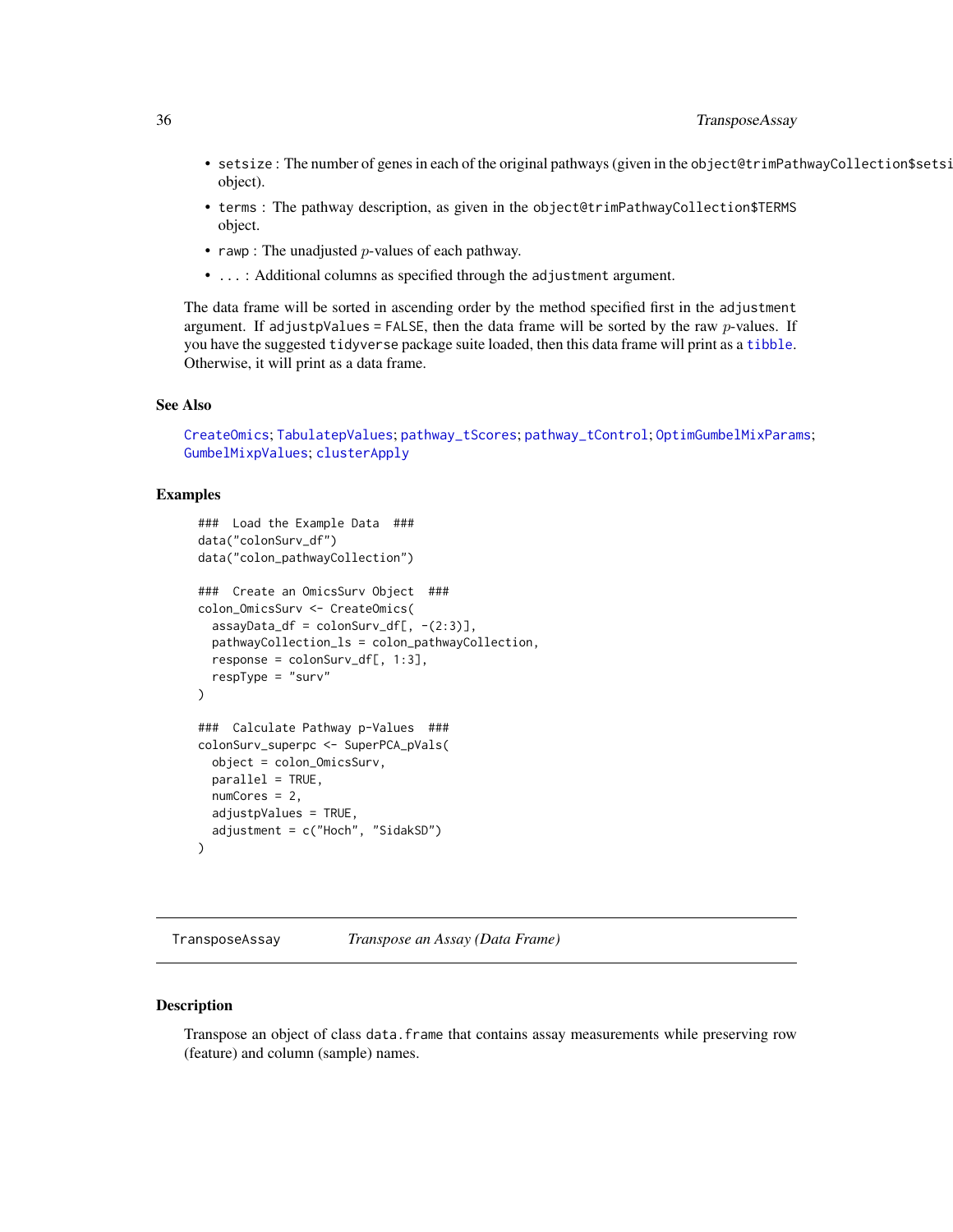### <span id="page-36-0"></span>TransposeAssay 37

### Usage

```
TransposeAssay(
  assay_df,
  omeNames = c("firstCol", "rowNames"),
  stringsAsFactors = FALSE
)
```
### Arguments

| assay_df         | A data frame with numeric values to transpose                                                                                                                                                                                                          |
|------------------|--------------------------------------------------------------------------------------------------------------------------------------------------------------------------------------------------------------------------------------------------------|
| omeNames         | Are the data feature names in the first column or in the row names of df? De-<br>faults to the first column. If the feature names are in the row names, this function<br>assumes that these names are accesible by the rownames function called on df. |
| stringsAsFactors |                                                                                                                                                                                                                                                        |
|                  | Should columns containing string information be coerced to factors? Defaults<br>to FALSE.                                                                                                                                                              |

#### Details

This function is designed to transpose "tall" assay data frames (where genes or proteins are the rows and patient or tumour samples are the columns). This function also transposes the row (feature) names to column names and the column (sample) names to row names. Notice that all rows and columns (other than the feature name column, as applicable) are numeric.

Recall that data frames require that all elements of a single column to have the same [class](#page-0-0). Therefore, sample IDs of a "tall" data frame **must** be stored as the column names rather than in the first row.

### Value

The transposition of df, with row and column names preserved and reversed.

### Examples

```
x_matrix(rnorm(5000), ncol = 20, nrow = 250)rownames(x_mat) <- paste0("gene_", 1:250)
colnames(x_mat) <- paste0("sample_", 1:20)
x_df <- as.data.frame(x_mat, row.names = rownames(x_mat))
```
TransposeAssay(x\_df, omeNames = "rowNames")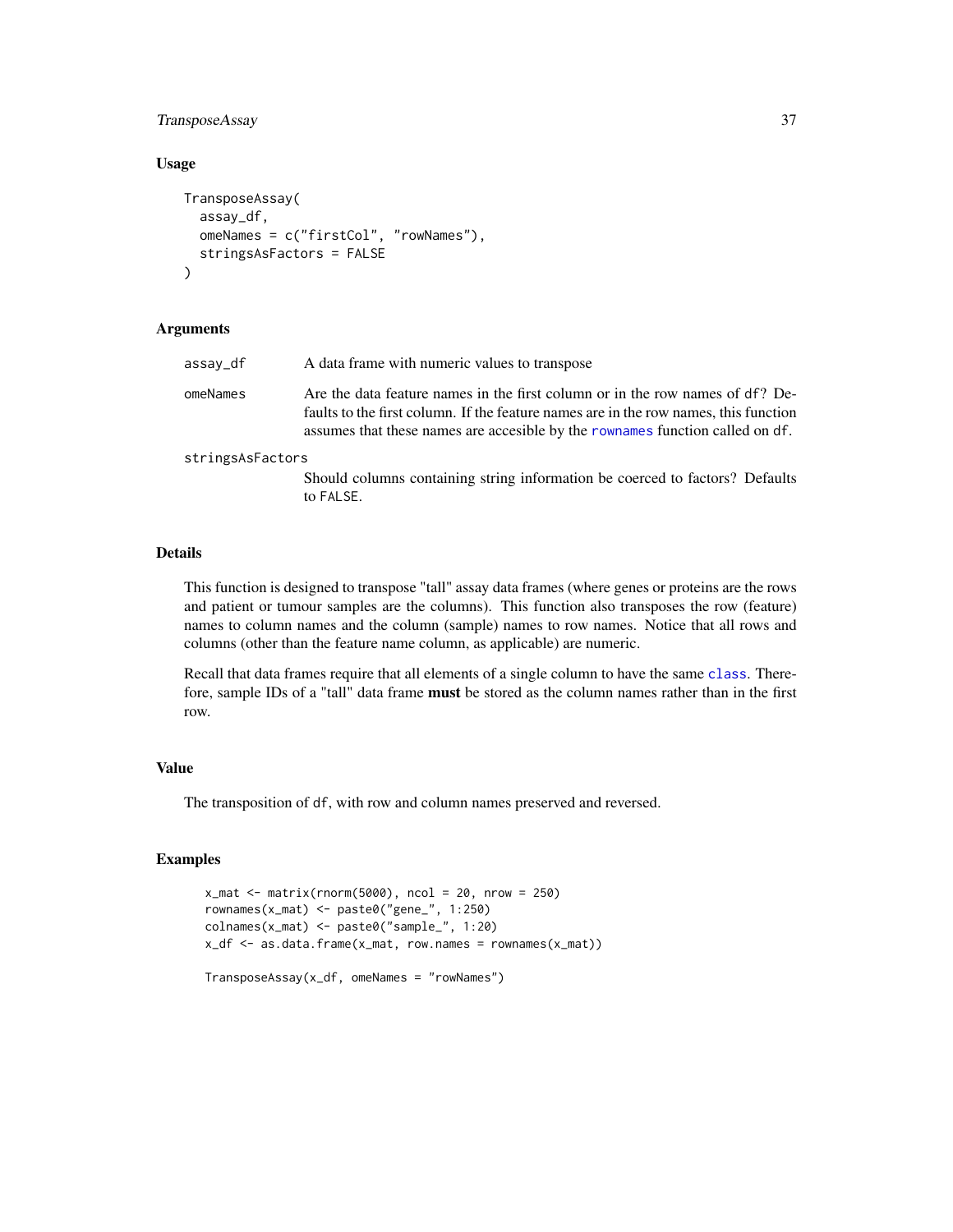<span id="page-37-0"></span>

### Description

The filter-subset method for pathways lists as returned by the [read\\_gmt](#page-24-1) function. This function returns the subset of pathways which contain the set of symbols requested

### Usage

```
WhichPathways(x, symbols_char, ...)
```
### Arguments

| x                       | An object of class pathway Collection.                  |
|-------------------------|---------------------------------------------------------|
| symbols_char            | A character vector or scalar of gene symbols or regions |
| $\cdot$ $\cdot$ $\cdot$ | Additional arguments passed to the Contains function    |

#### Details

This function finds the index of each set that contains the symbols supplied, then returns those sets as a new pathwayCollection object. Find pathways that contain geneA OR geneB by passing the argument matches = "any" through ... to [Contains](#page-8-1) (this is the default value). Find pathways that contain geneA AND geneB by changing this argument to matches = "all". Find all genes in a specified family by passing in one value to short and setting partial = TRUE.

### Value

An object of class pathwayCollection, but containing only the sets which contain the symbols supplied to symbols\_char. If no sets are found to contain the symbols supplied, this function returns NULL and prints a warning.

### Examples

```
data("colon_pathwayCollection")
```
WhichPathways(colon\_pathwayCollection, "MAP", partial = TRUE)

```
WhichPathways(
  colon_pathwayCollection,
  c("MAP4K5", "RELA"),
  matches = "all")
```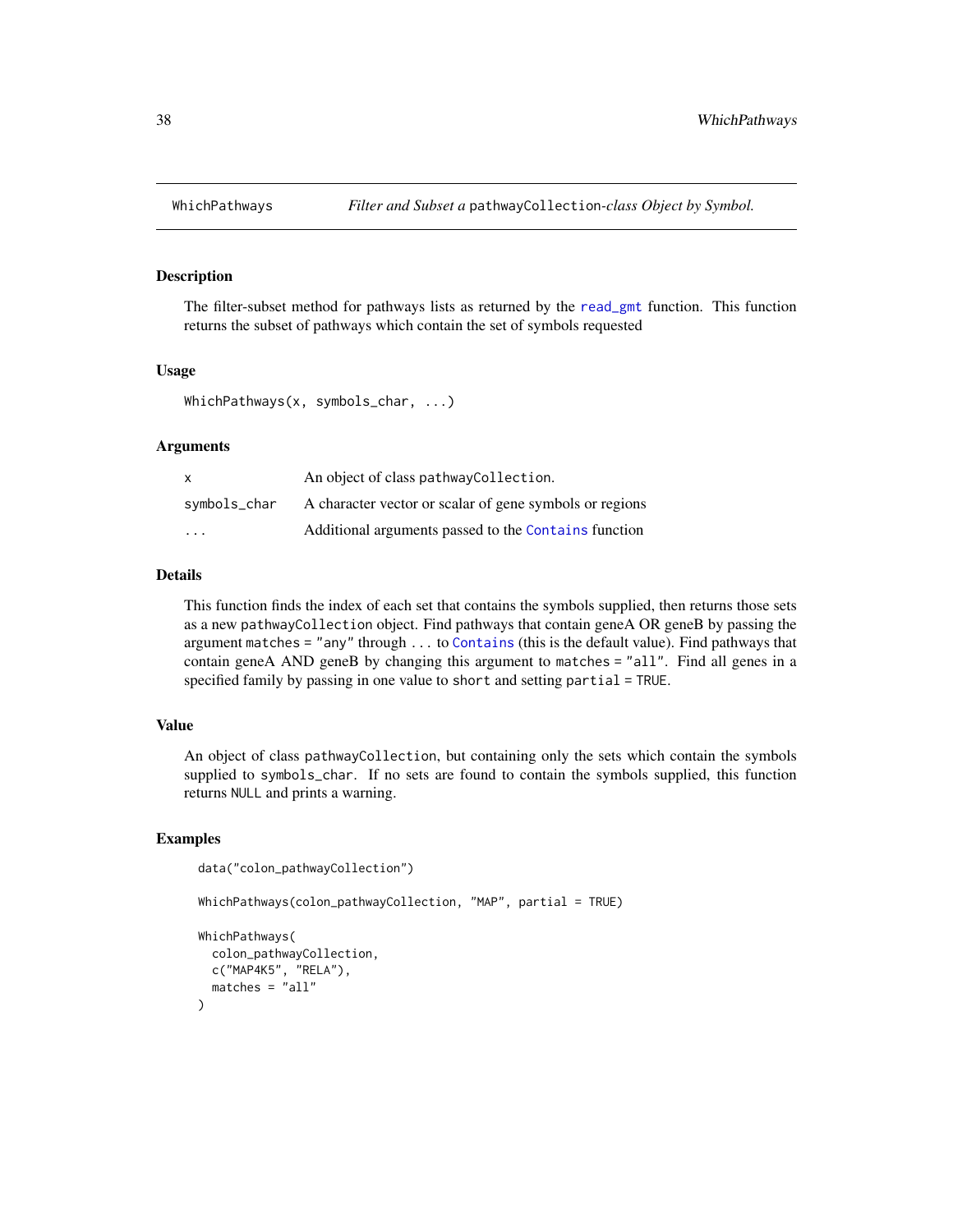<span id="page-38-0"></span>wikipwsHS\_Entrez\_pathwayCollection *Wikipathways Homosapiens EntrezIDs*

### **Description**

A pathwayCollection object containing the homosapiens pathways list from Wikipathways ([https](https://www.wikipathways.org/): [//www.wikipathways.org/](https://www.wikipathways.org/)).

### Usage

data(wikipwsHS\_Entrez\_pathwayCollection)

#### Format

A pathwayCollection list of three elements:

- pathways : A named list of 443 character vectors. Each vector contains the Entrez Gene IDs of the individual genes within that pathway as a vector of character strings. The names are the shorthand pathway names.
- TERMS : A character vector of length 443 containing the shorthand names of the gene pathways.
- description : A character vector of length 443 containing the full names of the gene pathways.

#### Details

This pathwayCollection was sent to us from Dr. Alexander Pico at the Gladstone Institute (<https://gladstone.org/our-science/people/alexander-pico>).

#### Source

Dr. Alexander Pico, Wikipathways

wikipwsHS\_Symbol\_pathwayCollection *Wikipathways Homosapiens Gene Symbols*

### Description

A pathwayCollection object containing the homosapiens pathways list from Wikipathways ([https](https://www.wikipathways.org/): [//www.wikipathways.org/](https://www.wikipathways.org/)).

### Usage

data(wikipwsHS\_Symbol\_pathwayCollection)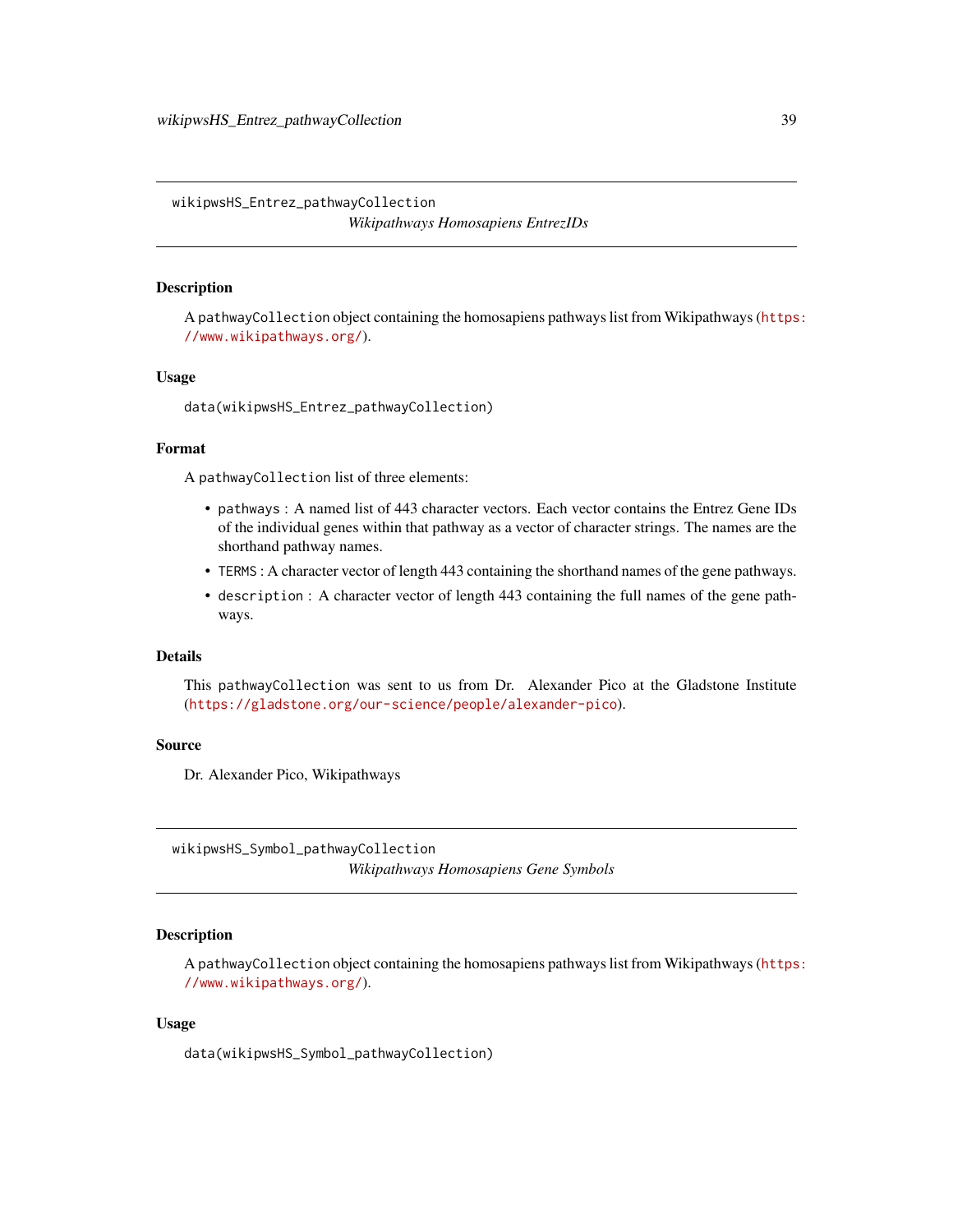### <span id="page-39-0"></span>Format

A pathwayCollection list of three elements:

- pathways : A named list of 457 character vectors. Each vector contains the Gene Symbols of the individual genes within that pathway as a vector of character strings. The names are the shorthand pathway names.
- TERMS : A character vector of length 457 containing the shorthand names of the gene pathways.
- description : A character vector of length 457 containing the full names of the gene pathways.

### Details

This pathwayCollection was sent to us from Dr. Alexander Pico at the Gladstone Institute (<https://gladstone.org/our-science/people/alexander-pico>).

This pathway collection was translated from EntrezIDs to HGNC Symbols with the script convert\_EntrezID\_to\_HGNC\_Ense in scripts.

#### Source

Dr. Alexander Pico, Wikipathways

<span id="page-39-1"></span>

write\_gmt *Write a* pathwayCollection *Object to a* .gmt *File*

### Description

Write a pathwayCollection object as a pathways list file in Gene Matrix Transposed (.gmt) format.

#### Usage

```
write_gmt(pathwayCollection, file, setType = c("pathways", "genes", "regions"))
```
#### Arguments

pathwayCollection

A pathwayCollection list of sets. This list contains the following two or three elements:

- 'setType' : A named list of character vectors. Each vector contains the names of the individual genes, sites, or CpGs within that set as a vector of character strings. If you are using genes, these genes can be represented by HGNC gene symbols, Entrez IDs, Ensembl IDs, GO terms, etc.
- TERMS : A character vector the same length as the 'setType' list with the proper names of the sets.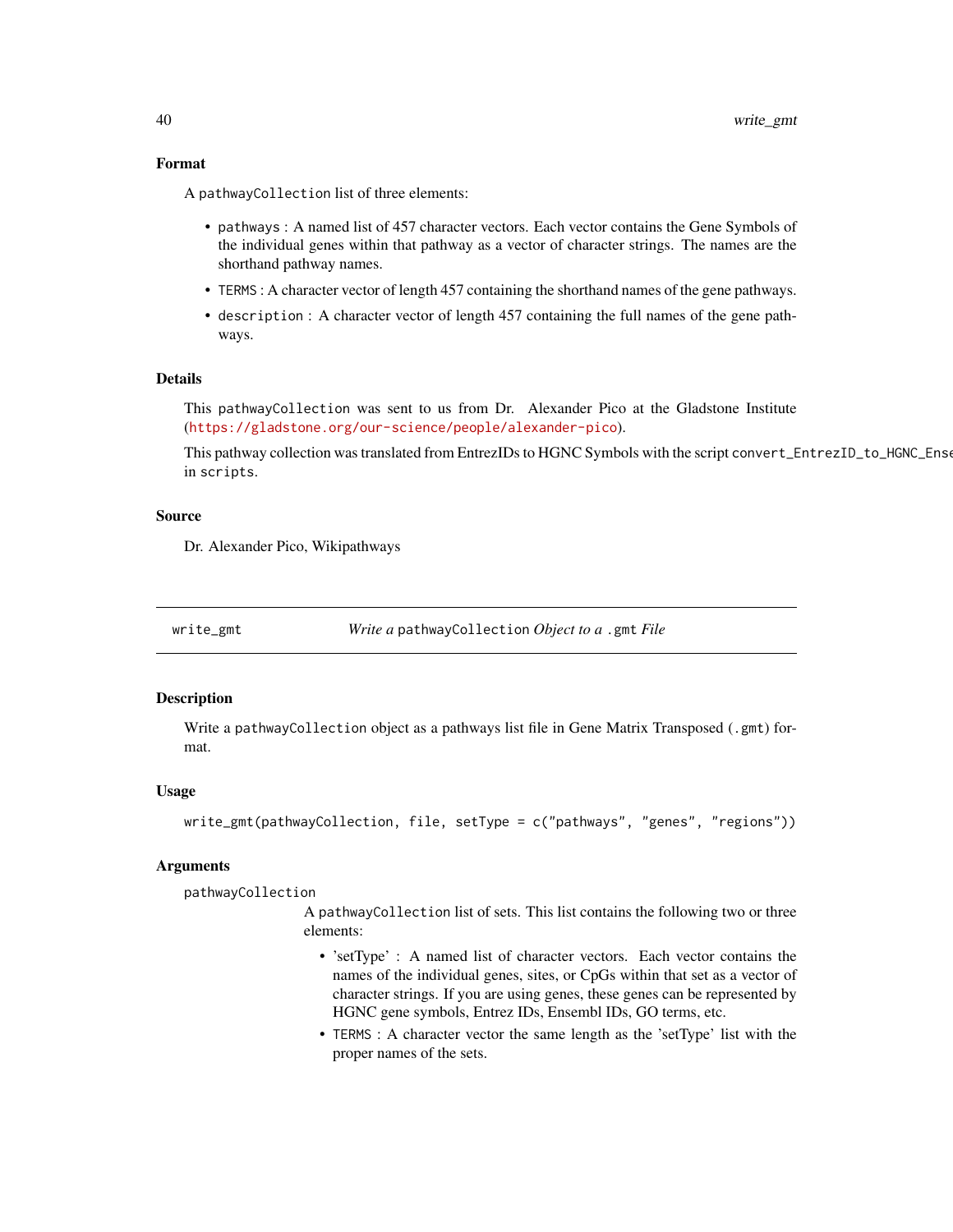<span id="page-40-0"></span>

|         | • description : An optional character vector the same length as the 'set-<br>Type' list with a note on that set (such as a url to the description if the set<br>is a pathway). If this element of the pathway Collection is NULL, then the<br>file will be written with "" (the empty character string) as its second field<br>in each line. |
|---------|----------------------------------------------------------------------------------------------------------------------------------------------------------------------------------------------------------------------------------------------------------------------------------------------------------------------------------------------|
| file    | Either a character string naming a file or a connection open for writing. File<br>names should end in .gmt for clarity.                                                                                                                                                                                                                      |
| setType | What is the type of the set: pathway set of gene, gene sites in RNA or DNA, or<br>regions of CpGs. Defaults to ''pathway''.                                                                                                                                                                                                                  |

#### Details

See the Broad Institute's "Data Formats" page for a description of the Gene Matrix Transposed file format: [https://software.broadinstitute.org/cancer/software/gsea/wiki/index.php/](https://software.broadinstitute.org/cancer/software/gsea/wiki/index.php/Data_formats#GMT:_Gene_Matrix_Transposed_file_format_.28.2A.gmt.29) [Data\\_formats#GMT:\\_Gene\\_Matrix\\_Transposed\\_file\\_format\\_.28.2A.gmt.29](https://software.broadinstitute.org/cancer/software/gsea/wiki/index.php/Data_formats#GMT:_Gene_Matrix_Transposed_file_format_.28.2A.gmt.29)

### Value

NULL. Output written to the file path specified.

### See Also

[print.pathwayCollection](#page-0-0); [read\\_gmt](#page-24-1)

### Examples

```
# Toy pathway set
toy_pathwayCollection <- list(
 pathways = list(
    c("C1orf27", "NR5A1", "BLOC1S4", "C4orf50"),
    c("TARS2", "DUSP5", "GPR88"),
   c("TRX-CAT3-1", "LINC01333", "LINC01499", "LINC01046", "LINC01149")
 ),
  TERMS = c("C-or-f_paths", "randomPath2", "randomLINCs"),
  description = c("these are", "totally made up", "pathways")
)
class(toy_pathwayCollection) <- c("pathwayCollection", "list")
toy_pathwayCollection
```
# write\_gmt(toy\_pathwayCollection, file = "example\_pathway.gmt")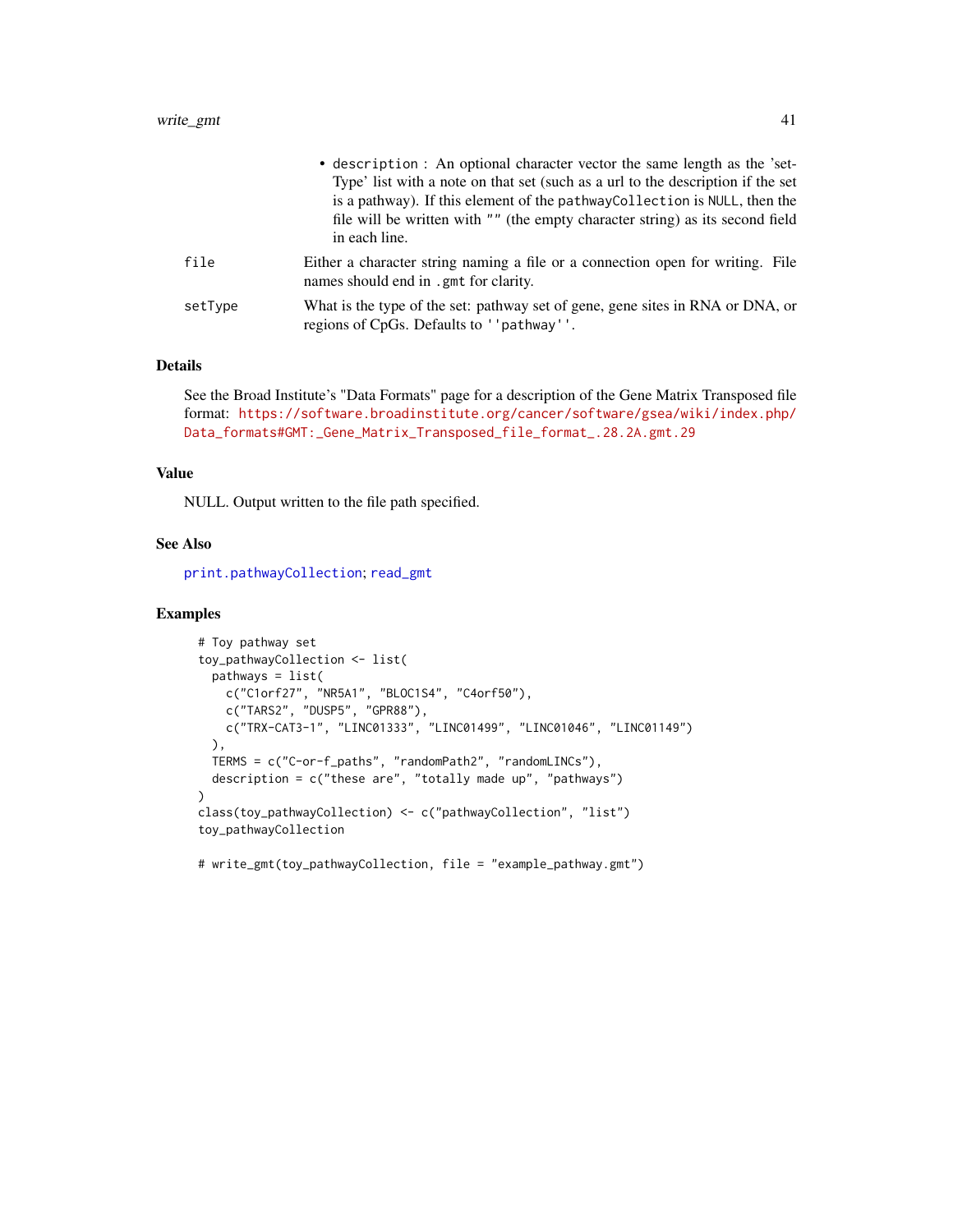# <span id="page-41-0"></span>**Index**

∗ datasets colon\_pathwayCollection, [8](#page-7-0) colonSurv\_df, [7](#page-6-0) wikipwsHS\_Entrez\_pathwayCollection, [39](#page-38-0) wikipwsHS\_Symbol\_pathwayCollection, [39](#page-38-0) [[.pathwayCollection *(*SubsetPathwayCollection*)*, [32](#page-31-0) aespca, [4](#page-3-0) AESPCA\_pVals, *[4](#page-3-0)*, [5,](#page-4-0) *[16–](#page-15-0)[20](#page-19-0)* AESPCA\_pVals,OmicsPathway-method *(*AESPCA\_pVals*)*, [5](#page-4-0) CheckAssay, *[11](#page-10-0)* CheckPwyColl, *[11](#page-10-0)* class, *[37](#page-36-0)* clusterApply, *[7](#page-6-0)*, *[36](#page-35-0)* colon\_pathwayCollection, [8](#page-7-0) colonSurv\_df, [7,](#page-6-0) *[8](#page-7-0)* Contains, [9,](#page-8-0) *[38](#page-37-0)* ControlFDR, *[6](#page-5-0)*, *[35](#page-34-0)* CreateOmics, *[7](#page-6-0)*, [10,](#page-9-0) *[22–](#page-21-0)[24](#page-23-0)*, *[29,](#page-28-0) [30](#page-29-0)*, *[32](#page-31-0)*, *[36](#page-35-0)* CreateOmicsCateg, *[10,](#page-9-0) [11](#page-10-0)* CreateOmicsCateg *(*CreateOmicsPath*)*, [12](#page-11-0) CreateOmicsPath, *[10,](#page-9-0) [11](#page-10-0)*, [12](#page-11-0) CreateOmicsReg, *[10,](#page-9-0) [11](#page-10-0)* CreateOmicsReg *(*CreateOmicsPath*)*, [12](#page-11-0) CreateOmicsSurv, *[10,](#page-9-0) [11](#page-10-0)* CreateOmicsSurv *(*CreateOmicsPath*)*, [12](#page-11-0) CreatePathwayCollection, [15,](#page-14-0) *[33](#page-32-0)*

ExtractAESPCs, *[4](#page-3-0)*, *[6,](#page-5-0) [7](#page-6-0)*, *[20](#page-19-0)*

getAssay *(*SubsetOmicsPath*)*, [27](#page-26-0) getAssay,OmicsPathway-method *(*SubsetOmicsPath*)*, [27](#page-26-0) getAssay<- *(*SubsetOmicsPath*)*, [27](#page-26-0) getAssay<-,OmicsPathway-method *(*SubsetOmicsPath*)*, [27](#page-26-0)

getEvent *(*SubsetOmicsSurv*)*, [31](#page-30-0) getEvent,OmicsSurv-method *(*SubsetOmicsSurv*)*, [31](#page-30-0) getEvent<- *(*SubsetOmicsSurv*)*, [31](#page-30-0) getEvent<-,OmicsSurv-method *(*SubsetOmicsSurv*)*, [31](#page-30-0) getEventTime *(*SubsetOmicsSurv*)*, [31](#page-30-0) getEventTime,OmicsSurv-method *(*SubsetOmicsSurv*)*, [31](#page-30-0) getEventTime<- *(*SubsetOmicsSurv*)*, [31](#page-30-0) getEventTime<-,OmicsSurv-method *(*SubsetOmicsSurv*)*, [31](#page-30-0) getPathPCLs, [16](#page-15-0) getPathpVals, [18](#page-17-0) getPathwayCollection *(*SubsetOmicsPath*)*, [27](#page-26-0) getPathwayCollection,OmicsPathway-method *(*SubsetOmicsPath*)*, [27](#page-26-0) getPathwayCollection<- *(*SubsetOmicsPath*)*, [27](#page-26-0) getPathwayCollection<-,OmicsPathway-method *(*SubsetOmicsPath*)*, [27](#page-26-0) getResponse *(*SubsetOmicsResponse*)*, [29](#page-28-0) getResponse,OmicsPathway-method *(*SubsetOmicsResponse*)*, [29](#page-28-0) getResponse<- *(*SubsetOmicsResponse*)*, [29](#page-28-0) getResponse<-,OmicsPathway-method *(*SubsetOmicsResponse*)*, [29](#page-28-0) getSampleIDs *(*SubsetOmicsPath*)*, [27](#page-26-0) getSampleIDs,OmicsPathway-method *(*SubsetOmicsPath*)*, [27](#page-26-0) getSampleIDs<- *(*SubsetOmicsPath*)*, [27](#page-26-0) getSampleIDs<-,OmicsPathway-method *(*SubsetOmicsPath*)*, [27](#page-26-0) getTrimPathwayCollection *(*SubsetOmicsPath*)*, [27](#page-26-0) getTrimPathwayCollection,OmicsPathway-method *(*SubsetOmicsPath*)*, [27](#page-26-0) GumbelMixpValues, *[35,](#page-34-0) [36](#page-35-0)*